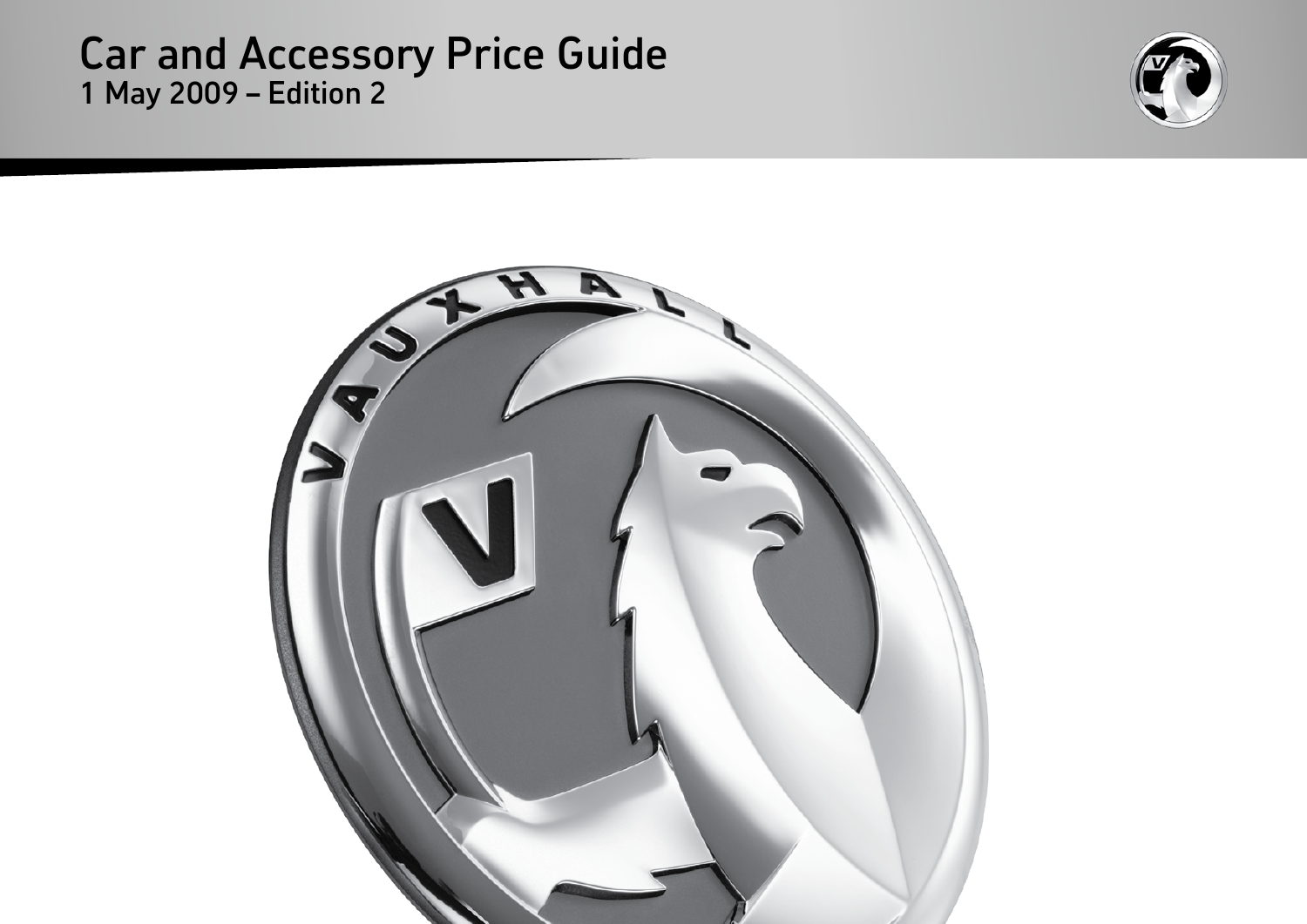## **Range** pricing information

#### **ContentS**

| Customer information       | 2  |
|----------------------------|----|
| Agila                      | 4  |
| Tigra                      | 5  |
| Corsa                      | 6  |
| Meriva                     | 9  |
| Astra Sport Hatch          | 11 |
| Astra hatchback            | 12 |
| Astra estate               | 14 |
| Astra TwinTop              | 17 |
| Zafira                     | 19 |
| Insignia                   | 23 |
| Antara                     | 29 |
| VXR                        | 30 |
| Fuel economy and emissions | 35 |
| Vivaro Combi               | 38 |
| Movano Combi               | 39 |
| Accessories                | 40 |
| Customer care              | 43 |
|                            |    |

#### **ON-THE-ROAD PRICES**

To eliminate uncertainty about hidden costs when buying a new car, Vauxhall publishes on-the-road recommended retail prices (RRP) and these are shown in the pricing tables within this price guide. These prices include the recommended cost of number plates and delivery to a Vauxhall retailer of £645.00 (including £84.13 VAT), 12 months' Government Vehicle Excise Duty (see opposite for details) and the DVLA new vehicle first registration fee of  $f55.00*$ 

Please note: The on-the-road recommended retail price (RRP) does not include fuel supplied by the retailer, motor insurance or any other goods or services supplied by agreement between the retailer and the customer.

#### **PRICE PROTECTION**

Order a new Vauxhall for build in the current model year (as confirmed by your retailer) for delivery no more than three months in advance and the price you are quoted is the price you pay. This is irrespective of any subsequent price rises between placing your order and delivery of your new car, but you must take delivery as soon as the car is available. General Motors UK Limited is not liable for price adjustments caused by Government changes in the rate of VAT (currently 15%), Vehicle Excise Duty, DVLA new vehicle first registration fee or by any other applicable legislation or regulations.

#### **Vauxhall Inte rnet Pr i ce (VIP )**

All Vauxhall cars have a special Vauxhall internet price (VIP) as well as the on-theroad recommended retail price (RRP). See www.vauxhall.co.uk for details. It is Vauxhall's understanding that company car taxation will continue to be based on the on-the-road recommended retail price (RRP).

#### **VEHICLE EXCISE DUTY**

The amount of Vehicle Excise Duty (road fund licence) payable on new cars varies depending on the level of carbon dioxide (CO 2) emissions produced by the vehicle. CO 2 emissions are measured in grammes (g) per kilometre (km) travelled and divided into seven charging bands shown in the table below.

#### Vehicle Excise Duty \*

|               | $CO2$ emissions | Petrol/Diesel |
|---------------|-----------------|---------------|
| <b>Band A</b> | up to 100q/km   | £0.00         |
| <b>Band B</b> | 101-110g/km     | £35.00        |
| <b>Band C</b> | 111-120g/km     | £35.00        |
| <b>Band D</b> | 121-130g/km     | £120.00       |
| <b>Band E</b> | 131-140g/km     | £120.00       |
| <b>Band F</b> | 141-150g/km     | £125.00       |
| <b>Band G</b> | 151-165g/km     | £150.00       |
| <b>Band H</b> | 166-175g/km     | £175.00       |
| <b>Band I</b> | 176-185g/km     | £175.00       |
| <b>Band J</b> | 186-200g/km     | £215.00       |
| <b>Band K</b> | 201-225g/km     | £215.00       |
| <b>Band L</b> | 226-255g/km     | £405.00       |
| <b>Band M</b> | over 255g/km    | £405.00       |

\* = Correct at time of issue – 1 May 2009.

 $\left( 2\right)$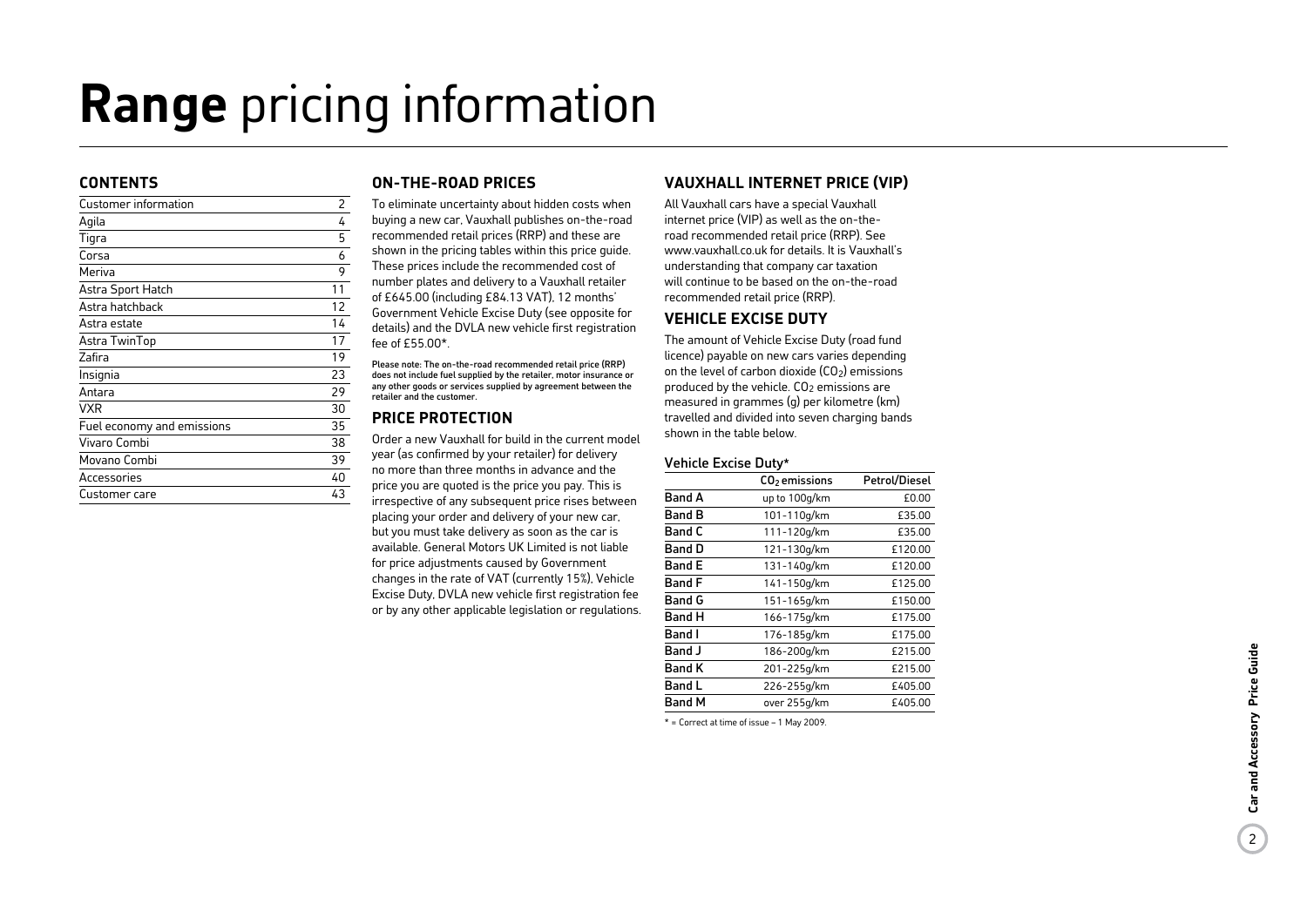# **Range** additional information

#### **Protecting the environment**

Vauxhall has always been at the forefront of environmental issues and our products are increasingly winning green automotive awards.

However, our commitment to preserving the environment goes even further. We have reduced manufacturing emissions and our new vehicles use more recycled materials in their construction and more recyclable parts than ever before.

Looking further into the future we are working on cleaner, alternative power sources, including zero-emission fuel cell technology.

#### **For more information**

For information on Vauxhall's efforts to achieve an environmentally sustainable future, including information on Design for Recycling, take-back of End-of-Life Vehicles (ELVs), and the recycling of ELVs, see www.vauxhall.co.uk/recycling

#### **£2000 Government Scrappage Allowance**

Further proof of our long-term commitment to the environment comes in our support for the government's £2000 Scrappage Allowance. Buy a new Vauxhall vehicle from a participating Vauxhall Retailer and we'll offer you £2000 to take your old, higher emission car or van off the road. At the time of ordering your new Vauxhall, your trade-in vehicle must meet the following criteria:

- You must have owned the vehicle for at least one year.
- It must have been registered in the UK before 31 August 1999 (ie. registrations up to and including 'T').
- Has a current tax disc and a current MOT certificate OR has a current tax disc and a current Hackney Carriage Licence OR has a MOT certificate that has expired no earlier than 14 days before the date of the new vehicle order

Further terms and conditions apply so please consult your retailer for details or refer to www.vauxhall.co.uk

#### **Smarter driving tips**

- •Drive at an appropriate speed: Staying within the speed limit increases driver safety, reduces  $CO<sub>2</sub>$ emissions and saves fuel. At 70mph you could be using up to 9% more fuel than at 60mph and up to 15% more fuel than at 50mph
- •Drive smoothly at all times: Anticipate the ebb and flow of the traffic to avoid harsh acceleration and braking
- Reduce your revs: Change gear earlier to help reduce fuel consumption – try 2500rpm with petrol engines and 2000rpm with diesel
- Idling is wasting fuel: If you're likely to be at a standstill for more than three minutes, switch off the engine to save fuel
- Regularly check your tyre pressures: Under inflated tyres increase  $CO<sub>2</sub>$  emissions whilst incorrectly inflated tyres can be unsafe. Always check your handbook for the correct tyre pressure. This will also help to increase the life of your tyres
- Remove unnecessary items from the car: Extra weight increases the engine's workload, whilst roof racks and bike carriers increase wind resistance. All burn more fuel and increase CO<sub>2</sub> emissions

#### **Vauxhall supporting**



#### **Benefit in kind company car taxation††**

The car benefit charge will be the car's list price (including VAT, options and accessories fitted, delivery to retailer and number plates, but excluding Vehicle Excise Duty and new vehicle first registration fee) multiplied by the percentage charge for the  $CO<sub>2</sub>$  emissions band in which the car falls (see table opposite). Multiply this figure by your personal income tax rate (20% for Basic Rate, 40% for Higher Rate for 2009-10 tax year) to calculate your annual benefit in kind tax liability.

Astra Life 1.7CDTi 16y (110PS) ecoFLEX 5-door hatchback (CO<sub>2</sub> emissions 119q/km) On-the-road RRP £17700.00 Deduct: Vehicle Excise Duty (£35.00) New vehicle first registration fee (£55.00) Effective list price  $$17610.00$ Add: Optional two-coat metallic paint

List price for tax purposes (P11D value)

2009-10 tax year (13%) £2340.00

Basic Rate (20%) tax payer £468.00

Example:

Car benefit charge

Benefit in kind tax liability (2009-10 tax year)

| CO <sub>2</sub><br>emissions | Percentage of car's<br>price to be taxed |                               |  |  |  |
|------------------------------|------------------------------------------|-------------------------------|--|--|--|
| in grams<br>per<br>kilometre | Petrol<br>2009-10<br>tax year            | Diesel<br>2009-10<br>tax year |  |  |  |
| up to 120                    | 10                                       | 13                            |  |  |  |
| 121-139                      | 15                                       | 18                            |  |  |  |
| 140-144                      | 16                                       | 19                            |  |  |  |
| 145-149                      | 17                                       | 20                            |  |  |  |
| 150-154                      | 18                                       | 21                            |  |  |  |
| 155-159                      | 19                                       | 22                            |  |  |  |
| 160-164                      | 20                                       | 23                            |  |  |  |
| 165-169                      | 21                                       | 24                            |  |  |  |
| 170-174                      | 22                                       | 25                            |  |  |  |
| 175-179                      | 23                                       | 26                            |  |  |  |
| 180-184                      | 24                                       | 27                            |  |  |  |
| 185-189                      | 25                                       | 28                            |  |  |  |
| 190-194                      | 26                                       | 29                            |  |  |  |
| 195-199                      | 27                                       | 30                            |  |  |  |
| 200-204                      | 28                                       | 31                            |  |  |  |
| 205-209                      | 29                                       | 32                            |  |  |  |
| 210-214                      | 30                                       | 33                            |  |  |  |
| 215-219                      | 31                                       | 34                            |  |  |  |
| 220-224                      | 32                                       | 35                            |  |  |  |
| 225-229                      | 33                                       | 35                            |  |  |  |
| 230-234                      | 34                                       | 35                            |  |  |  |
| 235-239                      | 35                                       | 35                            |  |  |  |
| 240 and above                | 35                                       | 35                            |  |  |  |

calculator is available at www.vauxhall.co.uk/bik

Higher Rate (40%) tax payer £936.00 †† = Please note this Price Guide provides taxation information as a guide only. Vauxhall does not purport to provide taxation guidance. Drivers should always take professional advice on their own tax position.

£395.00

£18005.00

 $\overline{3}$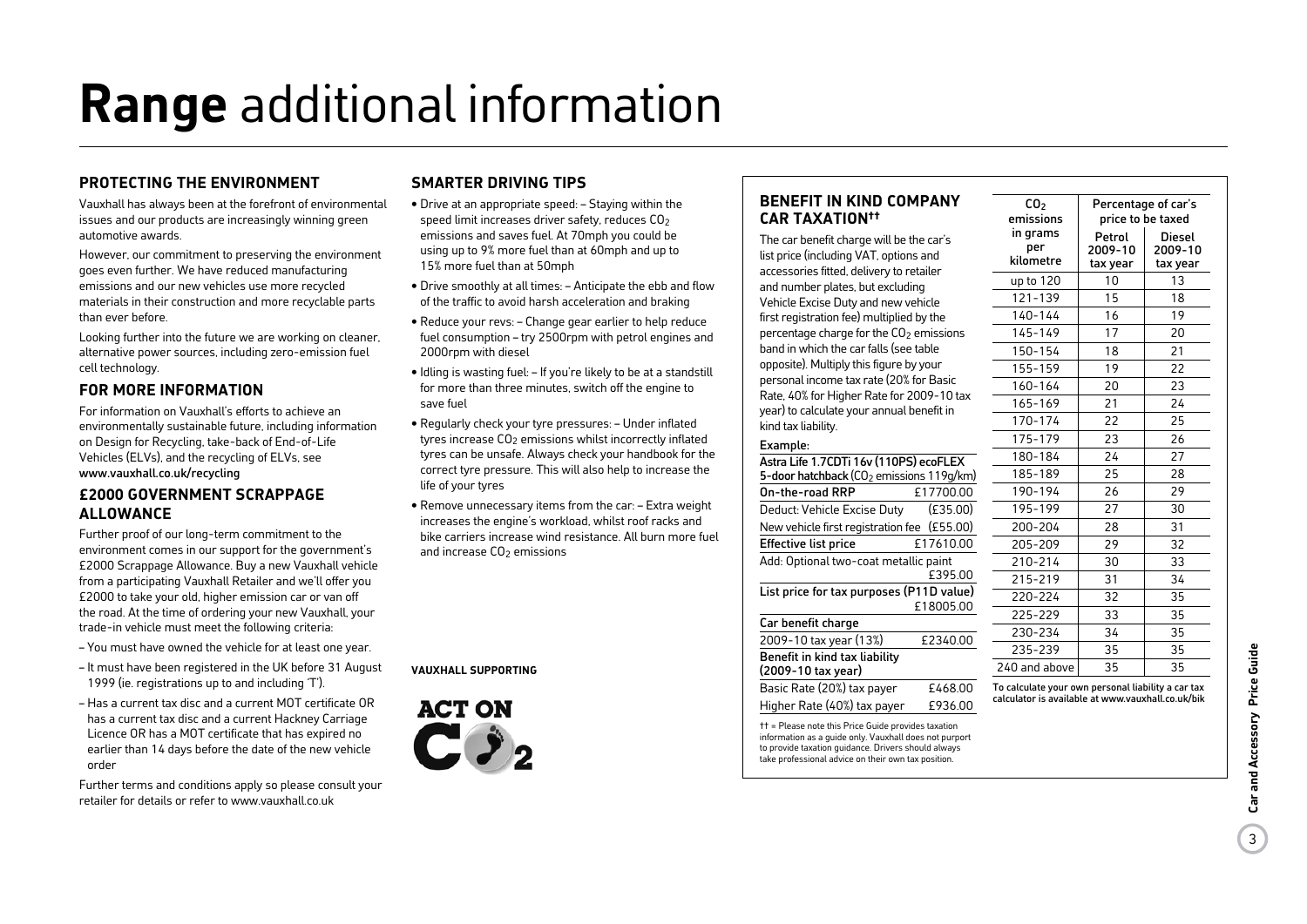### **Agila** prices/options Effective from 1 May 2009

| Model<br>5-door MPC       | Price $(E)$ | VAT(E)  | Total $(E)$ | On-the-road<br>RRP(E) | CO <sub>2</sub><br>(g/km)* |
|---------------------------|-------------|---------|-------------|-----------------------|----------------------------|
| <b>CLUB</b>               |             |         |             |                       |                            |
| 1.0i 12y ecoFLEX          | 7556.52     | 1133.48 | 8690.00     | 9425.00               | 119                        |
| 1.2i 16v                  | 7839.13     | 1175.87 | 9015.00     | 9835.00               | 129                        |
| $1.2i$ 16y auto           | 8726.09     | 1308.91 | 10035.00    | 10860.00              | 142                        |
| 1.0i 12y eco $FLEX$ (a/c) | 8004.35     | 1200.65 | 9205.00     | 9940.00               | 119                        |
| 1.2i $16v$ (a/c)          | 8286.96     | 1243.04 | 9530.00     | 10350.00              | 129                        |
| 1.2i 16y auto $(a/c)$     | 9173.91     | 1376.09 | 10550.00    | 11375.00              | 142                        |
| Diesel                    |             |         |             |                       |                            |
| 1.3CDTi 16y ecoFLEX       | 9334.78     | 1400.22 | 10735.00    | 11470.00              | 120                        |
| 1.3CDTi 16y ecoFLEX (a/c) | 9782.61     | 1467.39 | 11250.00    | 11985.00              | 120                        |
| <b>DESIGN</b>             |             |         |             |                       |                            |
| 1.2i 16y (a/c)            | 8460.87     | 1269.13 | 9730.00     | 10550.00              | 129                        |
| 1.2i 16y auto $(a/c)$     | 9347.83     | 1402.17 | 10750.00    | 11575.00              | 142                        |
| Diesel                    |             |         |             |                       |                            |
| 1.3CDTi 16y ecoFLEX (a/c) | 9956.52     | 1493.48 | 11450.00    | 12185.00              | 120                        |

**SAFETY OPTION** Electronic Stability Programme (ESP) 386.96 **445.00 EXTERIOR OPTION** Two-coat metallic or pearlescent paint 343.48 **395.00**  $C_{\!\!\phi\!\!\phi}^{\!\!\phi\!\!\phi}$ **Designal Strate (E)**<br>  $\phi$ <sup>2</sup> **Price (E)**<br>  $\phi$  **Price (E) exc. VAT Total (£) inc. VAT**

 $\bigcirc$  = Optional at extra cost.

Please note: On-the-road recommended retail prices (RRP) include number plates and delivery to retailer of £645.00 (inc. £84.13 VAT),

12 months' Vehicle Excise Duty (see page 2 for details) and new vehicle first registration fee of £55.00. Excludes fuel and insurance.<br>\* = CO<sub>2</sub> emission figures. Vehicle Excise Duty is based on CO<sub>2</sub> emissions (see page 2

For benefit in kind taxation charges see page 3.

 $\frac{1}{4}$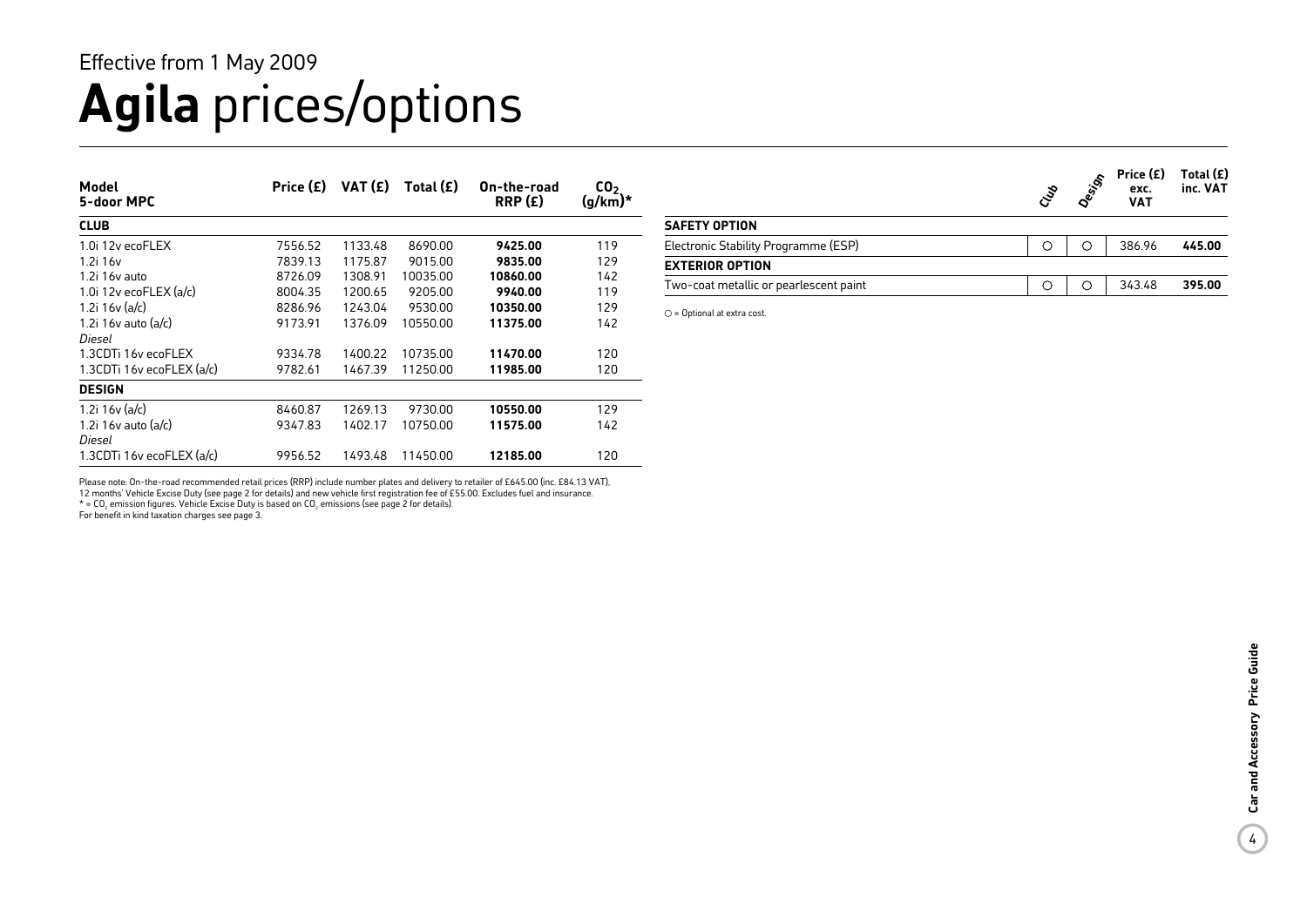### **Tigra** prices/options Effective from 1 May 2009

| Model<br>2-door coupé roadster | Price $(E)$ | VAT (£) | Total $(E)$ | On-the-road<br>RRP(E) | CO <sub>2</sub><br>$(g/km)^*$ |
|--------------------------------|-------------|---------|-------------|-----------------------|-------------------------------|
| <b>AIR</b>                     |             |         |             |                       |                               |
| 1.4i 16v                       | 12373.91    | 1856.09 | 14230.00    | 15055.00              | 146                           |
| 1.4i 16v Easytronic            | 12952.17    | 1942.83 | 14895.00    | 15720.00              | 144                           |
| 1.4i 16v (a/c)                 | 12800.00    | 1920.00 | 14720.00    | 15545.00              | 146                           |
| 1.4i 16v Easytronic (a/c)      | 13378.26    | 2006.74 | 15385.00    | 16210.00              | 144                           |
| Diesel                         |             |         |             |                       |                               |
| 1.3CDTi 16v                    | 13260.87    | 1989.13 | 15250.00    | 16070.00              | 124                           |
| 1.3CDTi 16v (a/c)              | 13686.96    | 2053.04 | 15740.00    | 16560.00              | 124                           |
| <b>SPORT ROUGE</b>             |             |         |             |                       |                               |
| 1.4i 16v                       | 13378.26    | 2006.74 | 15385.00    | 16210.00              | 146                           |
| 1.8i 16v                       | 14043.48    | 2106.52 | 16150.00    | 17025.00              | 179                           |
| 1.4i $16v$ (a/c)               | 13804.35    | 2070.65 | 15875.00    | 16700.00              | 146                           |
| 1.8i 16v (a/c)                 | 14469.57    | 2170.43 | 16640.00    | 17515.00              | 179                           |
| Diesel                         |             |         |             |                       |                               |
| 1.3CDTi 16v                    | 14265.22    | 2139.78 | 16405.00    | 17225.00              | 124                           |
| 1.3CDTi 16v (a/c)              | 14691.30    | 2203.70 | 16895.00    | 17715.00              | 124                           |
| <b>EXCLUSIV</b>                |             |         |             |                       |                               |
| 1.4i 16v (a/c)                 | 13391.30    | 2008.70 | 15400.00    | 16225.00              | 146                           |
| 1.4i 16v Easytronic (a/c)      | 13969.57    | 2095.43 | 16065.00    | 16890.00              | 144                           |
| 1.8i 16v (a/c)                 | 14056.52    | 2108.48 | 16165.00    | 17040.00              | 179                           |
| Diesel                         |             |         |             |                       |                               |
| 1.3CDTi 16v (a/c)              | 14278.26    | 2141.74 | 16420.00    | 17240.00              | 124                           |

Please note: On-the-road recommended retail prices (RRP) include number plates and delivery to retailer of £645.00 (inc. £84.13 VAT), 12 months' Vehicle Excise Duty (see page 2 for details) and new vehicle first registration fee of £55.00. Excludes fuel and insurance.

 $*$  = CO<sub>2</sub> emission figures. Vehicle Excise Duty is based on CO<sub>2</sub> emissions (see page 2 for details).

For benefit in kind taxation charges see page 3.

a/c = Air conditioning.

|                                                                                                                           | 令 | Jport Rouge | clusic                 | Price $(E)$<br>exc.<br><b>VAT</b> | Total (£<br>inc. VA1 |
|---------------------------------------------------------------------------------------------------------------------------|---|-------------|------------------------|-----------------------------------|----------------------|
| <b>OPTION PACKS</b>                                                                                                       |   |             |                        |                                   |                      |
| VXR Styling Pack One . Body-colour front lower spoiler/<br>rear lower skirt/boot lip spoiler and side sills               | ∩ | ◯           | ∩                      | 695.65                            | 800.00               |
| Leather Pack • Leather seat facings<br>• Electrically heated sports seats                                                 |   | ◯           |                        | 600.00                            | 690.00               |
| Travel Pack . Windbreak . Retaining net for storage area<br>behind seats                                                  | ∩ |             |                        | 130.43                            | 150.00               |
| <b>Plus Pack<sup>1</sup> •</b> Cruise control • Driver information centre<br>including trip computer                      |   | O           | $\circ$                | 256.52                            | 295.00               |
| <b>SAFETY OPTIONS</b>                                                                                                     |   |             |                        |                                   |                      |
| Electronic Stability Programme (ESP)                                                                                      | О | $\circ$     | O                      | 386.96                            | 445.00               |
| Automatic seat occupancy detection for passenger's airbags                                                                | ∩ | $\circ$     | О                      | 108.70                            | 125.00               |
| <b>EXTERIOR OPTIONS</b>                                                                                                   |   |             |                        |                                   |                      |
| 17-inch five-spoke alloy wheels with 205/45 R 17 tyres <sup>2</sup>                                                       |   | О           | $\bullet$ <sup>3</sup> | 321.74                            | 370.00               |
| Rear parking distance sensors                                                                                             | Ο | ∩           | Ο                      | 321.74                            | 370.00               |
| Targa roof bar in body colour                                                                                             |   |             | $\bigcirc$ 4           | 86.96                             | 100.00               |
| Two-coat metallic or pearlescent paint                                                                                    | ∩ | ∩           | ∩                      | 343.48                            | 395.00               |
| AUDIO AND COMMUNICATION OPTION                                                                                            |   |             |                        |                                   |                      |
| CD 70 • Satellite navigation system • CD player with MP3<br>format • Stereo radio • Auxiliary-in socket • Graphic display |   | Ο           | Ο                      | 830.43                            | 955.00               |

 $\bigcirc$  = Optional at extra cost.  $\bullet$  = Standard equipment.

1 = Not available on 1.3CDTi 16v models. 2 = The steel spare wheel is replaced by an emergency tyre inflation kit to effect a temporary 'get you home' repair. 3 = Exclusiv models feature 17-inch five-spoke alloy wheels with anthracite inner. 4 = Standard on models with optional Star Silver two-coat metallic paint.

**Total (£) inc. VAT**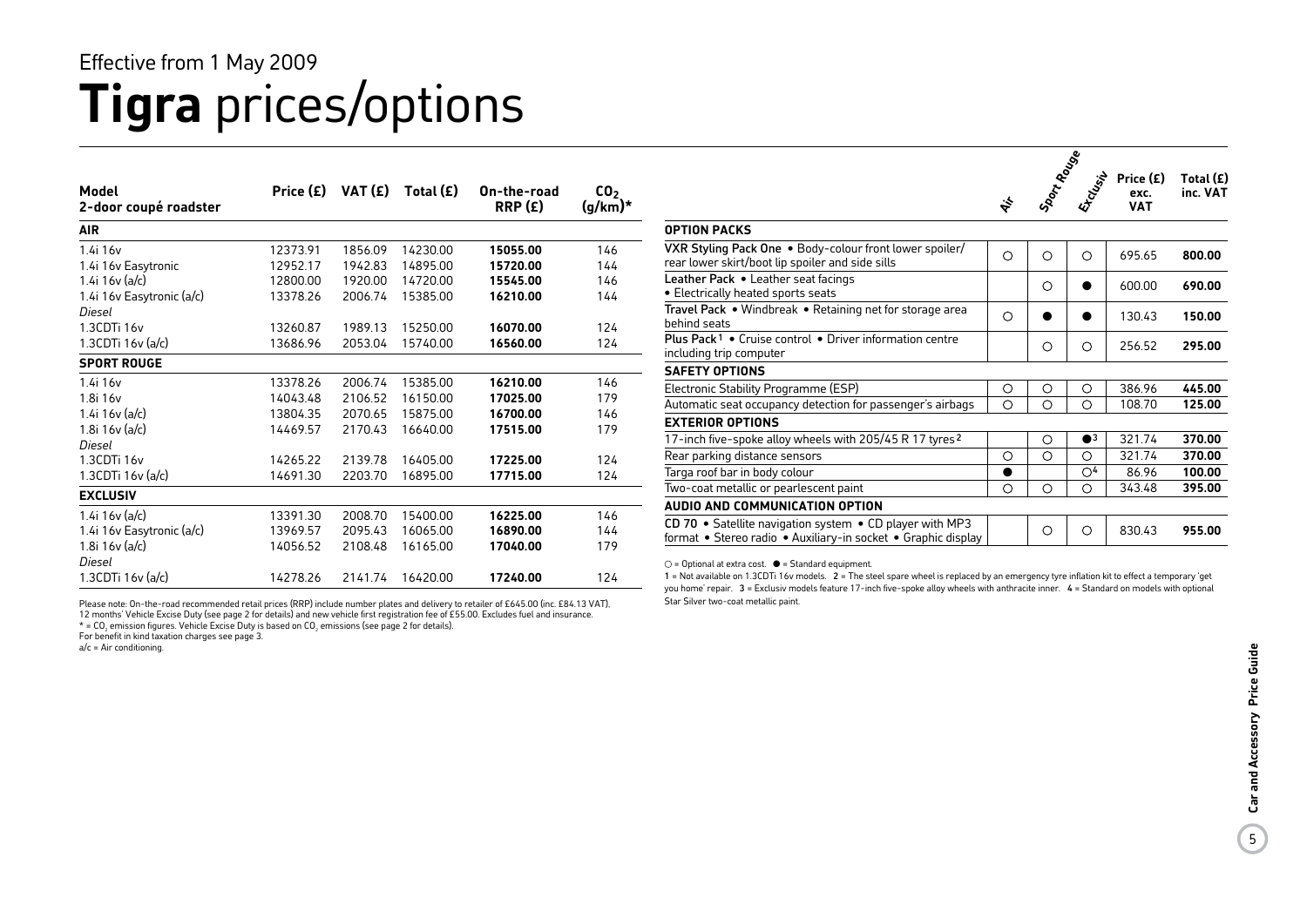## **Corsa** 3-door prices

| Model                                      | Price (£) | VAT(E)  | Total $(E)$ | On-the-road | CO <sub>2</sub> |
|--------------------------------------------|-----------|---------|-------------|-------------|-----------------|
| 3-door hatchback                           |           |         |             | RRP(E)      | $(g/km)^*$      |
| LIFE                                       |           |         |             |             |                 |
| 1.0i 12v                                   | 7982.61   | 1197.39 | 9180.00     | 10000.00    | 134             |
| 1.2i 16v                                   | 8339.13   | 1250.87 | 9590.00     | 10410.00    | 139             |
| 1.2i 16v Easytronic                        | 8786.96   | 1318.04 | 10105.00    | 10925.00    | 137             |
| 1.0i $12v$ (a/c)                           | 8430.43   | 1264.57 | 9695.00     | 10515.00    | 134             |
| $1.2i$ 16 $v$ (a/c)                        | 8786.96   | 1318.04 | 10105.00    | 10925.00    | 139             |
| 1.2i 16v Easytronic (a/c)                  | 9234.78   | 1385.22 | 10620.00    | 11440.00    | 137             |
| <b>Diesel</b>                              |           |         |             |             |                 |
| 1.3CDTi 16v (75PS) ecoFLEX                 | 9182.61   | 1377.39 | 10560.00    | 11295.00    | 105             |
| 1.3CDTi 16v (75PS) ecoFLEX (a/c)           | 9630.43   | 1444.57 | 11075.00    | 11810.00    | 105             |
| <b>ACTIVE (SPECIAL EDITION MODEL)</b>      |           |         |             |             |                 |
| 1.0i $12v$ (a/c)                           | 8621.74   | 1293.26 | 9915.00     | 10735.00    | 134             |
| $1.2i$ 16 $v$ (a/c)                        | 8978.26   | 1346.74 | 10325.00    | 11145.00    | 139             |
| 1.2i 16v Easytronic (a/c)                  | 9426.09   | 1413.91 | 10840.00    | 11660.00    | 137             |
| Diesel                                     |           |         |             |             |                 |
| 1.3CDTi 16v (75PS) ecoFLEX (a/c)           | 9821.74   | 1473.26 | 11295.00    | 12030.00    | 119             |
| <b>ACTIVE PLUS (SPECIAL EDITION MODEL)</b> |           |         |             |             |                 |
| 1.0i 12v (a/c)                             | 9069.57   | 1360.43 | 10430.00    | 11250.00    | 134             |
| $1.2i$ 16 $v$ (a/c)                        | 9426.09   | 1413.91 | 10840.00    | 11660.00    | 139             |
| 1.2i 16v Easytronic (a/c)                  | 9873.91   | 1481.09 | 11355.00    | 12175.00    | 137             |
| Diesel                                     |           |         |             |             |                 |
| 1.3CDTi 16v (75PS) ecoFLEX (a/c)           | 10269.57  | 1540.43 | 11810.00    | 12545.00    | 119             |
| <b>CLUB</b>                                |           |         |             |             |                 |
| 1.2i 16v                                   | 8786.96   | 1318.04 | 10105.00    | 10925.00    | 139             |
| 1.2i 16v Easytronic                        | 9234.78   | 1385.22 | 10620.00    | 11440.00    | 137             |
| 1.4i 16v                                   | 9226.09   | 1383.91 | 10610.00    | 11435.00    | 146             |
| 1.4i 16v auto                              | 10056.52  | 1508.48 | 11565.00    | 12415.00    | 154             |
| 1.2i 16v (a/c)                             | 9234.78   | 1385.22 | 10620.00    | 11440.00    | 139             |
| 1.2i 16v Easytronic (a/c)                  | 9682.61   | 1452.39 | 11135.00    | 11955.00    | 137             |
| 1.4i 16y (a/c)                             | 9673.91   | 1451.09 | 11125.00    | 11950.00    | 146             |
| 1.4i 16v auto (a/c)                        | 10504.35  | 1575.65 | 12080.00    | 12930.00    | 154             |
| <b>Diesel</b>                              |           |         |             |             |                 |
| 1.3CDTi 16v (75PS) ecoFLEX                 | 9630.43   | 1444.57 | 11075.00    | 11810.00    | 105             |
| 1.3CDTi 16v (75PS) ecoFLEX (a/c)           | 10078.26  | 1511.74 | 11590.00    | 12325.00    | 105             |

| Model<br>3-door hatchback        | Price $(E)$ | VAT (£) | Total $(E)$ | On-the-road<br>RRP(E) | CO <sub>2</sub><br>$(g/km)^*$ |
|----------------------------------|-------------|---------|-------------|-----------------------|-------------------------------|
| <b>DESIGN</b>                    |             |         |             |                       |                               |
| 1.2i $16v$ (a/c)                 | 10217.39    | 1532.61 | 11750.00    | 12570.00              | 139                           |
| 1.4i 16 $v$ (a/c)                | 10656.52    | 1598.48 | 12255.00    | 13080.00              | 146                           |
| 1.4i 16 $v$ auto (a/c)           | 11486.96    | 1723.04 | 13210.00    | 14060.00              | 154                           |
| Diesel                           |             |         |             |                       |                               |
| 1.3CDTi 16v (75PS) ecoFLEX (a/c) | 11182.61    | 1677.39 | 12860.00    | 13595.00              | 119                           |
| 1.3CDTi 16v (90PS) (a/c)         | 11447.83    | 1717.17 | 13165.00    | 13985.00              | 127                           |
| 1.7CDTi 16y (a/c)                | 12313.04    | 1846.96 | 14160.00    | 14980.00              | 130                           |
| <b>DESIGN INTOUCH**</b>          |             |         |             |                       |                               |
| $1.2i$ 16 $v$ (a/c)              | 11321.74    | 1698.26 | 13020.00    | 13840.00              | 139                           |
| <b>SXi</b>                       |             |         |             |                       |                               |
| 1.2i 16v                         | 9582.61     | 1437.39 | 11020.00    | 11845.00              | 146                           |
| 1.4i 16v                         | 10026.09    | 1503.91 | 11530.00    | 12355.00              | 146                           |
| 1.4i 16y auto                    | 10856.52    | 1628.48 | 12485.00    | 13335.00              | 154                           |
| 1.2i $16v$ (a/c)                 | 10030.43    | 1504.57 | 11535.00    | 12360.00              | 146                           |
| 1.4i 16 $v$ (a/c)                | 10473.91    | 1571.09 | 12045.00    | 12870.00              | 146                           |
| 1.4i 16 $v$ auto (a/c)           | 11304.35    | 1695.65 | 13000.00    | 13850.00              | 154                           |
| Diesel                           |             |         |             |                       |                               |
| 1.3CDTi 16v (75PS) ecoFLEX       | 10552.17    | 1582.83 | 12135.00    | 12870.00              | 119                           |
| 1.3CDTi 16v (90PS)               | 10817.39    | 1622.61 | 12440.00    | 13260.00              | 127                           |
| 1.3CDTi 16v (75PS) ecoFLEX (a/c) | 11000.00    | 1650.00 | 12650.00    | 13385.00              | 119                           |
| 1.3CDTi 16y (90PS) (a/c)         | 11265.22    | 1689.78 | 12955.00    | 13775.00              | 127                           |
| <b>SXi INTOUCH**</b>             |             |         |             |                       |                               |
| 1.2i $16v$ (a/c)                 | 10769.57    | 1615.43 | 12385.00    | 13210.00              | 146                           |
| <b>SRi</b>                       |             |         |             |                       |                               |
| 1.6i 16v Turbo (150PS)           | 12508.70    | 1876.30 | 14385.00    | 15300.00              | 189                           |
| 1.6i 16y Turbo (150PS) (a/c)     | 12956.52    | 1943.48 | 14900.00    | 15815.00              | 189                           |
| Diesel                           |             |         |             |                       |                               |
| $1.7$ CDTi $16v$ (a/c)           | 13582.61    | 2037.39 | 15620.00    | 16440.00              | 130                           |

Please note: On-the-road recommended retail prices (RRP) include number plates and delivery to retailer of £645.00 (inc. £84.13 VAT), 12 months' Vehicle Excise Duty (see page 2 for details) and new vehicle first registration fee of £55.00. Excludes fuel and insurance.

 $*$  = CO<sub>2</sub> emission figures. Vehicle Excise Duty is based on CO<sub>2</sub> emissions (see page 2 for details).

For benefit in kind taxation charges see page 3.

\*\* = inTouch model features Pioneer AVIC-F900BT European DVD navigation unit. Two-coat metallic/pearlescent paint is the only option<br>available on SXi inTouch, standard on Design inTouch. Please refer to the Corsa inTouch b a/c = Air conditioning.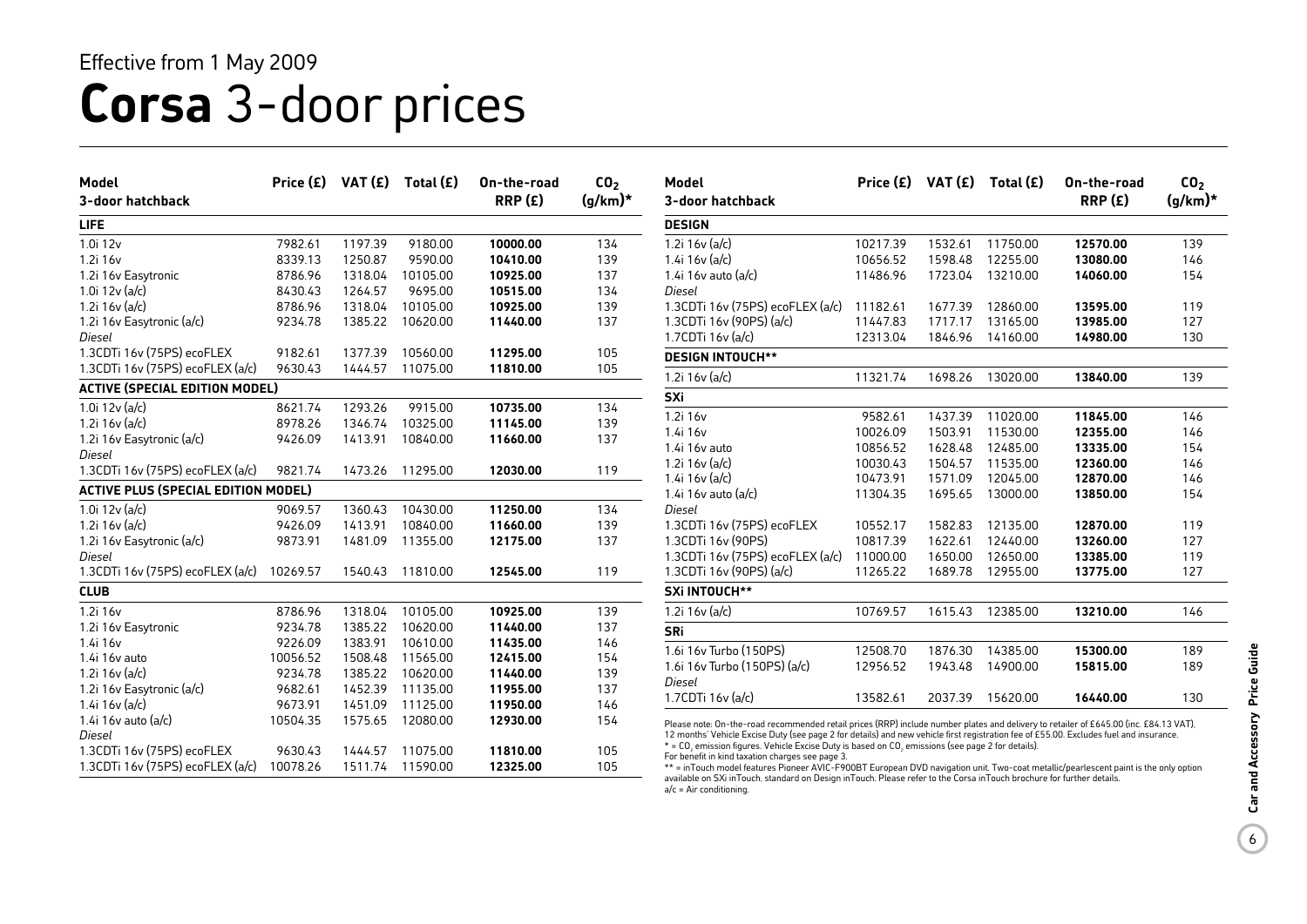# **Corsa** 5-door prices

| <b>Model</b>                               | Price (£) | VAT(E)  | Total $(E)$ | On-the-road | CO <sub>2</sub> |
|--------------------------------------------|-----------|---------|-------------|-------------|-----------------|
| 5-door hatchback                           |           |         |             | RRP(E)      | $(g/km)^*$      |
| <b>LIFE</b>                                |           |         |             |             |                 |
| 1.0i 12v                                   | 8634.78   | 1295.22 | 9930.00     | 10750.00    | 134             |
| 1.2i 16v                                   | 8991.30   | 1348.70 | 10340.00    | 11160.00    | 139             |
| 1.2i 16v Easytronic                        | 9439.13   | 1415.87 | 10855.00    | 11675.00    | 137             |
| 1.0i 12v (a/c)                             | 9082.61   | 1362.39 | 10445.00    | 11265.00    | 134             |
| 1.2i $16v$ (a/c)                           | 9439.13   | 1415.87 | 10855.00    | 11675.00    | 139             |
| 1.2i 16v Easytronic (a/c)                  | 9886.96   | 1483.04 | 11370.00    | 12190.00    | 137             |
| Diesel                                     |           |         |             |             |                 |
| 1.3CDTi 16v (75PS) ecoFLEX                 | 9834.78   | 1475.22 | 11310.00    | 12045.00    | 119             |
| 1.3CDTi 16v (75PS) ecoFLEX (a/c)           | 10282.61  | 1542.39 | 11825.00    | 12560.00    | 119             |
| <b>ACTIVE (SPECIAL EDITION MODEL)</b>      |           |         |             |             |                 |
| 1.0i $12v$ (a/c)                           | 9273.91   | 1391.09 | 10665.00    | 11485.00    | 134             |
| 1.2i $16v$ (a/c)                           | 9630.43   | 1444.57 | 11075.00    | 11895.00    | 139             |
| 1.2i 16v Easytronic (a/c)                  | 10078.26  | 1511.74 | 11590.00    | 12410.00    | 137             |
| Diesel                                     |           |         |             |             |                 |
| 1.3CDTi 16v (75PS) ecoFLEX (a/c)           | 10473.91  | 1571.09 | 12045.00    | 12780.00    | 119             |
| <b>ACTIVE PLUS (SPECIAL EDITION MODEL)</b> |           |         |             |             |                 |
| 1.0i $12v$ (a/c)                           | 9721.74   | 1458.26 | 11180.00    | 12000.00    | 134             |
| 1.2i $16v$ (a/c)                           | 10078.26  | 1511.74 | 11590.00    | 12410.00    | 139             |
| 1.2i 16v Easytronic (a/c)                  | 10526.09  | 1578.91 | 12105.00    | 12925.00    | 137             |
| Diesel                                     |           |         |             |             |                 |
| 1.3CDTi 16v (75PS) ecoFLEX (a/c)           | 10921.74  | 1638.26 | 12560.00    | 13295.00    | 119             |
| <b>CLUB</b>                                |           |         |             |             |                 |
| 1.2i 16v                                   | 9439.13   | 1415.87 | 10855.00    | 11675.00    | 139             |
| 1.2i 16v Easytronic                        | 9886.96   | 1483.04 | 11370.00    | 12190.00    | 137             |
| 1.4i 16v                                   | 9878.26   | 1481.74 | 11360.00    | 12185.00    | 146             |
| 1.4i 16v auto                              | 10708.70  | 1606.30 | 12315.00    | 13165.00    | 158             |
| 1.2i $16v$ (a/c)                           | 9886.96   | 1483.04 | 11370.00    | 12190.00    | 139             |
| 1.2i 16v Easytronic (a/c)                  | 10334.78  | 1550.22 | 11885.00    | 12705.00    | 137             |
| 1.4i 16y (a/c)                             | 10326.09  | 1548.91 | 11875.00    | 12700.00    | 146             |
| 1.4i 16 $v$ auto (a/c)                     | 11156.52  | 1673.48 | 12830.00    | 13680.00    | 158             |
| Diesel                                     |           |         |             |             |                 |
| 1.3CDTi 16v (75PS) ecoFLEX                 | 10282.61  | 1542.39 | 11825.00    | 12560.00    | 119             |
| 1.3CDTi 16v (75PS) ecoFLEX (a/c)           | 10730.43  | 1609.57 | 12340.00    | 13075.00    | 119             |

| Model<br>5-door hatchback        |          |         | Price $(E)$ VAT $(E)$ Total $(E)$ | On-the-road<br>RRP(E) | CO <sub>2</sub><br>(g/km)* |
|----------------------------------|----------|---------|-----------------------------------|-----------------------|----------------------------|
| <b>DESIGN</b>                    |          |         |                                   |                       |                            |
| 1.2i $16v$ (a/c)                 | 10869.57 | 1630.43 | 12500.00                          | 13320.00              | 139                        |
| 1.4i 16 $v$ (a/c)                | 11308.70 | 1696.30 | 13005.00                          | 13830.00              | 146                        |
| 1.4i 16v auto (a/c)              | 12139.13 | 1820.87 | 13960.00                          | 14810.00              | 158                        |
| Diesel                           |          |         |                                   |                       |                            |
| 1.3CDTi 16y (75PS) ecoFLEX (a/c) | 11834.78 | 1775.22 | 13610.00                          | 14345.00              | 119                        |
| 1.3CDTi 16v (90PS) (a/c)         | 12100.00 | 1815.00 | 13915.00                          | 14735.00              | 127                        |
| 1.7CDTi 16y (a/c)                | 12965.22 | 1944.78 | 14910.00                          | 15730.00              | 132                        |
| <b>SXi</b>                       |          |         |                                   |                       |                            |
| 1.2i 16v                         | 10234.78 | 1535.22 | 11770.00                          | 12595.00              | 146                        |
| 1.4i 16v                         | 10678.26 | 1601.74 | 12280.00                          | 13105.00              | 146                        |
| 1.4i 16v auto                    | 11508.70 | 1726.30 | 13235.00                          | 14085.00              | 158                        |
| 1.2i $16v$ (a/c)                 | 10682.61 | 1602.39 | 12285.00                          | 13110.00              | 146                        |
| 1.4i $16v$ (a/c)                 | 11126.09 | 1668.91 | 12795.00                          | 13620.00              | 146                        |
| $1.4i$ 16v auto (a/c)            | 11956.52 | 1793.48 | 13750.00                          | 14600.00              | 158                        |
| Diesel                           |          |         |                                   |                       |                            |
| 1.3CDTi 16v (75PS) ecoFLEX       | 11204.35 | 1680.65 | 12885.00                          | 13620.00              | 119                        |
| 1.3CDTi 16v (90PS)               | 11469.57 | 1720.43 | 13190.00                          | 14010.00              | 127                        |
| 1.3CDTi 16v (75PS) ecoFLEX (a/c) | 11652.17 | 1747.83 | 13400.00                          | 14135.00              | 119                        |
| 1.3CDTi 16v (90PS) (a/c)         | 11917.39 | 1787.61 | 13705.00                          | 14525.00              | 127                        |
| <b>SXi INTOUCH**</b>             |          |         |                                   |                       |                            |
| 1.2i 16v (a/c)                   | 11421.74 | 1713.26 | 13135.00                          | 13960.00              | 146                        |
| SRi                              |          |         |                                   |                       |                            |
| 1.6i 16v Turbo (150PS)           | 13160.87 | 1974.13 | 15135.00                          | 16050.00              | 189                        |
| 1.6i 16v Turbo (150PS) (a/c)     | 13608.70 | 2041.30 | 15650.00                          | 16565.00              | 189                        |
| Diesel                           |          |         |                                   |                       |                            |
| 1.7CDTi 16y (a/c)                | 14234.78 | 2135.22 | 16370.00                          | 17190.00              | 132                        |

ase note: On-the-road recommended retail prices (RRP) include number plates and delivery to retailer of £645.00 (inc. £84.13 VAT), 12 months' Vehicle Excise Duty (see page 2 for details) and new vehicle first registration fee of £55.00. Excludes fuel and insurance. CO<sub>2</sub> emission figures. Vehicle Excise Duty is based on CO<sub>2</sub> emissions (see page 2 for details).

benefit in kind taxation charges see page 3.

= inTouch model features Pioneer AVIC-F900BT European DVD navigation unit. Two-coat metallic/pearlescent paint is the only option ilable on SXi inTouch, standard on Design inTouch. Please refer to the Corsa inTouch brochure for further details.  $=$  Air conditioning.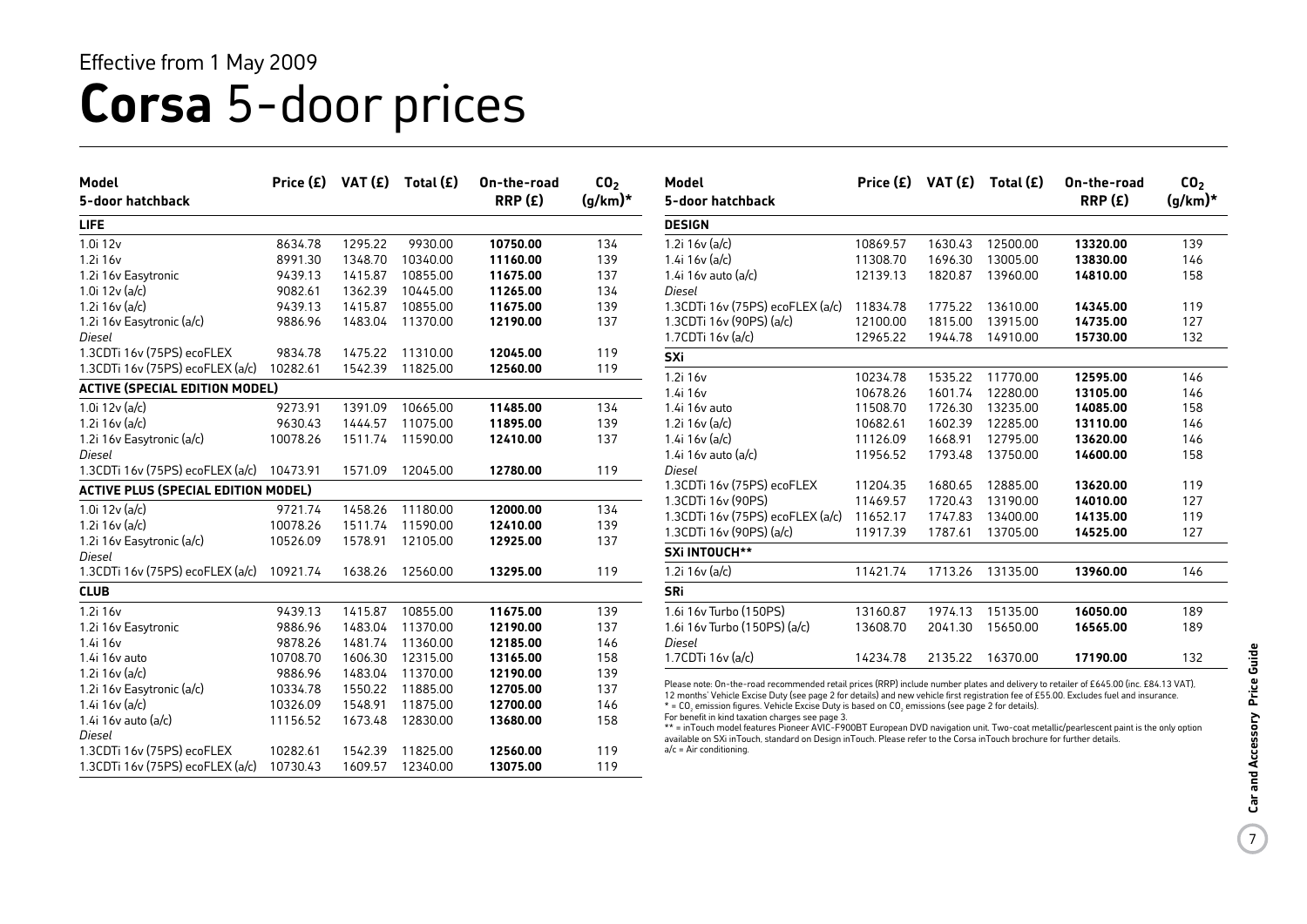### **Corsa** options Effective from 1 May 2009

|                                                                                                                                                              |                                  |                |             |                |                                  | Price (£)               |                                  |                    |                         |
|--------------------------------------------------------------------------------------------------------------------------------------------------------------|----------------------------------|----------------|-------------|----------------|----------------------------------|-------------------------|----------------------------------|--------------------|-------------------------|
|                                                                                                                                                              | $\ddot{\mathbf{x}}^{\mathbf{e}}$ | <b>Prijule</b> | Active Road | Cres           | Design                           | ぶ                       | $\dot{\mathcal{S}}$              | exc.<br><b>VAT</b> | Total $(E)$<br>inc. VAT |
| <b>OPTION PACKS</b>                                                                                                                                          |                                  |                |             |                |                                  |                         |                                  |                    |                         |
| VXR Styling Pack One <sup>1</sup> . Body-colour front lower spoiler/side sills/rear lower skirt/rear roof spoiler                                            |                                  |                |             |                |                                  | O <sup>2</sup>          | $\bullet$                        | 695.65             | 800.00                  |
| Sight and Light Pack • Rain-sensitive windscreen wipers • Electro-chromatic anti-dazzle rear-view mirror<br>• Automatic lighting control                     |                                  |                |             |                | ●                                | O                       | $\circ$                          | 173.91             | 200.00                  |
| Protection Pack • Front seat side-impact airbags • Full-size curtain airbags • Pyrotechnic front lap belt pretensioner system                                | O                                | $\circ$        | O           | $\bullet$      | $\bullet$                        | $\bullet$               | $\bullet$                        | 360.87             | 415.00                  |
| Winter Pack . Electrically heated front seats . Electrically heated leather-covered steering wheel                                                           |                                  |                |             | $\circ$        | $\circ$                          | $\bigcirc$ <sup>3</sup> | $\bigcirc$ <sup>3</sup>          | 182.61             | 210.00                  |
| Plus Pack • Driver's seat height adjuster • Steering column adjustable for reach and rake                                                                    | O                                | $\bullet$      | $\bullet$   | $\bullet$      | $\bullet$                        |                         | $\bullet$                        | 91.30              | 105.00                  |
| Plus Pack . 15-inch alloy wheels (steel spare) . Front fog lights . Cruise control . Multi-function trip computer                                            |                                  |                |             | $\circ$        |                                  |                         |                                  | 408.70             | 470.00                  |
| Plus Pack • Electronic Climate Control (ECC) incorporating air conditioning • Cruise control • Multi-function trip computer<br>• Graphic information display |                                  |                |             |                | $\circ$                          | $\bigcirc$ <sup>4</sup> | $\circlearrowright$ <sup>4</sup> | 434.78             | 500.00                  |
| <b>SAFETY OPTIONS</b>                                                                                                                                        |                                  |                |             |                |                                  |                         |                                  |                    |                         |
| Electronic Stability Programme-plus (ESP-plus) with traction control                                                                                         | O                                | $\circ$        | $\circ$     | $\circ$        | $\circ$                          | $\circ$                 | $\bullet$                        | 386.96             | 445.00                  |
| ISOFIX child seat restraint system for front passenger's seat (does not include child seat)                                                                  | О                                | $\circ$        | O           | $\circ$        | $\circ$                          | $\circ$                 | $\circ$                          | 91.30              | 105.00                  |
| Height-adjustable centre rear seat head restraint (five-door models only)                                                                                    | O                                | $\circ$        | О           | $\circ$        | $\circ$                          | $\circ$                 | $\circ$                          | 21.74              | 25.00                   |
| <b>INTERIOR OPTION</b>                                                                                                                                       |                                  |                |             |                |                                  |                         |                                  |                    |                         |
| DualFloor luggage compartment                                                                                                                                |                                  |                |             |                | $\circ$                          | $\circ$                 | $\bullet$                        | 43.48              | 50.00                   |
| <b>EXTERIOR AND CONVENIENCE OPTIONS</b>                                                                                                                      |                                  |                |             |                |                                  |                         |                                  |                    |                         |
| 17-inch alloy wheels with 215/45 R 17 ultra-low profile tyres                                                                                                |                                  |                |             |                | $\circlearrowright$ <sup>5</sup> | $\circlearrowright$     | $\bullet$                        | 269.57             | 310.00                  |
| Adaptive Forward Lighting (AFL) - halogen                                                                                                                    |                                  |                |             |                | $\circ$                          | $\circ$                 | $\circ$                          | 226.09             | 260.00                  |
| Electrically operated sliding glass sunroof with interior blind <sup>6</sup>                                                                                 |                                  |                |             | O <sup>7</sup> | $\circ$                          | $\circ$                 | $\circ$                          | 495.65             | 570.00                  |
| Flex-Fix® integrated carrier system (includes two-bicycle carrier attachment) 8                                                                              |                                  |                |             | $\bigcirc$     | $\circ$                          | $\circ$                 |                                  | 369.57             | 425.00                  |
| Rear parking distance sensors <sup>9</sup>                                                                                                                   |                                  |                |             | $\circ$        | $\circ$                          | $\circ$                 | $\circ$                          | 226.09             | 260.00                  |
| Two-coat metallic or pearlescent paint                                                                                                                       | O                                | $\circ$        | O           | $\circ$        | O <sup>10</sup>                  | $\circ$                 | $\circ$                          | 343.48             | 395.00                  |
| AUDIO AND COMMUNICATION OPTIONS                                                                                                                              |                                  |                |             |                |                                  |                         |                                  |                    |                         |
| CD 60 • Satellite navigation system • CD player with MP3 format • Stereo radio • Auxiliary-in socket • Graphic display                                       |                                  |                |             | $\circ$        | $\circ$                          | $\circ$                 | $\circ$                          | 830.43             | 955.00                  |
| Mobile phone system with Bluetooth® (does not include phone or cradle) and graphic display<br>- see your retailer for details of mobile phone compatibility  |                                  |                |             | $\circ$        | $\circ$                          | O                       | $\circ$                          | 256.52             | 295.00                  |

 $\bigcirc$  = Optional at extra cost.  $\bigcirc$  = Standard equipment.

1 = Not available in conjunction with Flex-Fix® integrated carrier system. The spare wheel is replaced by an emergency tyre inflation kit. 2 = Not available on 1.3CDTi 16y (75PS) models. 3 = Deletes sports steering wheel. available on 1.3CDTi 16v (75PS) models. Includes sports suspension with lower ride height and progressive-rate variable ratio power-assisted steering. 6 = Also includes front map reading lights and front passenger's seat h Roof panel is coloured black. 7 = Not available on 1.3CDTi 16v (75PS) 3-door models. 8 = Not available in conjunction with VXR Styling Pack One or rear parking distance sensors. The spare wheel is replaced by an emergency integrated carrier system. 10 = Standard on Design inTouch model only.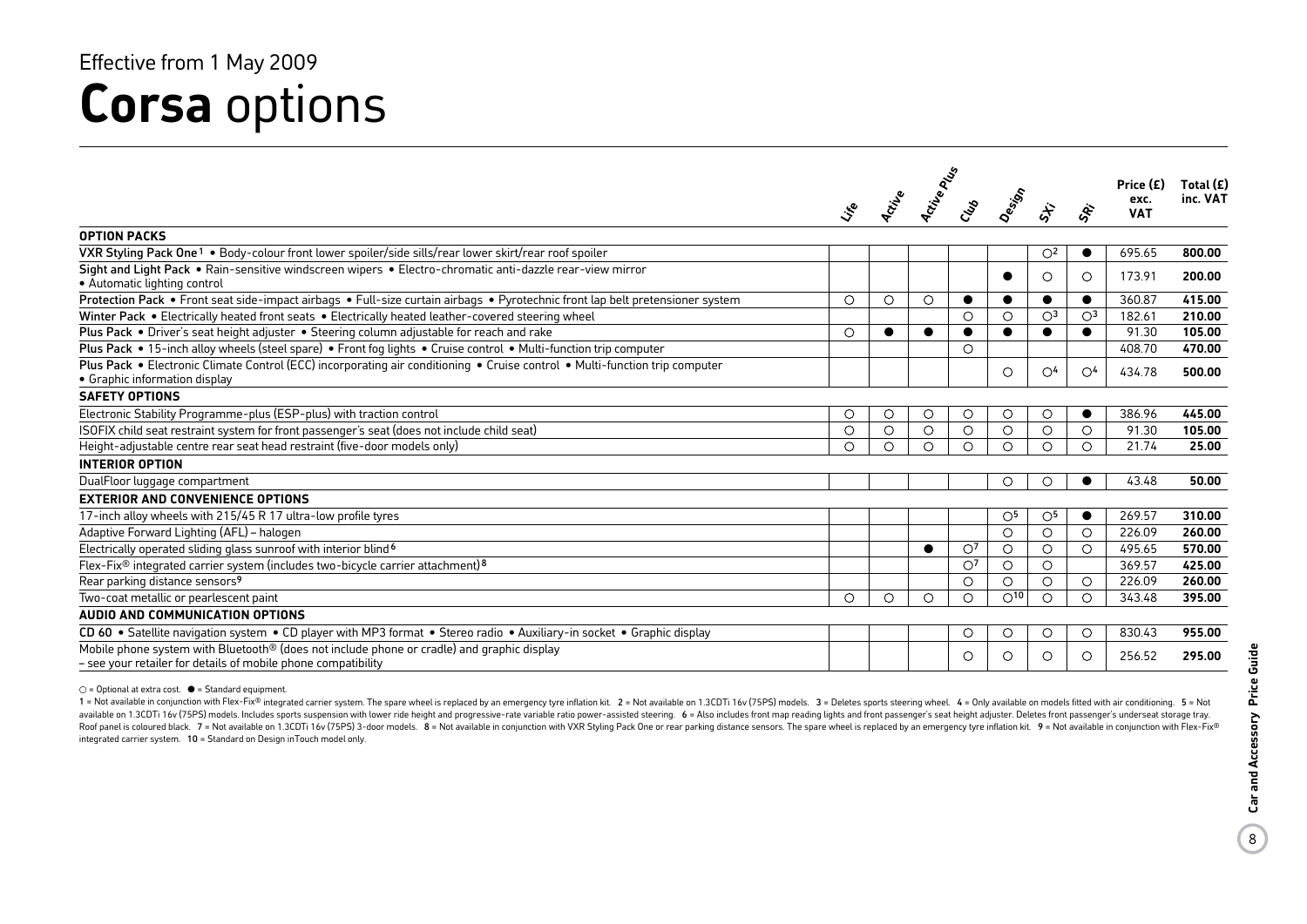## **Meriva** prices Effective from 1 May 2009

| <b>Model</b><br>5-door MPV                 | Price (£) | VAT $(f)$ | Total (£) | On-the-road<br>RRP(E) | CO <sub>2</sub><br>$(g/km)^*$ |
|--------------------------------------------|-----------|-----------|-----------|-----------------------|-------------------------------|
| <b>LIFE</b>                                |           |           |           |                       |                               |
| 1.4i 16v                                   | 10695.65  | 1604.35   | 12300.00  | 13125.00              | 148                           |
| 1.6i 16v                                   | 11295.65  | 1694.35   | 12990.00  | 13840.00              | 159                           |
| 1.6i 16v Easytronic                        | 11743.48  | 1761.52   | 13505.00  | 14355.00              | 159                           |
| 1.4i $16v$ (a/c)                           | 11143.48  | 1671.52   | 12815.00  | 13640.00              | 148                           |
| 1.6i 16v (a/c)                             | 11743.48  | 1761.52   | 13505.00  | 14355.00              | 159                           |
| 1.6i 16v Easytronic (a/c)                  | 12191.30  | 1828.70   | 14020.00  | 14870.00              | 159                           |
| Diesel                                     |           |           |           |                       |                               |
| 1.3CDTi 16v                                | 11839.13  | 1775.87   | 13615.00  | 14435.00              | 135                           |
| 1.3CDTi 16v (a/c)                          | 12286.96  | 1843.04   | 14130.00  | 14950.00              | 135                           |
| <b>ACTIVE (SPECIAL EDITION MODEL)</b>      |           |           |           |                       |                               |
| 1.4i $16v$ (a/c)                           | 11626.09  | 1743.91   | 13370.00  | 14195.00              | 148                           |
| 1.6i 16v (a/c)                             | 12226.09  | 1833.91   | 14060.00  | 14910.00              | 159                           |
| 1.6i 16v Easytronic (a/c)                  | 12673.91  | 1901.09   | 14575.00  | 15425.00              | 159                           |
| <b>Diesel</b>                              |           |           |           |                       |                               |
| 1.3CDTi 16v (a/c)                          | 12769.57  | 1915.43   | 14685.00  | 15505.00              | 135                           |
| <b>ACTIVE PLUS (SPECIAL EDITION MODEL)</b> |           |           |           |                       |                               |
| 1.4i $16v$ (a/c)                           | 12030.43  | 1804.57   | 13835.00  | 14660.00              | 148                           |
| 1.6i $16v$ (a/c)                           | 12630.43  | 1894.57   | 14525.00  | 15375.00              | 159                           |
| 1.6i 16v Easytronic (a/c)                  | 13078.26  | 1961.74   | 15040.00  | 15890.00              | 159                           |
| Diesel                                     |           |           |           |                       |                               |
| 1.3CDTi 16v (a/c)                          | 13173.91  | 1976.09   | 15150.00  | 15970.00              | 135                           |
| <b>CLUB</b>                                |           |           |           |                       |                               |
| 1.4i 16v (a/c)                             | 12265.22  | 1839.78   | 14105.00  | 14930.00              | 148                           |
| 1.6i 16v (a/c)                             | 12865.22  | 1929.78   | 14795.00  | 15645.00              | 159                           |
| 1.6i 16v Easytronic (a/c)                  | 13313.04  | 1996.96   | 15310.00  | 16160.00              | 159                           |
| 1.8i $16v$ (a/c)                           | 13491.30  | 2023.70   | 15515.00  | 16390.00              | 174                           |
| 1.8i 16v Easytronic (a/c)                  | 13939.13  | 2090.87   | 16030.00  | 16905.00              | 174                           |
| Diesel                                     |           |           |           |                       |                               |
| 1.3CDTi 16v (a/c)                          | 13408.70  | 2011.30   | 15420.00  | 16240.00              | 135                           |
| 1.7CDTi 16v (a/c)                          | 14078.26  | 2111.74   | 16190.00  | 17010.00              | 139                           |

| Model<br>5-door MPV                | Price $(E)$ | VAT(E)  | Total $(E)$ | On-the-road<br>RRP(E) | CO <sub>2</sub><br>$(g/km)^*$ |
|------------------------------------|-------------|---------|-------------|-----------------------|-------------------------------|
| <b>DESIGN</b>                      |             |         |             |                       |                               |
| 1.4i 16y (a/c)                     | 12491.30    | 1873.70 | 14365.00    | 15190.00              | 148                           |
| 1.6i 16 $v$ (a/c)                  | 13091.30    | 1963.70 | 15055.00    | 15905.00              | 159                           |
| 1.6i 16v Easytronic (a/c)          | 13539.13    | 2030.87 | 15570.00    | 16420.00              | 159                           |
| 1.8i $16v$ (a/c)                   | 13717.39    | 2057.61 | 15775.00    | 16650.00              | 174                           |
| 1.8i 16v Easytronic (a/c)          | 14165.22    | 2124.78 | 16290.00    | 17165.00              | 174                           |
| Diesel                             |             |         |             |                       |                               |
| 1.7CDTi 16y (a/c)                  | 14304.35    | 2145.65 | 16450.00    | 17270.00              | 139                           |
| <b>DESIGN WITH EXTERIOR PACK**</b> |             |         |             |                       |                               |
| 1.4i 16y (a/c)                     | 13152.17    | 1972.83 | 15125.00    | 15950.00              | 148                           |
| 1.6i 16v (a/c)                     | 13752.17    | 2062.83 | 15815.00    | 16665.00              | 159                           |
| 1.6i 16v Easytronic (a/c)          | 14200.00    | 2130.00 | 16330.00    | 17180.00              | 159                           |
| 1.8i 16v (a/c)                     | 14378.26    | 2156.74 | 16535.00    | 17410.00              | 174                           |
| 1.8i 16v Easytronic (a/c)          | 14826.09    | 2223.91 | 17050.00    | 17925.00              | 174                           |
| Diesel                             |             |         |             |                       |                               |
| $1.7$ CDTi $16v$ (a/c)             | 14965.22    | 2244.78 | 17210.00    | 18030.00              | 139                           |

Please note: On-the-road recommended retail prices (RRP) include number plates and delivery to retailer of £645.00 (inc. £84.13 VAT),<br>12 months' Vehicle Excise Duty (see page 2 for details) and new vehicle first registrati

 $*$  = CO<sub>2</sub> emission figures. Vehicle Excise Duty is based on CO<sub>2</sub> emissions (see page 2 for details).

For benefit in kind taxation charges see page 3. \*\* = Exterior Pack comprises 17-inch five-spoke alloy wheels and VXR Styling Pack One (see page 10 for details). a/c = Air conditioning.

 $\overline{9}$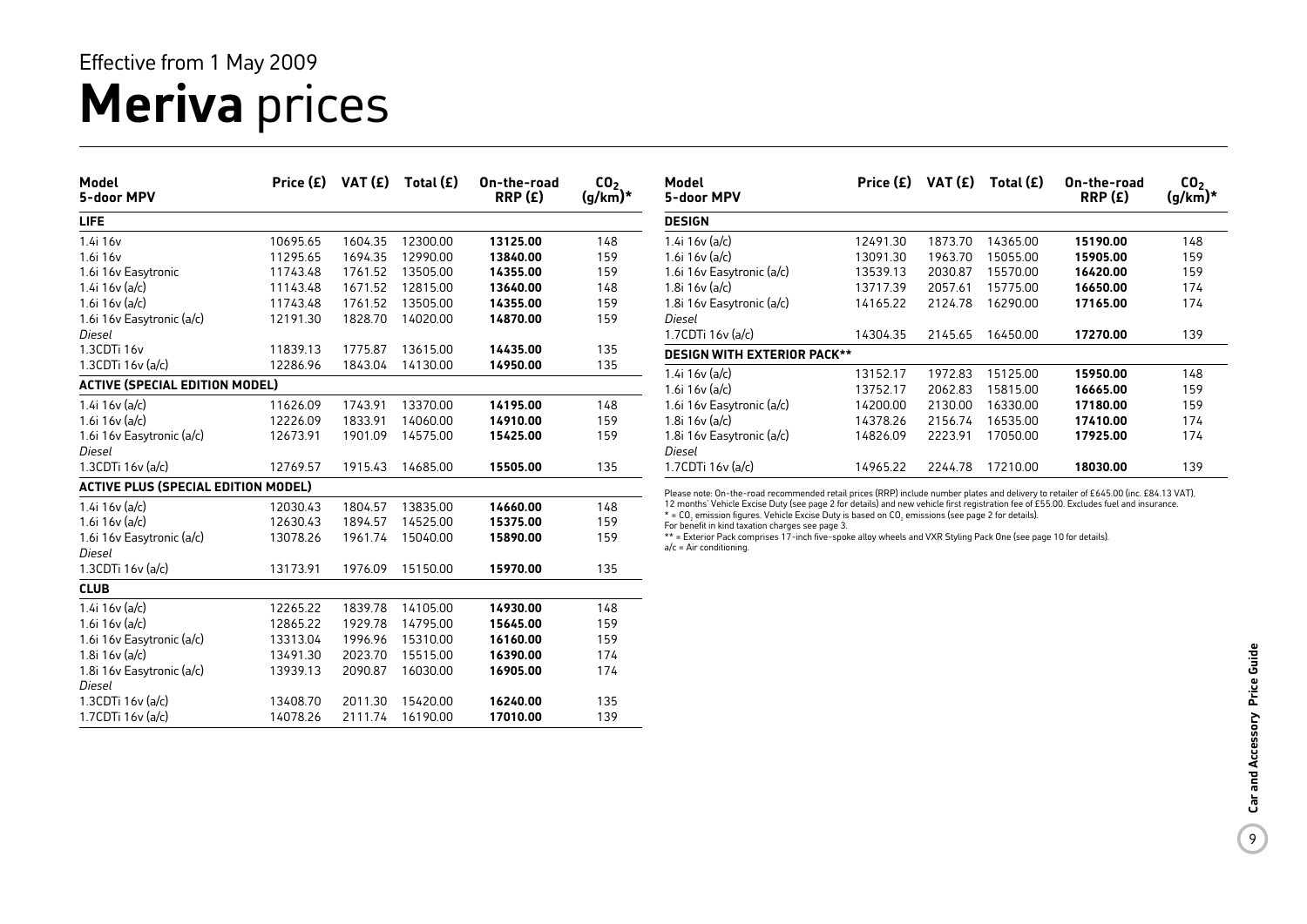### **Meriva** options Effective from 1 May 2009

|                                                                                                                                                                                                                                                                                                                                                                                    | $\ddot{\mathcal{S}}$ | <b>Prizike</b> | Active Plus    | Cras           | Design                           | Price $(E)$<br>exc.<br><b>VAT</b> | Total $(E)$<br>inc. VAT |
|------------------------------------------------------------------------------------------------------------------------------------------------------------------------------------------------------------------------------------------------------------------------------------------------------------------------------------------------------------------------------------|----------------------|----------------|----------------|----------------|----------------------------------|-----------------------------------|-------------------------|
| <b>OPTION PACKS</b>                                                                                                                                                                                                                                                                                                                                                                |                      |                |                |                |                                  |                                   |                         |
| VXR Styling Pack One . Body-colour front lower spoiler/side sills/rear lower skirt/rear roof spoiler                                                                                                                                                                                                                                                                               |                      |                |                | $\circ$        | $\circlearrowright$ <sup>1</sup> | 695.65                            | 800.00                  |
| Protection Pack <sup>2</sup> • Electronic Stability Programme (ESP) • Electronic traction control with two-way intervention • Front seat<br>side-impact airbags • Full-size curtain airbags • Active-safety front seat head restraints • Automatic front seat occupancy detection<br>• ISOFIX child seat restraint system for front passenger's seat (does not include child seat) | O                    | $\circ$        | $\circ$        | $\circ$        | $\bigcirc$ <sup>3</sup>          | 513.04                            | 590.00                  |
| Convenience Pack • Front seat folding centre armrest • Front passenger's underseat storage tray • Driver's sunglasses holder<br>• Front passenger's storage net on lower centre console • Load-restraining floor net in luggage area                                                                                                                                               |                      | ∩              | $\circ$        | $\circ$        | $\circ$                          | 43.48                             | 50.00                   |
| Plus Pack • 15-inch Structure wheels • Front fog lights • Leather-covered steering wheel • Dark-tinted Solar Protect® glass<br>(excludes windscreen and front door windows) • Cruise control • Tiltable steering column                                                                                                                                                            |                      |                |                | ◯              |                                  | 447.83                            | 515.00                  |
| Plus Pack • Electronic Climate Control (ECC) • Solar Reflect <sup>®</sup> windscreen • Electro-chromatic anti-dazzle rear-view mirror<br>• Indirect night lighting                                                                                                                                                                                                                 |                      |                |                |                | ∩                                | 360.87                            | 415.00                  |
| <b>INTERIOR OPTION</b>                                                                                                                                                                                                                                                                                                                                                             |                      |                |                |                |                                  |                                   |                         |
| Tiltable steering column                                                                                                                                                                                                                                                                                                                                                           | $\circ$              |                |                | ∩              |                                  | 86.96                             | 100.00                  |
| <b>EXTERIOR AND CONVENIENCE OPTIONS</b>                                                                                                                                                                                                                                                                                                                                            |                      |                |                |                |                                  |                                   |                         |
| 16-inch alloy wheels (emergency tyre inflation kit) with locking bolts and 205/50 R 16 ultra-low profile tyres                                                                                                                                                                                                                                                                     |                      |                |                |                | $\circ$                          | 226.09                            | 260.00                  |
| 15-inch steel spare wheel/tyre (in lieu of emergency tyre inflation kit) 4                                                                                                                                                                                                                                                                                                         | $\circ$              | $\circ$        | $\circ$        | O <sub>5</sub> | $\circlearrowright$              | 86.96                             | 100.00                  |
| Electrically operated rear windows with safety autoreverse and one-touch facility                                                                                                                                                                                                                                                                                                  |                      |                |                |                | $\circ$                          | 86.96                             | 100.00                  |
| Adaptive Forward Lighting (AFL) - halogen                                                                                                                                                                                                                                                                                                                                          |                      | $\circ$        | $\circ$        | $\circ$        | $\circ$                          | 226.09                            | 260.00                  |
| Electrically operated slide/tilt glass front sunroof and tiltable glass rear sunroof                                                                                                                                                                                                                                                                                               |                      | $\circ$        | $\circ$        |                | $\bullet$                        | 539.13                            | 620.00                  |
| Two-coat metallic or pearlescent paint                                                                                                                                                                                                                                                                                                                                             | $\circ$              | $\circ$        | $\bigcirc$     | $\circ$        | $\bigcirc$                       | 343.48                            | 395.00                  |
| AUDIO AND COMMUNICATION OPTIONS                                                                                                                                                                                                                                                                                                                                                    |                      |                |                |                |                                  |                                   |                         |
| CD 30 MP3 • CD player with MP3 format • Stereo radio • Auxiliary-in socket                                                                                                                                                                                                                                                                                                         | O                    | O              | $\circ$        | $\circ$        | $\bullet$ <sup>6</sup>           | 86.96                             | 100.00                  |
| CDC 40 • Integral six-disc CD autochanger with MP3 format • Stereo radio • Graphic display                                                                                                                                                                                                                                                                                         |                      | $\circ$        | $\circ$        | $\circ$        | $\circ$                          | 386.96                            | 445.00                  |
| CD 70 • Satellite navigation system • CD player with MP3 format • Stereo radio • Auxiliary-in socket • Graphic display                                                                                                                                                                                                                                                             |                      | O              | $\circ$        | $\circ$        | $\circ$                          | 830.43                            | 955.00                  |
| Rear seat Twin Audio <sup>®</sup> system with single headset                                                                                                                                                                                                                                                                                                                       |                      | O <sup>7</sup> | O <sup>7</sup> | O <sup>7</sup> | $\bullet$                        | 91.30                             | 105.00                  |
| Mobile phone system with Bluetooth <sup>®</sup> (does not include phone or cradle) and graphic display <sup>8</sup>                                                                                                                                                                                                                                                                |                      | $\circ$        | O              | ∩              |                                  | 256.52                            | 295.00                  |

 $\bigcirc$  = Optional at extra cost.  $\bigcirc$  = Standard equipment.

1 = Standard on Design with Exterior Pack models. 2 = For details on the correct fitment of child seats when the vehicle is fitted with a front passenger's airbag or side-impact airbags please consult your Vauxhall retaile Convenience Pack. 4 = Includes storage compartments under luggage compartment floor. 5 = Not available on Design with Exterior Pack models, or in conjunction with VXR Styling Pack One. 6 = Does not include auxiliary-in soc Deletes auxiliary-in socket from CD 30 MP3. Not available in conjunction with mobile phone system with Bluetooth®. 8 = Not available in conjunction with rear seat Twin Audio®.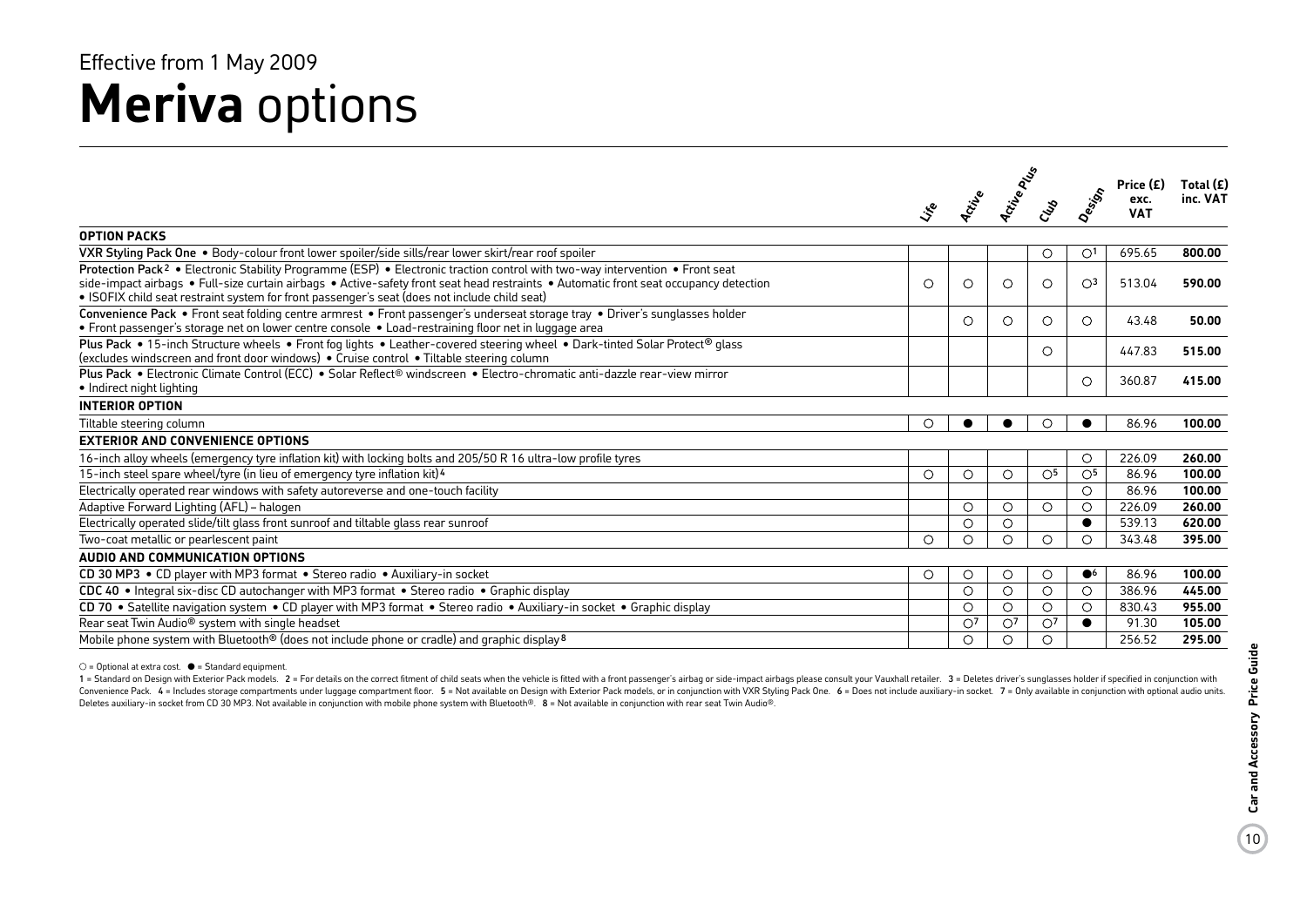### **Astra** Sport Hatch prices Effective from 1 May 2009

| Model<br><b>Sport Hatch</b>                | Price (£) | VAT (£) | Total $(E)$      | On-the-road<br>RRP(E) | CO <sub>2</sub><br>$(g/km)^*$ | <b>Model</b><br><b>Sport Hatch</b> | Price (£) | VAT (£) | Total $(E)$ | On-the-road<br>RRP(E) | CO <sub>2</sub><br>$(g/km)^*$ |
|--------------------------------------------|-----------|---------|------------------|-----------------------|-------------------------------|------------------------------------|-----------|---------|-------------|-----------------------|-------------------------------|
| <b>ACTIVE (SPECIAL EDITION MODEL)</b>      |           |         |                  |                       |                               | <b>SXi</b>                         |           |         |             |                       |                               |
| 1.4i 16v                                   | 13173.91  | 1976.09 | 15150.00         | 15975.00              | 146                           | 1.4i 16v                           | 13591.30  | 2038.70 | 15630.00    | 16455.00              | 146                           |
| 1.6i 16v VVT                               | 13734.78  | 2060.22 | 15795.00         | 16645.00              | 155                           | 1.6i 16v VVT                       | 14152.17  | 2122.83 | 16275.00    | 17125.00              | 155                           |
| 1.8i 16y VVT auto                          | 15182.61  | 2277.39 | 17460.00         | 18335.00              | 184                           | 1.6i 16v VVT Easytronic            | 14600.00  | 2190.00 | 16790.00    | 17640.00              | 151                           |
| Diesel                                     |           |         |                  |                       |                               | Diesel                             |           |         |             |                       |                               |
| 1.7CDTi 16v (100PS)                        | 14904.35  | 2235.65 | 17140.00         | 17960.00              | 135                           | 1.7CDTi 16v (100PS)                | 15321.74  | 2298.26 | 17620.00    | 18440.00              | 135                           |
| 1.7CDTi 16y (110PS) ecoFLEX                | 15269.57  |         | 2290.43 17560.00 | 18295.00              | 119                           | 1.7CDTi 16y (110PS) ecoFLEX        | 15686.96  | 2353.04 | 18040.00    | 18775.00              | 119                           |
| <b>ACTIVE PLUS (SPECIAL EDITION MODEL)</b> |           |         |                  |                       |                               | 1.9CDTi (120PS)                    | 15456.52  | 2318.48 | 17775.00    | 18600.00              | 149                           |
| 1.4i 16v                                   | 13582.61  | 2037.39 | 15620.00         | 16445.00              | 146                           | <b>SRi</b>                         |           |         |             |                       |                               |
| 1.6i 16v VVT                               | 14143.48  | 2121.52 | 16265.00         | 17115.00              | 155                           | 1.8i 16v VVT                       | 15234.78  | 2285.22 | 17520.00    | 18395.00              | 172                           |
| 1.8i 16y VVT auto                          | 15591.30  | 2338.70 | 17930.00         | 18805.00              | 184                           | 1.8i 16y VVT auto                  | 16182.61  | 2427.39 | 18610.00    | 19525.00              | 186                           |
| Diesel                                     |           |         |                  |                       |                               | 1.6i 16v Turbo                     | 16708.70  | 2506.30 | 19215.00    | 20090.00              | 185                           |
| 1.7CDTi 16y (100PS)                        | 15313.04  | 2296.96 | 17610.00         | 18430.00              | 135                           | Diesel                             |           |         |             |                       |                               |
| 1.7CDTi 16v (110PS) ecoFLEX                | 15678.26  | 2351.74 | 18030.00         | 18765.00              | 119                           | 1.7CDTi 16v (100PS)                | 15952.17  | 2392.83 | 18345.00    | 19165.00              | 138                           |
| <b>DESIGN</b>                              |           |         |                  |                       |                               | 1.9CDTi (120PS)                    | 16443.48  | 2466.52 | 18910.00    | 19735.00              | 149                           |
| 1.6i 16v VVT                               | 14473.91  | 2171.09 | 16645.00         | 17495.00              | 155                           | 1.9CDTi (120PS) auto               | 17617.39  | 2642.61 | 20260.00    | 21175.00              | 186                           |
| 1.6i 16v VVT Easytronic                    | 14921.74  | 2238.26 | 17160.00         | 18010.00              | 151                           | 1.9CDTi 16v (150PS)                | 16891.30  | 2533.70 | 19425.00    | 20250.00              | 149                           |
| 1.8i 16v VVT                               | 14939.13  | 2240.87 | 17180.00         | 18055.00              | 169                           | <b>SRI WITH EXTERIOR PACK**</b>    |           |         |             |                       |                               |
| 1.8i 16y VVT auto                          | 15921.74  | 2388.26 | 18310.00         | 19185.00              | 184                           | 1.8i 16v VVT                       | 16039.13  | 2405.87 | 18445.00    | 19320.00              | 172                           |
| 1.6i 16v Turbo                             | 16978.26  | 2546.74 | 19525.00         | 20400.00              | 185                           | 1.8i 16y VVT auto                  | 16986.96  | 2548.04 | 19535.00    | 20450.00              | 186                           |
| Diesel                                     |           |         |                  |                       |                               | 1.6i 16v Turbo                     | 17513.04  | 2626.96 | 20140.00    | 21015.00              | 185                           |
| 1.7CDTi 16y (100PS)                        | 15643.48  | 2346.52 | 17990.00         | 18810.00              | 135                           | Diesel                             |           |         |             |                       |                               |
| 1.7CDTi 16y (110PS) ecoFLEX                | 16008.70  | 2401.30 | 18410.00         | 19145.00              | 119                           | 1.7CDTi 16y (100PS)                | 16756.52  | 2513.48 | 19270.00    | 20090.00              | 138                           |
| 1.9CDTi (120PS)                            | 16404.35  | 2460.65 | 18865.00         | 19690.00              | 149                           | 1.9CDTi (120PS)                    | 17247.83  | 2587.17 | 19835.00    | 20660.00              | 149                           |
| 1.9CDTi (120PS) auto                       | 17578.26  | 2636.74 | 20215.00         | 21130.00              | 186                           | 1.9CDTi (120PS) auto               | 18421.74  | 2763.26 | 21185.00    | 22100.00              | 186                           |
| 1.9CDTi 16y (150PS)                        | 17165.22  |         | 2574.78 19740.00 | 20565.00              | 149                           | 1.9CDTi 16y (150PS)                | 17695.65  | 2654.35 | 20350.00    | 21175.00              | 149                           |

Please note: On-the-road recommended retail prices (RRP) include number plates and delivery to retailer of £645.00 (inc. £84.13 VAT), 12 months' Vehicle Excise Duty (see page 2 for details) and new vehicle first registration fee of £55.00. Excludes fuel and insurance.

\* = CO<sub>2</sub> emission figures. Vehicle Excise Duty is based on CO<sub>2</sub> emissions (see page 2 for details).

For benefit in kind taxation charges see page 3.

\*\* = Exterior Pack comprises 18-inch five-spoke alloy wheels and VXR Styling Pack One (see page 15 for details).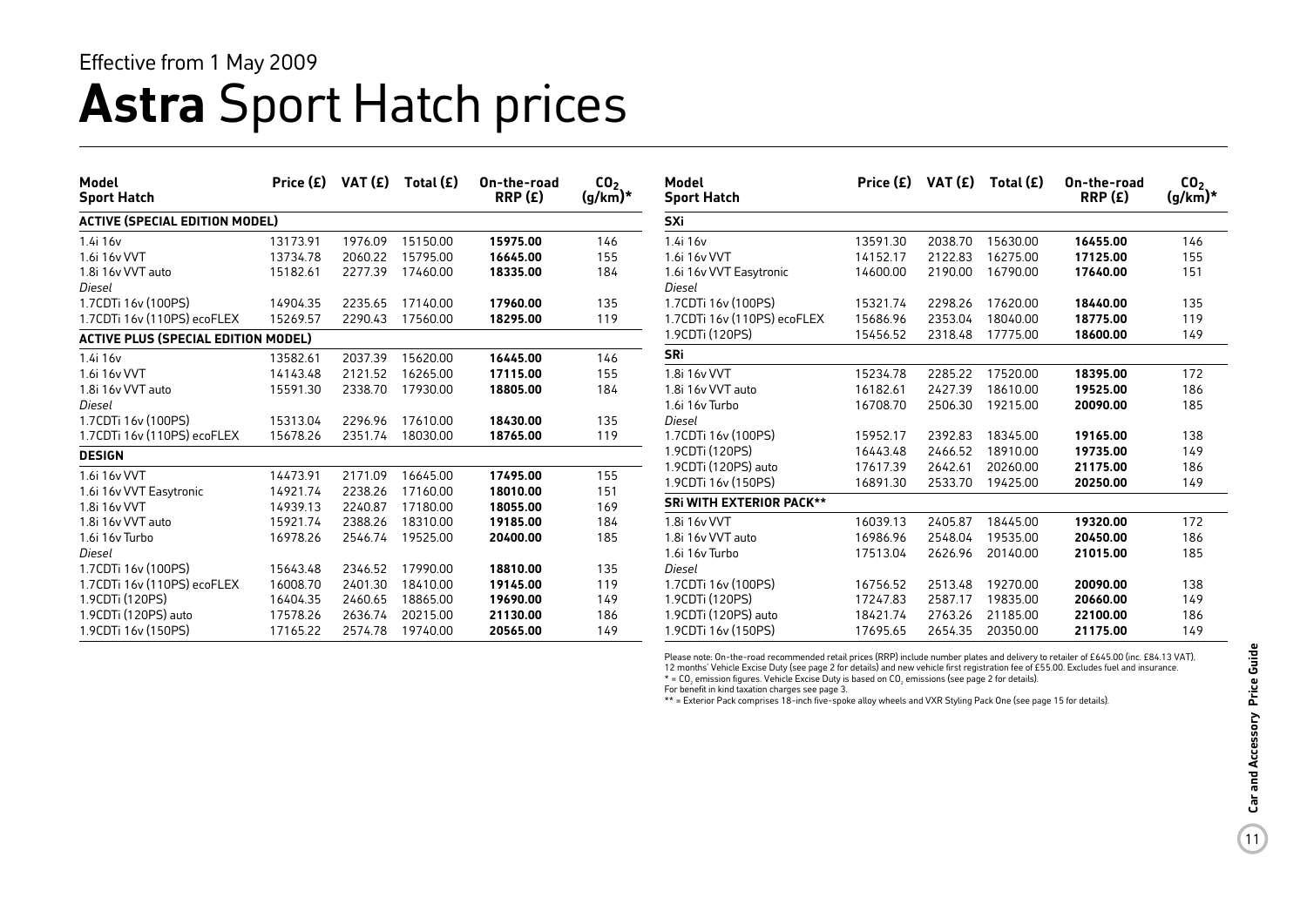### **Astra** hatchback prices Effective from 1 May 2009

| Model<br>5-door hatchback                  | Price (£) | VAT $(E)$ | Total $(E)$ | On-the-road<br>RRP(E) | CO <sub>2</sub><br>$(g/km)$ * |
|--------------------------------------------|-----------|-----------|-------------|-----------------------|-------------------------------|
| <b>LIFE</b>                                |           |           |             |                       |                               |
| 1.4i 16v                                   | 12208.70  | 1831.30   | 14040.00    | 14865.00              | 146                           |
| 1.6i 16v VVT                               | 12769.57  | 1915.43   | 14685.00    | 15535.00              | 155                           |
| 1.6i 16v VVT Easytronic                    | 13217.39  | 1982.61   | 15200.00    | 16050.00              | 151                           |
| 1.8i 16v VVT                               | 13234.78  | 1985.22   | 15220.00    | 16095.00              | 169                           |
| 1.8i 16y VVT auto                          | 14217.39  | 2132.61   | 16350.00    | 17225.00              | 184                           |
| 1.4i $16v$ (a/c)                           | 12656.52  | 1898.48   | 14555.00    | 15380.00              | 146                           |
| 1.6i 16y VVT (a/c)                         | 13217.39  | 1982.61   | 15200.00    | 16050.00              | 155                           |
| 1.6i 16v VVT Easytronic (a/c)              | 13665.22  | 2049.78   | 15715.00    | 16565.00              | 151                           |
| 1.8i 16y VVT (a/c)                         | 13682.61  | 2052.39   | 15735.00    | 16610.00              | 169                           |
| 1.8i $16v$ VVT auto $(a/c)$                | 14665.22  | 2199.78   | 16865.00    | 17740.00              | 184                           |
| Diesel                                     |           |           |             |                       |                               |
| 1.3CDTi 16v (90PS)                         | 13630.43  | 2044.57   | 15675.00    | 16495.00              | 130                           |
| 1.3CDTi 16y (90PS) (a/c)                   | 14078.26  | 2111.74   | 16190.00    | 17010.00              | 130                           |
| 1.7CDTi 16v (100PS) (a/c)                  | 14386.96  | 2158.04   | 16545.00    | 17365.00              | 135                           |
| 1.7CDTi 16v (110PS) ecoFLEX (a/c) 14752.17 |           | 2212.83   | 16965.00    | 17700.00              | 119                           |
| <b>CLUB</b>                                |           |           |             |                       |                               |
| 1.4i 16v                                   | 13152.17  | 1972.83   | 15125.00    | 15950.00              | 146                           |
| 1.6i 16v VVT                               | 13713.04  | 2056.96   | 15770.00    | 16620.00              | 155                           |
| 1.6i 16v VVT Easytronic                    | 14160.87  | 2124.13   | 16285.00    | 17135.00              | 151                           |
| 1.8i 16v VVT                               | 14178.26  | 2126.74   | 16305.00    | 17180.00              | 169                           |
| 1.8i 16y VVT auto                          | 15160.87  | 2274.13   | 17435.00    | 18310.00              | 184                           |
| Diesel                                     |           |           |             |                       |                               |
| 1.3CDTi 16v (90PS)                         | 14573.91  | 2186.09   | 16760.00    | 17580.00              | 130                           |
| 1.7CDTi 16v (100PS)                        | 14878.26  | 2231.74   | 17110.00    | 17930.00              | 138                           |
| 1.7CDTi 16y (110PS) ecoFLEX                | 15243.48  | 2286.52   | 17530.00    | 18265.00              | 119                           |

| Model<br>5-door hatchback                  | Price $(E)$ VAT $(E)$ |         | Total $(E)$ | On-the-road<br>RRP(E) | CO <sub>2</sub><br>$(g/km)^*$ |
|--------------------------------------------|-----------------------|---------|-------------|-----------------------|-------------------------------|
| <b>ACTIVE (SPECIAL EDITION MODEL)</b>      |                       |         |             |                       |                               |
| 1.4i 16 <sub>v</sub>                       | 13173.91              | 1976.09 | 15150.00    | 15975.00              | 146                           |
| 1.6i 16v VVT                               | 13734.78              | 2060.22 | 15795.00    | 16645.00              | 155                           |
| 1.8i 16v VVT auto                          | 15182.61              | 2277.39 | 17460.00    | 18335.00              | 184                           |
| Diesel                                     |                       |         |             |                       |                               |
| 1.7CDTi 16y (100PS)                        | 14904.35              | 2235.65 | 17140.00    | 17960.00              | 138                           |
| 1.7CDTi 16v (110PS) ecoFLEX                | 15269.57              | 2290.43 | 17560.00    | 18295.00              | 119                           |
| <b>ACTIVE PLUS (SPECIAL EDITION MODEL)</b> |                       |         |             |                       |                               |
| 1.4i 16v                                   | 13582.61              | 2037.39 | 15620.00    | 16445.00              | 146                           |
| 1.6i 16v VVT                               | 14143.48              | 2121.52 | 16265.00    | 17115.00              | 155                           |
| 1.8i 16y VVT auto                          | 15591.30              | 2338.70 | 17930.00    | 18805.00              | 184                           |
| Diesel                                     |                       |         |             |                       |                               |
| 1.7CDTi 16v (100PS)                        | 15313.04              | 2296.96 | 17610.00    | 18430.00              | 138                           |
| 1.7CDTi 16v (110PS) ecoFLEX                | 15678.26              | 2351.74 | 18030.00    | 18765.00              | 119                           |
| <b>DESIGN</b>                              |                       |         |             |                       |                               |
| 1.6i 16v VVT                               | 14473.91              | 2171.09 | 16645.00    | 17495.00              | 155                           |
| 1.6i 16v VVT Easytronic                    | 14921.74              | 2238.26 | 17160.00    | 18010.00              | 151                           |
| 1.8i 16v VVT                               | 14939.13              | 2240.87 | 17180.00    | 18055.00              | 169                           |
| 1.8i 16y VVT auto                          | 15921.74              | 2388.26 | 18310.00    | 19185.00              | 184                           |
| 1.6i 16y Turbo                             | 16978.26              | 2546.74 | 19525.00    | 20400.00              | 185                           |
| Diesel                                     |                       |         |             |                       |                               |
| 1.7CDTi 16y (100PS)                        | 15643.48              | 2346.52 | 17990.00    | 18810.00              | 138                           |
| 1.7CDTi 16y (110PS) ecoFLEX                | 16008.70              | 2401.30 | 18410.00    | 19145.00              | 119                           |
| 1.9CDTi (120PS)                            | 16404.35              | 2460.65 | 18865.00    | 19690.00              | 149                           |
| 1.9CDTi (120PS) auto                       | 17578.26              | 2636.74 | 20215.00    | 21130.00              | 186                           |
| 1.9CDTi 16v (150PS)                        | 17165.22              | 2574.78 | 19740.00    | 20565.00              | 149                           |

Please note: On-the-road recommended retail prices (RRP) include number plates and delivery to retailer of £645.00 (inc. £84.13 VAT),<br>12 months' Vehicle Excise Duty (see page 2 for details) and new vehicle first registrati

 $*$  = CO<sub>2</sub> emission figures. Vehicle Excise Duty is based on CO<sub>2</sub> emissions (see page 2 for details).

For benefit in kind taxation charges see page 3.

a/c = Air conditioning.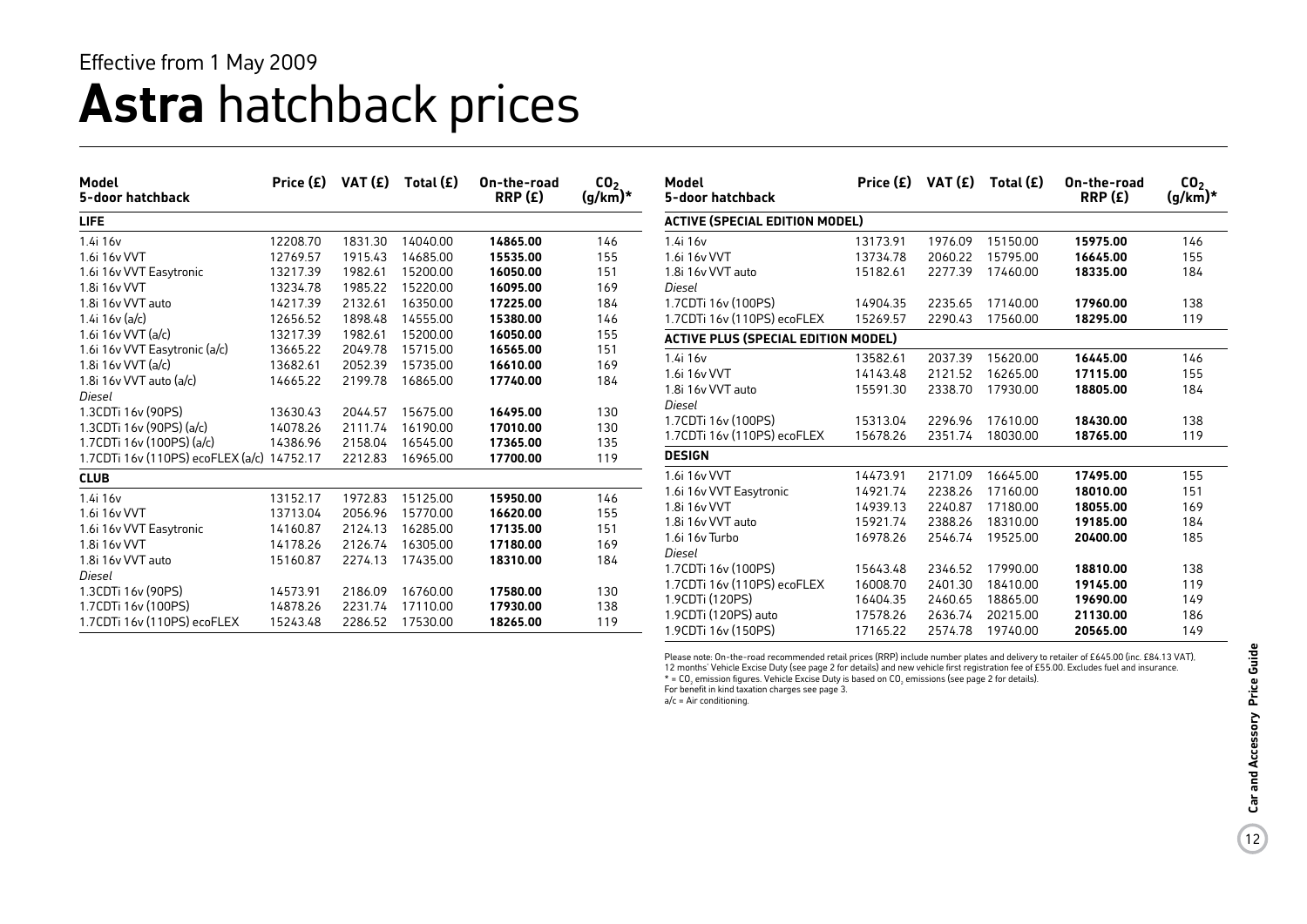### **Astra** hatchback prices Effective from 1 May 2009

| Model<br>5-door hatchback   |          | Price $(E)$ VAT $(E)$ | Total $(E)$ | On-the-road<br>RRP(E) | CO <sub>2</sub><br>$(g/km)^*$ |
|-----------------------------|----------|-----------------------|-------------|-----------------------|-------------------------------|
| <b>ELITE</b>                |          |                       |             |                       |                               |
| 1.6i 16v VVT                | 15439.13 | 2315.87               | 17755.00    | 18605.00              | 155                           |
| 1.6i 16v VVT Easytronic     | 15886.96 | 2383.04               | 18270.00    | 19120.00              | 151                           |
| 1.8i 16v VVT                | 15904.35 | 2385.65               | 18290.00    | 19165.00              | 169                           |
| 1.8i 16v VVT auto<br>Diesel | 16886.96 | 2533.04               | 19420.00    | 20295.00              | 184                           |
| 1.7CDTi 16v (100PS)         | 16608.70 | 2491.30               | 19100.00    | 19920.00              | 138                           |
| 1.9CDTi (120PS)             | 17369.57 | 2605.43               | 19975.00    | 20800.00              | 149                           |
| 1.9CDTi (120PS) auto        | 18543.48 | 2781.52               | 21325.00    | 22240.00              | 186                           |
| <b>SXi</b>                  |          |                       |             |                       |                               |
| 1.4i 16v                    | 13591.30 | 2038.70               | 15630.00    | 16455.00              | 146                           |
| 1.6i 16v VVT                | 14152.17 | 2122.83               | 16275.00    | 17125.00              | 155                           |
| 1.6i 16v VVT Easytronic     | 14600.00 | 2190.00               | 16790.00    | 17640.00              | 151                           |
| Diesel                      |          |                       |             |                       |                               |
| 1.7CDTi 16v (100PS)         | 15321.74 | 2298.26               | 17620.00    | 18440.00              | 138                           |
| 1.7CDTi 16v (110PS) ecoFLEX | 15686.96 | 2353.04               | 18040.00    | 18775.00              | 119                           |
| 1.9CDTi (120PS)             | 15456.52 | 2318.48               | 17775.00    | 18600.00              | 149                           |
| <b>SRi</b>                  |          |                       |             |                       |                               |
| 1.8i 16v VVT                | 15234.78 | 2285.22               | 17520.00    | 18395.00              | 172                           |
| 1.8i 16v VVT auto           | 16182.61 | 2427.39               | 18610.00    | 19525.00              | 186                           |
| 1.6i 16y Turbo              | 16708.70 | 2506.30               | 19215.00    | 20090.00              | 185                           |
| Diesel                      |          |                       |             |                       |                               |
| 1.7CDTi 16v (100PS)         | 15952.17 | 2392.83               | 18345.00    | 19165.00              | 138                           |
| 1.9CDTi (120PS)             | 16443.48 | 2466.52               | 18910.00    | 19735.00              | 149                           |
| 1.9CDTi (120PS) auto        | 17617.39 | 2642.61               | 20260.00    | 21175.00              | 186                           |
| 1.9CDTi 16v (150PS)         | 16891.30 | 2533.70               | 19425.00    | 20250.00              | 149                           |

| Model<br>5-door hatchback       | Price (£) | VAT (£) | Total $(E)$ | On-the-road<br>RRP(E) | CO <sub>2</sub><br>$(q/km)*$ |
|---------------------------------|-----------|---------|-------------|-----------------------|------------------------------|
| <b>SRI WITH EXTERIOR PACK**</b> |           |         |             |                       |                              |
| 1.8i 16v VVT                    | 16039.13  | 2405.87 | 1844500     | 19320.00              | 172                          |
| 1.8i 16y VVT auto               | 16986.96  | 2548.04 | 19535.00    | 20450.00              | 186                          |
| 1.6i 16y Turbo                  | 17513.04  | 2626.96 | 20140.00    | 21015.00              | 185                          |
| Diesel                          |           |         |             |                       |                              |
| 1.7CDTi 16y (100PS)             | 16756.52  | 2513.48 | 19270.00    | 20090.00              | 138                          |
| 1.9CDTi (120PS)                 | 17247.83  | 2587.17 | 1983500     | 20660.00              | 149                          |
| 1.9CDTi (120PS) auto            | 18421.74  | 2763.26 | 2118500     | 22100.00              | 186                          |
| 1.9CDTi 16y (150PS)             | 17695.65  | 2654.35 | 20350.00    | 21175.00              | 149                          |

Please note: On-the-road recommended retail prices (RRP) include number plates and delivery to retailer of £645.00 (inc. £84.13 VAT), 12 months' Vehicle Excise Duty (see page 2 for details) and new vehicle first registration fee of £55.00. Excludes fuel and insurance.  $*$  = CO<sub>2</sub> emission figures. Vehicle Excise Duty is based on CO<sub>2</sub> emissions (see page 2 for details).

For benefit in kind taxation charges see page 3.

\*\* = Exterior Pack comprises 18-inch five-spoke alloy wheels and VXR Styling Pack One (see page 15 for details).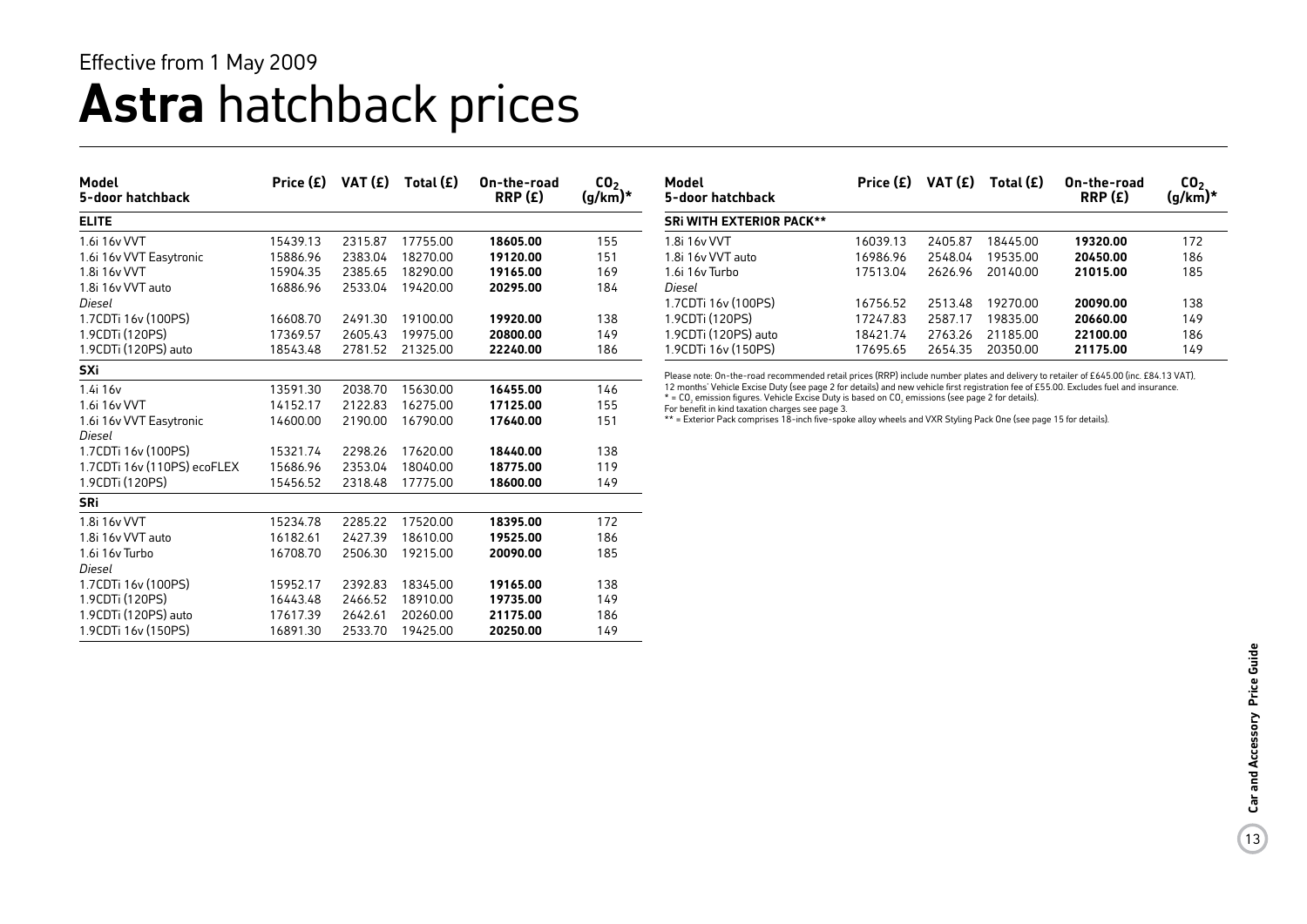## **Astra** estate prices

| Model<br>5-door estate                     |          |         | Price $(E)$ VAT $(E)$ Total $(E)$ | On-the-road<br>RRP(E) | CO <sub>2</sub><br>$(g/km)$ * | Model<br>5-door estate                                                                                                                                                                                                                                                          |                      |                    | Price $(E)$ VAT $(E)$ Total $(E)$ | On-the-road<br>RRP(E) | $CO2$<br>(g/km)* |
|--------------------------------------------|----------|---------|-----------------------------------|-----------------------|-------------------------------|---------------------------------------------------------------------------------------------------------------------------------------------------------------------------------------------------------------------------------------------------------------------------------|----------------------|--------------------|-----------------------------------|-----------------------|------------------|
| <b>LIFE</b>                                |          |         |                                   |                       |                               | <b>SXi</b>                                                                                                                                                                                                                                                                      |                      |                    |                                   |                       |                  |
| 1.4i 16v                                   | 13013.04 | 1951.96 | 14965.00                          | 15790.00              | 146                           | 1.4i 16v                                                                                                                                                                                                                                                                        | 14395.65             | 2159.35            | 16555.00                          | 17380.00              | 146              |
| 1.6i 16v VVT                               | 13573.91 | 2036.09 | 15610.00                          | 16460.00              | 158                           | 1.6i 16v VVT                                                                                                                                                                                                                                                                    | 14956.52             | 2243.48            | 17200.00                          | 18050.00              | 158              |
| 1.6i 16v VVT Easytronic                    | 14021.74 | 2103.26 | 16125.00                          | 16975.00              | 153                           | 1.6i 16v VVT Easytronic                                                                                                                                                                                                                                                         | 15404.35             | 2310.65            | 17715.00                          | 18565.00              | 153              |
| 1.8i 16v VVT                               | 14039.13 | 2105.87 | 16145.00                          | 17020.00              | 169                           | Diesel                                                                                                                                                                                                                                                                          |                      |                    |                                   |                       |                  |
| 1.8i 16v VVT auto                          | 14986.96 | 2248.04 | 17235.00                          | 18150.00              | 186                           | 1.7CDTi 16v (100PS)                                                                                                                                                                                                                                                             | 16126.09             | 2418.91            | 18545.00                          | 19365.00              | 138              |
| 1.4i 16v (a/c)                             | 13460.87 | 2019.13 | 15480.00                          | 16305.00              | 146                           | 1.7CDTi 16v (110PS) ecoFLEX                                                                                                                                                                                                                                                     | 16491.30             | 2473.70            | 18965.00                          | 19700.00              | 119              |
| 1.6i 16y VVT (a/c)                         | 14021.74 | 2103.26 | 16125.00                          | 16975.00              | 158                           | 1.9CDTi (120PS)                                                                                                                                                                                                                                                                 | 16260.87             | 2439.13            | 18700.00                          | 19525.00              | 149              |
| 1.6i 16v VVT Easytronic (a/c)              | 14469.57 | 2170.43 | 16640.00                          | 17490.00              | 153                           | <b>SRi</b>                                                                                                                                                                                                                                                                      |                      |                    |                                   |                       |                  |
| 1.8i 16y VVT (a/c)                         | 14486.96 | 2173.04 | 16660.00                          | 17535.00              | 169                           | 1.8i 16v VVT                                                                                                                                                                                                                                                                    | 16039.13             | 2405.87            | 18445.00                          | 19320.00              | 172              |
| 1.8i $16v$ VVT auto $(a/c)$                | 15434.78 | 2315.22 | 17750.00                          | 18665.00              | 186                           | 1.8i 16v VVT auto                                                                                                                                                                                                                                                               | 16986.96             | 2548.04            | 19535.00                          | 20450.00              | 189              |
| Diesel                                     |          |         |                                   |                       |                               | 1.6i 16v Turbo                                                                                                                                                                                                                                                                  | 17513.04             | 2626.96            | 20140.00                          | 21015.00              | 185              |
| 1.3CDTi 16v (90PS)                         | 14434.78 |         | 2165.22 16600.00                  | 17420.00              | 130                           | Diesel                                                                                                                                                                                                                                                                          |                      |                    |                                   |                       |                  |
| 1.3CDTi 16v (90PS) (a/c)                   | 14882.61 | 2232.39 | 17115.00                          | 17935.00              | 130                           | 1.7CDTi 16v (100PS)                                                                                                                                                                                                                                                             | 16756.52             | 2513.48            | 19270.00                          | 20090.00              | 138              |
| 1.7CDTi 16v (100PS) (a/c)                  | 15191.30 | 2278.70 | 17470.00                          | 18290.00              | 135                           | 1.9CDTi (120PS)                                                                                                                                                                                                                                                                 | 17247.83             | 2587.17            | 19835.00                          | 20660.00              | 149              |
| 1.7CDTi 16v (110PS) ecoFLEX (a/c) 15556.52 |          | 2333.48 | 17890.00                          | 18625.00              | 119                           | 1.9CDTi (120PS) auto                                                                                                                                                                                                                                                            | 18421.74             | 2763.26            | 21185.00                          |                       | 189              |
| <b>CLUB</b>                                |          |         |                                   |                       |                               | 1.9CDTi 16v (150PS)                                                                                                                                                                                                                                                             | 17695.65             |                    | 2654.35 20350.00                  | 22100.00<br>21175.00  | 149              |
| 1.4i 16v                                   | 13956.52 | 2093.48 | 16050.00                          | 16875.00              | 146                           | <b>SRI WITH EXTERIOR PACK**</b>                                                                                                                                                                                                                                                 |                      |                    |                                   |                       |                  |
| 1.6i 16v VVT                               | 14517.39 | 2177.61 | 16695.00                          | 17545.00              | 158                           |                                                                                                                                                                                                                                                                                 |                      |                    |                                   |                       |                  |
| 1.6i 16v VVT Easytronic                    | 14965.22 | 2244.78 | 17210.00                          | 18060.00              | 153                           | 1.8i 16v VVT                                                                                                                                                                                                                                                                    | 16843.48             | 2526.52            | 19370.00                          | 20245.00              | 172              |
| 1.8i 16v VVT                               | 14982.61 | 2247.39 | 17230.00                          | 18105.00              | 169                           | 1.8i 16y VVT auto                                                                                                                                                                                                                                                               | 17791.30<br>18317.39 | 2668.70<br>2747.61 | 20460.00<br>21065.00              | 21375.00              | 189<br>185       |
| 1.8i 16y VVT auto                          | 15930.43 | 2389.57 | 18320.00                          | 19235.00              | 186                           | 1.6i 16v Turbo                                                                                                                                                                                                                                                                  |                      |                    |                                   | 21940.00              |                  |
| Diesel                                     |          |         |                                   |                       |                               | Diesel<br>1.7CDTi 16v (100PS)                                                                                                                                                                                                                                                   |                      |                    |                                   |                       |                  |
| 1.3CDTi 16v (90PS)                         | 15378.26 | 2306.74 | 17685.00                          | 18505.00              | 130                           | 1.9CDTi (120PS)                                                                                                                                                                                                                                                                 | 17560.87             | 2634.13            | 20195.00                          | 21015.00              | 138              |
| 1.7CDTi 16y (100PS)                        | 15682.61 | 2352.39 | 18035.00                          | 18855.00              | 138                           |                                                                                                                                                                                                                                                                                 | 18052.17             | 2707.83<br>2883.91 | 20760.00<br>22110.00              | 21585.00<br>23025.00  | 149<br>189       |
| 1.7CDTi 16v (110PS) ecoFLEX                | 16047.83 | 2407.17 | 18455.00                          | 19190.00              | 119                           | 1.9CDTi (120PS) auto<br>1.9CDTi 16v (150PS)                                                                                                                                                                                                                                     | 19226.09<br>18500.00 | 2775.00            | 21275.00                          | 22100.00              | 149              |
| <b>DESIGN</b>                              |          |         |                                   |                       |                               |                                                                                                                                                                                                                                                                                 |                      |                    |                                   |                       |                  |
| 1.6i 16v VVT                               | 15278.26 | 2291.74 | 17570.00                          | 18420.00              | 158                           | Please note: On-the-road recommended retail prices (RRP) include number plates and delivery to retailer of £645.00 (inc. £84.13 VAT).<br>12 months' Vehicle Excise Duty (see page 2 for details) and new vehicle first registration fee of £55.00. Excludes fuel and insurance. |                      |                    |                                   |                       |                  |
| 1.6i 16v VVT Easytronic                    | 15726.09 | 2358.91 | 18085.00                          | 18935.00              | 153                           | * = CO <sub>2</sub> emission figures. Vehicle Excise Duty is based on CO <sub>2</sub> emissions (see page 2 for details).                                                                                                                                                       |                      |                    |                                   |                       |                  |
| 1.8i 16v VVT                               | 15743.48 | 2361.52 | 18105.00                          | 18980.00              | 169                           | For benefit in kind taxation charges see page 3.                                                                                                                                                                                                                                |                      |                    |                                   |                       |                  |
| 1.8i 16v VVT auto                          | 16691.30 | 2503.70 | 19195.00                          | 20110.00              | 186                           | ** = Exterior Pack comprises 18-inch five-spoke alloy wheels and VXR Styling Pack One (see page 15 for details).<br>$a/c = Air$ conditioning.                                                                                                                                   |                      |                    |                                   |                       |                  |
| 1.6i 16v Turbo                             | 17782.61 | 2667.39 | 20450.00                          | 21325.00              | 185                           |                                                                                                                                                                                                                                                                                 |                      |                    |                                   |                       |                  |
| Diesel                                     |          |         |                                   |                       |                               |                                                                                                                                                                                                                                                                                 |                      |                    |                                   |                       |                  |
| 1.7CDTi 16y (100PS)                        | 16447.83 | 2467.17 | 18915.00                          | 19735.00              | 138                           |                                                                                                                                                                                                                                                                                 |                      |                    |                                   |                       |                  |
| 1.7CDTi 16v (110PS) ecoFLEX                | 16813.04 | 2521.96 | 19335.00                          | 20070.00              | 119                           |                                                                                                                                                                                                                                                                                 |                      |                    |                                   |                       |                  |
| 1.9CDTi (120PS)                            | 17208.70 | 2581.30 | 19790.00                          | 20615.00              | 149                           |                                                                                                                                                                                                                                                                                 |                      |                    |                                   |                       |                  |
| 1.9CDTi (120PS) auto                       | 18382.61 | 2757.39 | 21140.00                          | 22055.00              | 189                           |                                                                                                                                                                                                                                                                                 |                      |                    |                                   |                       |                  |
| 1.9CDTi 16v (150PS)                        | 17969.57 |         | 2695.43 20665.00                  | 21490.00              | 149                           |                                                                                                                                                                                                                                                                                 |                      |                    |                                   |                       |                  |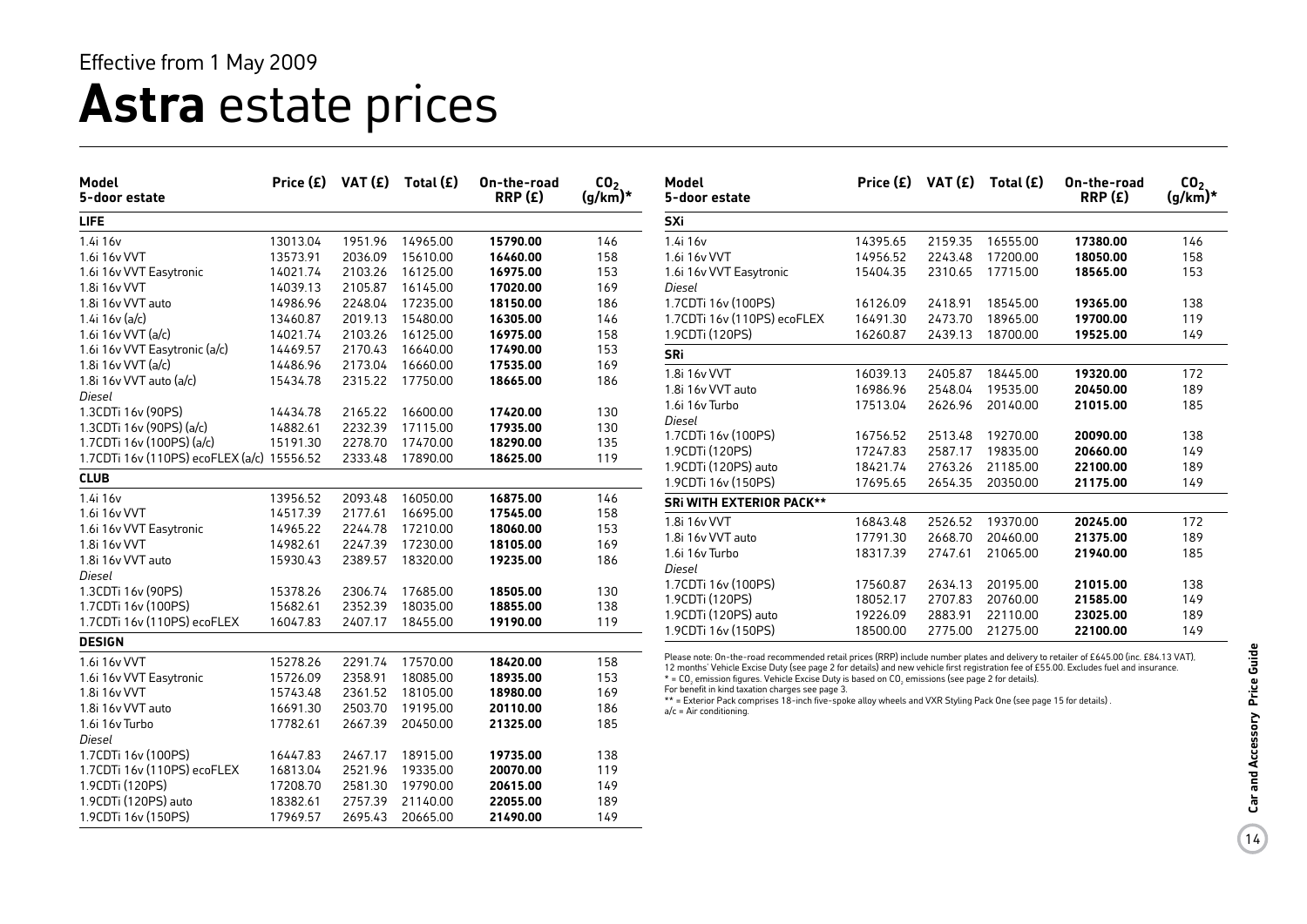### **Astra** options Effective from 1 May 2009

|                                                                                                                                                                                                                                           | Life    | Club                    | <b>Pccityle</b> | Active Plus | Design                  | Eife           | ぶ                       | $\dot{\mathcal{S}}$     | Price $(E)$<br>exc.<br><b>VAT</b> | Total $(E)$<br>inc. VAT |
|-------------------------------------------------------------------------------------------------------------------------------------------------------------------------------------------------------------------------------------------|---------|-------------------------|-----------------|-------------|-------------------------|----------------|-------------------------|-------------------------|-----------------------------------|-------------------------|
| <b>OPTION PACKS</b>                                                                                                                                                                                                                       |         |                         |                 |             |                         |                |                         |                         |                                   |                         |
| Plus Pack • 16-inch 10-spoke alloy wheels with 205/55 R 16 tyres • Front fog lights                                                                                                                                                       | $\circ$ | O                       |                 |             |                         |                |                         |                         | 369.57                            | 425.00                  |
| Sports Pack • 17-inch 10-spoke alloy wheels with 225/45 R 17 tyres • Uprated sports suspension (standard on Sport Hatch)<br>• Uprated sports steering • Electronic Stability Programme-plus (ESP-plus) • Sport switch                     |         |                         |                 |             | $\bigcirc$ <sup>1</sup> |                |                         |                         | 586.96                            | 675.00                  |
| Sight and Light Pack <sup>2</sup> • Rain-sensitive windscreen wipers • Electro-chromatic anti-dazzle rear-view mirror<br>• Automatic lighting control                                                                                     |         |                         | $\bullet$       |             |                         |                | $\bigcirc$ <sup>3</sup> | $\bigcirc$ <sup>3</sup> | 173.91                            | 200.00                  |
| Leather Pack • Leather seat facings • Electrically heated sports front seats with tilt and lumbar adjustment<br>• Centre rear seat head restraint • Front passenger's seat height adjuster • Active-safety front seat head restraints     |         |                         |                 |             |                         | $\bullet$      | ∩                       | $\bigcirc$              | 882.61                            | 1015.00                 |
| Premium Pack (Sport Hatch only) ● 18-inch five-spoke alloy wheels with 225/40 R 18 ultra-low profile tyres<br>• Leather seat facings in Saddle Brown • Electrically heated sports front seats • Zebrano-effect inserts on facia and doors |         |                         |                 |             | $\bigcirc$ <sup>4</sup> |                |                         |                         | 1021.74                           | 1175.00                 |
| VXR Styling Pack One . Body-colour front lower spoiler/rear lower skirt/rear roof spoiler (standard on SRi models) and<br>side sills • Aerial adaptor                                                                                     |         | $\bigcirc$ <sup>5</sup> |                 |             | $\circ$ <sup>5</sup>    | $\circ$        | $\circlearrowright$     | $\circ$ <sup>6</sup>    | 695.65                            | 800.00                  |
| Seat Comfort Pack One . Driver's seat with tilt and lumbar adjustment                                                                                                                                                                     |         | O                       | $\circ$         | $\circ$     | ●                       | $\bullet$      | $\circ$                 | $\circ$                 | 139.13                            | 160.00                  |
| Seat Comfort Pack Two <sup>7</sup> • Front passenger's seat with height, tilt and lumbar adjustment • Active-safety<br>front seat head restraints                                                                                         |         | O                       | $\circ$         | $\circ$     | O                       | $\bullet$      | $\circ$                 | $\circ$                 | 121.74                            | 140.00                  |
| Convenience Pack (estate only) • Vertical load-restraining net • 12-volt auxiliary power socket in luggage area                                                                                                                           |         | O                       |                 |             | O                       |                | $\circ$                 | $\circ$                 | 156.52                            | 180.00                  |
| FlexOrganiser <sup>®</sup> Organiser Pack (estate only) • Four side rails • Divider net • Elasticated bag with four clips                                                                                                                 |         | $\circ$                 |                 |             | $\circ$                 |                | $\circ$                 | $\circ$                 | 43.48                             | 50.00                   |
| <b>SAFETY AND SECURITY OPTIONS</b>                                                                                                                                                                                                        |         |                         |                 |             |                         |                |                         |                         |                                   |                         |
| Electronic Stability Programme-plus (ESP-plus)                                                                                                                                                                                            | О       | O                       | $\circ$         | O           | $\bigcirc$ <sup>8</sup> | O <sup>9</sup> | $\circ$                 | $\bullet$               | 386.96                            | 445.00                  |
| Keyless entry and start                                                                                                                                                                                                                   |         | O                       | $\circ$         | O           | O                       | $\circ$        | $\circ$                 | $\circ$                 | 269.57                            | 310.00                  |
| Remote control ultrasonic security alarm                                                                                                                                                                                                  | $\circ$ | $\circ$                 | $\circ$         | $\circ$     | O <sup>10</sup>         | $\circ$        | O <sup>10</sup>         | $\bigcirc$ 10           | 204.35                            | 235.00                  |
| <b>INTERIOR OPTIONS</b>                                                                                                                                                                                                                   |         |                         |                 |             |                         |                |                         |                         |                                   |                         |
| Electronic Climate Control (ECC) incorporating air conditioning                                                                                                                                                                           |         | O                       |                 | $\bullet$   | O                       | $\bullet$      | $\circ$                 | $\circ$                 | 247.83                            | 285.00                  |
| Cruise control                                                                                                                                                                                                                            |         | $\circ$                 | $\circ$         | $\circ$     | $\circ$                 | $\bullet$      | $\circ$                 | $\circ$                 | 182.61                            | 210.00                  |
| Vertical load-restraining net (estate only)                                                                                                                                                                                               | Ο       | O                       |                 |             | $\bigcirc$              |                | $\bigcirc$              | $\bigcirc$              | 130.43                            | 150.00                  |
| <b>MECHANICAL OPTION</b>                                                                                                                                                                                                                  |         |                         |                 |             |                         |                |                         |                         |                                   |                         |
| Interactive Driving System-plus (IDS-plus) with Continuous Damping Control (CDC)                                                                                                                                                          |         |                         |                 |             | O <sup>11</sup>         |                |                         | $\circ$                 | 369.57                            | 425.00                  |

 $\bigcirc$  = Optional at extra cost.  $\bigcirc$  = Standard equipment.

1 = Standard on 1.6i 16y Turbo and 1.9CDTi 16y (150PS) models. Not available on 1.7CDTi 16y (110PS) ecoFLEX models or on models fitted with Easytronic transmission. 17-inch alloy wheels will affect the Vehicle Excise Duty models - see page 2 for details. Due to increased CO<sub>2</sub> emissions, on certain engines there will be a slight increase in benefit in kind charges for company car drivers. CO<sub>2</sub> emissions figures: 1.8i 16v VVT (manual) - 172 - 186g/km. 2 = Not available in conjunction with panoramic windscreen on Sport Hatch models. 3 = Available on Sport Hatch and 5-door hatchback only. 4 = Only available on 1.6i 16v Turbo and 1.9CDTi 16v (150PS) models. Not 5 = Not available on 1.7CDTi 16v (110PS) ecoFLEX models. 6 = Standard on SRi with Exterior Pack models. 7 = Only available in conjunction with Seat Comfort Pack One. 8 = Standard on 1.6i 16v Turbo and 1.9CDTi diesel models conjunction with panoramic windscreen on Sport Hatch models the ultrasonic sensors are deleted. 11 = Only available in conjunction with Sports Pack (Sports Pack (Sports Pack is standard on 1.6i 16v Turbo and 1.9CDTi 16v (1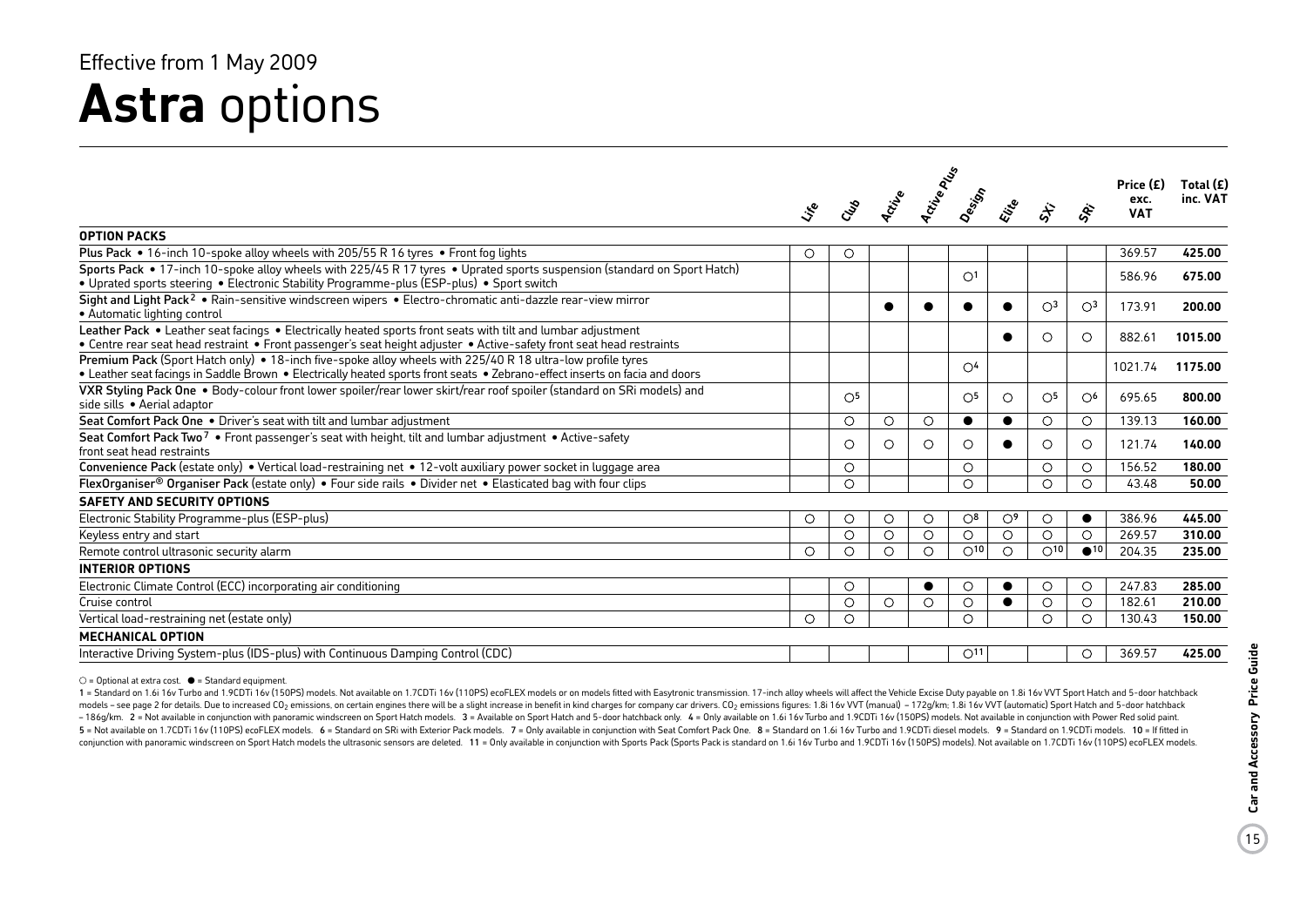### **Astra** options continued Effective from 1 May 2009

|                                                                                                                                                    |                          | Active River |              |               |                 |                 |               |                          | Price (£)          | Total (£) |
|----------------------------------------------------------------------------------------------------------------------------------------------------|--------------------------|--------------|--------------|---------------|-----------------|-----------------|---------------|--------------------------|--------------------|-----------|
|                                                                                                                                                    |                          |              | Richie       |               |                 | Eife            | ぶ             |                          | exc.<br><b>VAT</b> | inc. VAT  |
| <b>EXTERIOR AND CONVENIENCE OPTIONS</b>                                                                                                            |                          |              |              |               |                 |                 |               |                          |                    |           |
| Panoramic windscreen (Sport Hatch only) <sup>12</sup>                                                                                              |                          |              |              |               | Ő               |                 |               | $\bigcirc$ 13            | 782.61             | 900.00    |
| Electrically operated full-length slide/tilt sunroof (not available on Sport Hatch)                                                                |                          | $\circ$      |              |               |                 | $\circ$         |               |                          | 539.13             | 620.00    |
| Electrically foldable door mirrors                                                                                                                 |                          | $\circ$      |              |               | $\circ$         |                 |               |                          | 139.13             | 160.00    |
| Adaptive Forward Lighting (AFL) incorporating dark-style bi-xenon headlights with high-pressure washers                                            |                          |              |              |               | ◯               | ◯               |               |                          | 639.13             | 735.00    |
| 18-inch five-spoke alloy wheels with 225/40 R 18 tyres                                                                                             |                          |              |              |               |                 |                 |               | $\bigcirc$ 6             | 304.35             | 350.00    |
| Full-size steel spare wheel/tyre (in lieu of space-saver spare)                                                                                    | $\circ$                  | $\circ$      | $\circ$      | $\circ$       | O <sup>14</sup> | $\circ$         | ◡             | $\bigcirc$ <sup>15</sup> | 86.96              | 100.00    |
| Rear parking distance sensor                                                                                                                       |                          | $\bigcirc$   |              |               |                 |                 |               |                          | 317.39             | 365.00    |
| Two-coat metallic or pearlescent paint                                                                                                             | О                        | ◯            | ∩            | O             |                 |                 |               |                          | 343.48             | 395.00    |
| AUDIO AND COMMUNICATION OPTIONS                                                                                                                    |                          |              |              |               |                 |                 |               |                          |                    |           |
| CD 30 MP3 • CD player with MP3 format • Stereo radio • Auxiliary-in socket                                                                         | $\circ$                  | $\circ$      |              |               |                 |                 |               |                          | 69.57              | 80.00     |
| CDC 40 • Integral six-disc CD autochanger with MP3 format • Stereo radio • Graphic display                                                         | $\bigcirc$ <sup>16</sup> | $\circ$      |              |               | $\bigcirc$ 17   | O <sup>17</sup> | $\bigcirc$ 17 | $\bigcirc$ 17            | 343.48             | 395.00    |
| CDC 40 DAB <sup>18</sup> • Integral six-disc CD autochanger with MP3 format • Stereo radio with Digital Audio<br>Broadcast (DAB) . Graphic display | $\bigcirc$ <sup>16</sup> | $\bigcirc$   | $\bigcap$ 17 | $\bigcirc$ 17 | $\bigcap$ 17    | $\bigcirc$ 17   | $\bigcirc$ 17 |                          | 391.30             | 450.00    |
| CD 70 • Satellite navigation system • CD player with MP3 format • Stereo radio • Auxiliary-in socket<br>• Colour monitor                           | $\bigcirc$ <sup>16</sup> | $\circ$      |              |               | $\circ$         | $\circ$         | $\cdot$ )     | $\circ$                  | 1065.22            | 1225.00   |
| Mobile phone system with Bluetooth <sup>®</sup> (does not include phone or cradle) <sup>2</sup>                                                    | $\bigcirc$ <sup>16</sup> | $\circ$      | О            | O             |                 | $\circ$         |               |                          | 256.52             | 295.00    |

 $\bigcirc$  = Optional at extra cost.  $\bullet$  = Standard equipment.

2 = Not available in conjunction with panoramic windscreen on Sport Hatch models. 6 = Standard on SRi with Exterior Pack models. 12 = Not available in conjunction with Sight and Light Pack or mobile phone system with Bluet and front passenger's vanity mirrors, front map reading lights, body-colour roof mouldings and driver's sunglasses holder. Not available in conjunction with Olympic White solid paint. 13 = Deletes ultrasonic sensors from r tyre supplied if ordered in conjunction with Sports Pack. Not available in conjunction with Premium Pack on Sport Hatch models. 15 = 16-inch spare wheel/tyre. Not available on SRi with Exterior Pack models or in conjunctio mounted audio controls. 17 = Deletes auxiliary-in socket. 18 = Not available in conjunction with VXR Styling Pack One.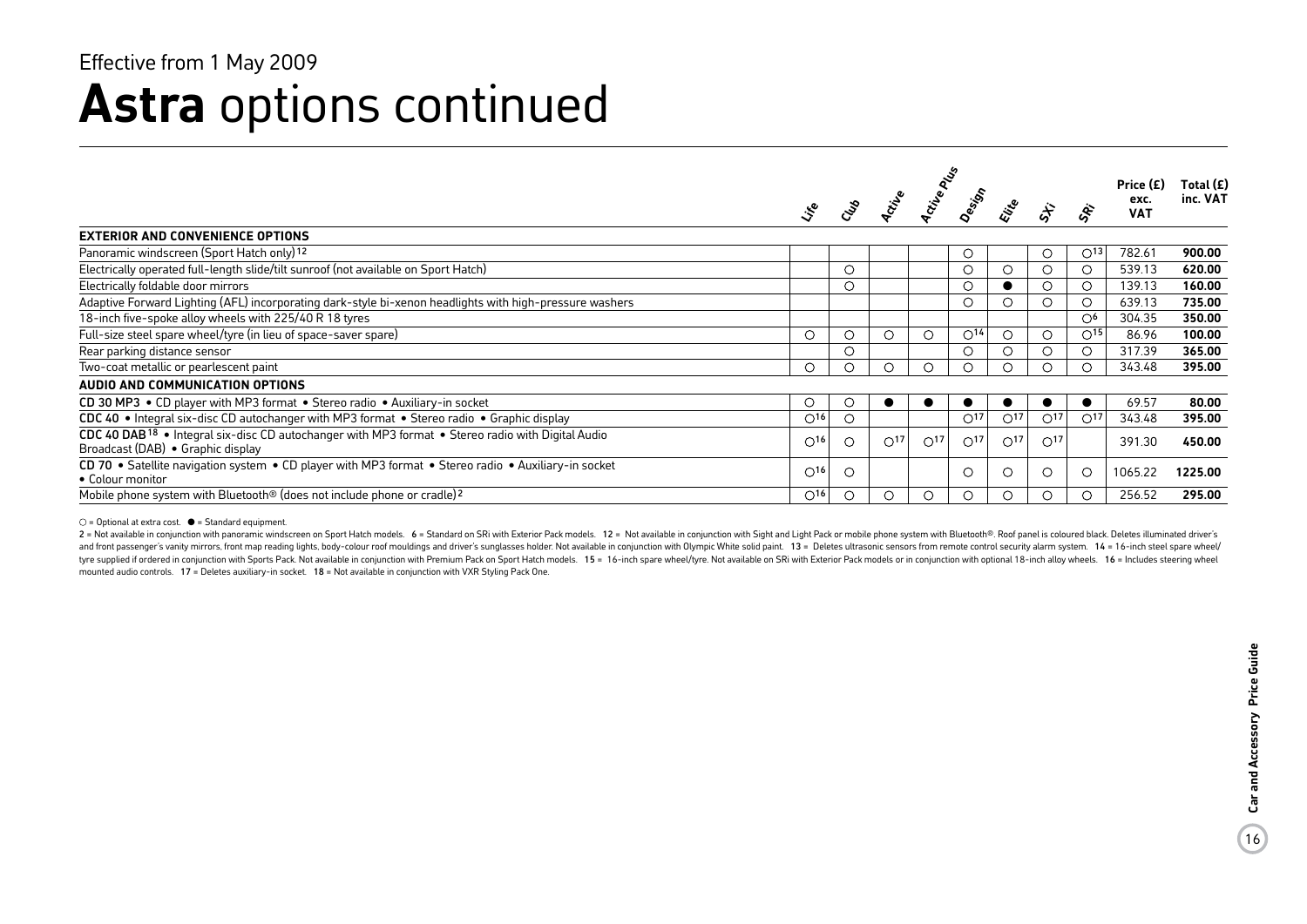### **Astra TwinTop** prices Effective from 1 May 2009

| Model<br>2-door coupé convertible | Price (£) | VAT (£) | Total $(E)$ | On-the-road<br>RRP(E) | CO <sub>2</sub><br>$(g/km)^*$ |
|-----------------------------------|-----------|---------|-------------|-----------------------|-------------------------------|
| <b>AIR</b>                        |           |         |             |                       |                               |
| 1.6i 16y VVT                      | 16386.96  | 2458.04 | 18845.00    | 19695.00              | 163                           |
| 1.8i 16v VVT                      | 16813.04  | 2521.96 | 19335.00    | 20210.00              | 177                           |
| 1.8i 16y VVT auto                 | 17726.09  | 2658.91 | 20385.00    | 21300.00              | 191                           |
| Diesel                            |           |         |             |                       |                               |
| 1.9CDTi 16v (150PS)               | 18617.39  | 2792.61 | 21410.00    | 22260.00              | 159                           |
| <b>SPORT</b>                      |           |         |             |                       |                               |
| 1.6i 16v VVT                      | 17143.48  | 2571.52 | 19715.00    | 20565.00              | 163                           |
| 1.8i 16v VVT                      | 17569.57  | 2635.43 | 20205.00    | 21080.00              | 177                           |
| 1.8i 16y VVT auto                 | 18482.61  | 2772.39 | 21255.00    | 22170.00              | 191                           |
| Diesel                            |           |         |             |                       |                               |
| 1.9CDTi 16y (150PS)               | 19373.91  | 2906.09 | 22280.00    | 23130.00              | 159                           |
| <b>DESIGN</b>                     |           |         |             |                       |                               |
| 1.8i 16v VVT                      | 18365.22  | 2754.78 | 21120.00    | 21995.00              | 177                           |
| 1.8i 16v VVT auto                 | 19278.26  | 2891.74 | 22170.00    | 23085.00              | 191                           |
| 2.0i 16y Turbo (200PS)            | 20169.57  | 3025.43 | 23195.00    | 24300.00              | 228                           |
| Diesel                            |           |         |             |                       |                               |
| 1.9CDTi 16v (150PS)               | 20169.57  | 3025.43 | 23195.00    | 24045.00              | 159                           |

| Model<br>2-door coupé convertible                     | Price $(E)$ | VAT (£) | Total $(E)$ | On-the-road<br>RRP(E) | CO <sub>2</sub><br>$(g/km)^*$ |  |  |  |  |
|-------------------------------------------------------|-------------|---------|-------------|-----------------------|-------------------------------|--|--|--|--|
| <b>EXCLUSIV (SPECIAL EDITION MODEL)</b>               |             |         |             |                       |                               |  |  |  |  |
| 1.8i 16v VVT                                          | 17773.91    | 2666.09 | 20440.00    | 21315.00              | 177                           |  |  |  |  |
| 1.8i 16y VVT auto                                     | 18686.96    | 2803.04 | 21490.00    | 22405.00              | 191                           |  |  |  |  |
| 2.0i 16v Turbo (200PS)                                | 19578.26    | 2936.74 | 22515.00    | 23620.00              | 228                           |  |  |  |  |
| Diesel                                                |             |         |             |                       |                               |  |  |  |  |
| 1.9CDTi 16v (150PS)                                   | 19578.26    | 2936.74 | 22515.00    | 23365.00              | 159                           |  |  |  |  |
| EXCLUSIV WITH EXTERIOR PACK** (SPECIAL EDITION MODEL) |             |         |             |                       |                               |  |  |  |  |
| 1.8i 16v VVT                                          | 18400.00    | 2760.00 | 21160.00    | 22035.00              | 177                           |  |  |  |  |
| 1.8i 16y VVT auto                                     | 19313.04    | 2896.96 | 22210.00    | 23125.00              | 191                           |  |  |  |  |
| 2.0i 16v Turbo (200PS)<br>Diesel                      | 20204.35    | 3030.65 | 23235.00    | 24340.00              | 228                           |  |  |  |  |
| 1.9CDTi 16v (150PS)                                   | 20204.35    | 3030.65 | 23235.00    | 24085.00              | 159                           |  |  |  |  |

Please note: On-the-road recommended retail prices (RRP) include number plates and delivery to retailer of £645.00 (inc. £84.13 VAT),<br>12 months' Vehicle Excise Duty (see page 2 for details) and new vehicle first registrati

 $*$  = CO<sub>2</sub> emission figures. Vehicle Excise Duty is based on CO<sub>2</sub> emissions (see page 2 for details).

For benefit in kind taxation charges see page 3. \*\* = Exterior Pack comprises VXR Styling Pack One (see page 18 for details).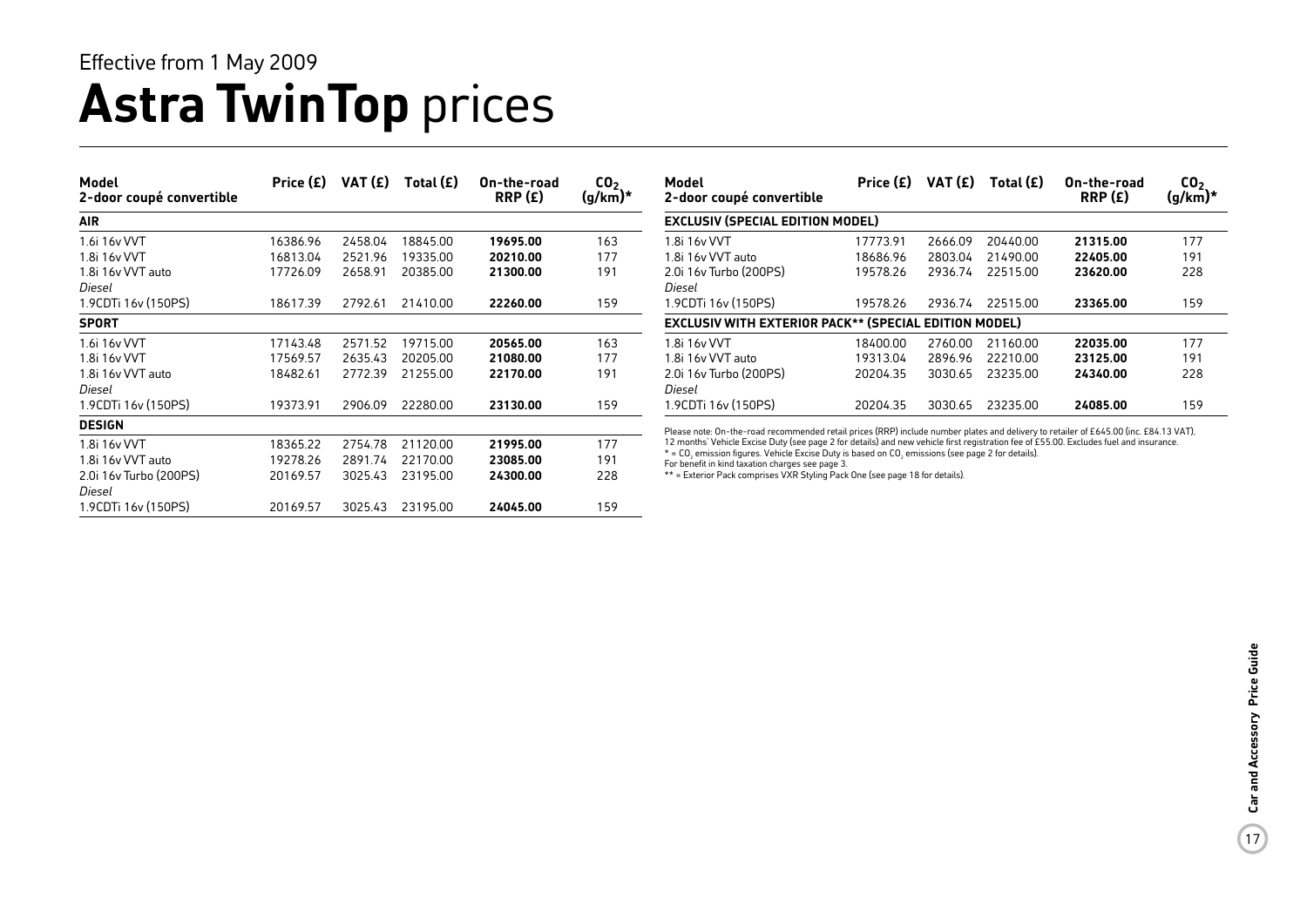### **Astra TwinTop** options Effective from 1 May 2009

|                                                                                                                                                                                                                          | ❖            | SPOCK                   | Oesish                  | Exclusive  | Price $(E)$<br>exc.<br><b>VAT</b> | Total $(E)$<br>inc. VAT |
|--------------------------------------------------------------------------------------------------------------------------------------------------------------------------------------------------------------------------|--------------|-------------------------|-------------------------|------------|-----------------------------------|-------------------------|
| <b>OPTION PACKS</b>                                                                                                                                                                                                      |              |                         |                         |            |                                   |                         |
| Leather Pack . Leather seat facings . Electrically heated sports front seats with driver's tilt and lumbar adjustment                                                                                                    |              |                         | O                       |            | 639.13                            | 735.00                  |
| Plus Pack $\bullet$ 17-inch five-spoke alloy wheels with 225/45 R 17 ultra-low profile tyres $\bullet$ Cruise control                                                                                                    |              | $\circ$                 |                         |            | 317.39                            | 365.00                  |
| Plus Pack • 18-inch 11-spoke alloy wheels with 225/40 R 18 ultra-low profile tyres • Cruise control                                                                                                                      |              |                         | $\circ$                 |            | 408.70                            | 470.00                  |
| Premium Pack • 18-inch 11-spoke alloy wheels with 225/40 R 18 ultra-low profile tyres • Cruise control • Satellite navigation with colour monitor/<br>CD player with MP3 format/auxiliary-in socket/stereo radio (CD 70) |              |                         | $\circ$                 |            | 1195.65                           | 1375.00                 |
| VXR Styling Pack One . Body-colour front lower spoiler/rear lower skirt/rear lip spoiler and side sills                                                                                                                  |              | $\circ$                 | $\circ$                 |            | 695.65                            | 800.00                  |
| <b>SAFETY OPTION</b>                                                                                                                                                                                                     |              |                         |                         |            |                                   |                         |
| Electronic Stability Programme-plus (ESP-plus) with traction control                                                                                                                                                     | $\bigcirc^2$ | O <sup>2</sup>          |                         |            | 386.96                            | 445.00                  |
| <b>INTERIOR OPTIONS</b>                                                                                                                                                                                                  |              |                         |                         |            |                                   |                         |
| Electronic Climate Control (ECC) incorporating air conditioning                                                                                                                                                          |              |                         | O                       |            | 247.83                            | 285.00                  |
| Cruise control                                                                                                                                                                                                           | Ο            | $\bigcirc$              |                         |            | 182.61                            | 210.00                  |
| <b>EXTERIOR AND CONVENIENCE OPTIONS</b>                                                                                                                                                                                  |              |                         |                         |            |                                   |                         |
| Adaptive Forward Lighting (AFL) incorporating dark-style bi-xenon headlights with dynamic beam levelling and high-pressure washers                                                                                       |              |                         | $\circ$                 | $\circ$    | 639.13                            | 735.00                  |
| Steel space-saver spare wheel/tyre (in lieu of emergency tyre inflation kit)                                                                                                                                             | O            | $\circ$                 | $\circ$                 |            | 86.96                             | 100.00                  |
| Rear parking distance sensor                                                                                                                                                                                             | Ο            | $\circ$                 | O                       | $\circ$    | 317.39                            | 365.00                  |
| Windbreak                                                                                                                                                                                                                | О            | $\circ$                 |                         |            | 130.43                            | 150.00                  |
| Two-coat metallic or pearlescent paint                                                                                                                                                                                   | О            | $\circ$                 | ∩                       |            | 343.48                            | 395.00                  |
| AUDIO AND COMMUNICATION OPTIONS                                                                                                                                                                                          |              |                         |                         |            |                                   |                         |
| CDC 40 • Integral six-disc CD autochanger with MP3 format • Stereo radio • Graphic display                                                                                                                               |              | $\bigcirc$ <sup>3</sup> | $\bigcirc$ <sup>3</sup> |            | 386.96                            | 445.00                  |
| CD 70 • Satellite navigation system • CD player with MP3 format • Stereo radio • Auxiliary-in socket • Colour monitor                                                                                                    |              | $\circ$                 | $\circ$                 | $\bigcirc$ | 1065.22                           | 1225.00                 |
| Mobile phone system with Bluetooth® (does not include phone or cradle) <sup>4</sup>                                                                                                                                      | О            | $\circ$                 |                         |            | 256.52                            | 295.00                  |

 $O =$  Optional at extra cost.  $\bullet =$  Standard equipment.

1 = Standard on Exclusiv with Exterior Pack models. 2 = Standard on 1.9CDTi 16v models only. 3 = Deletes auxiliary-in socket. 4 = Includes graphic information display.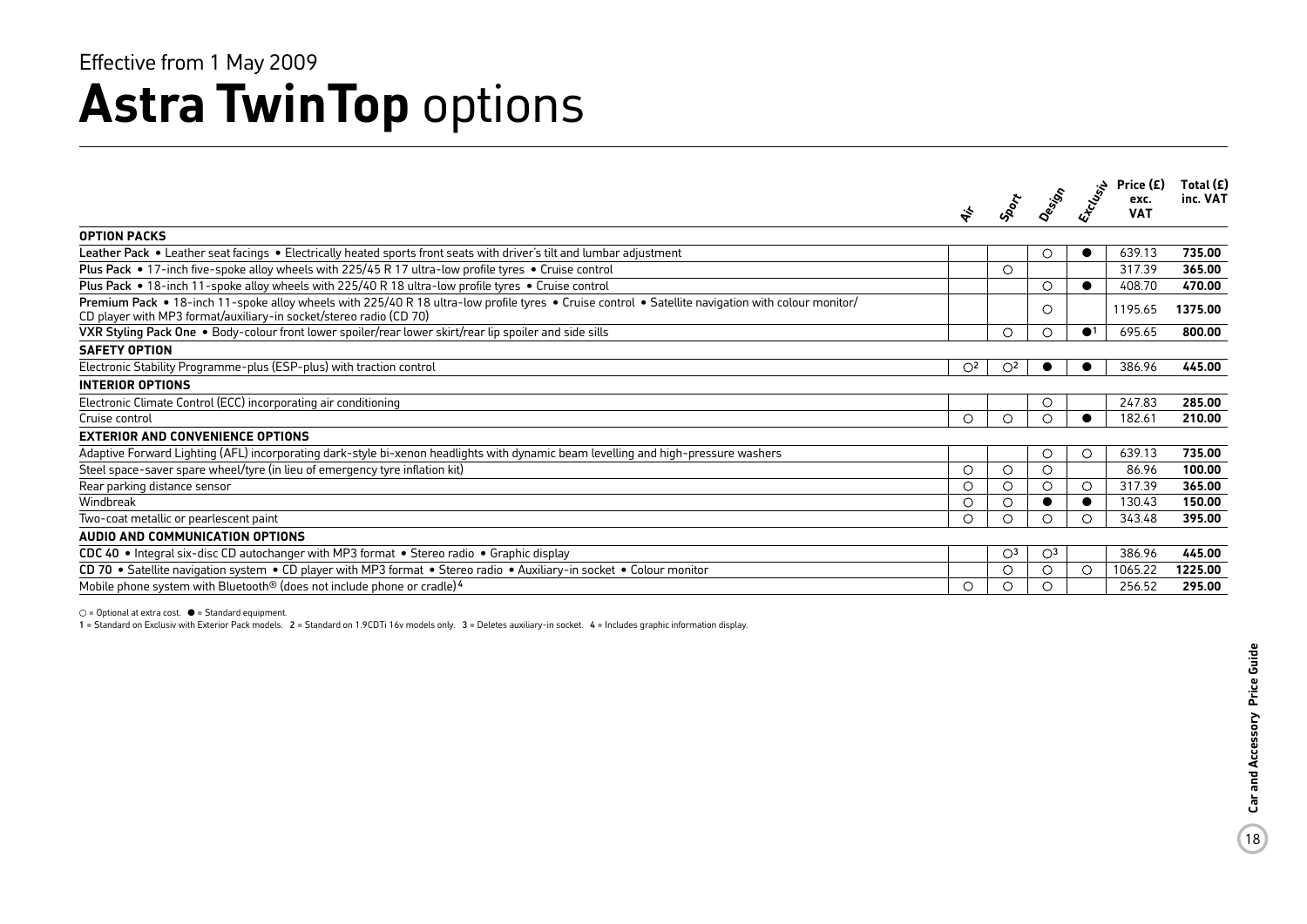## **Zafira** prices Effective from 1 May 2009

| Model<br>5-door MPV     | Price (£) | VAT (£) | Total $(E)$ | On-the-road<br>RRP(E) | CO <sub>2</sub><br>$(g/km)$ * | Model<br>5-door MPV                                                                                                                                                                                                                         | Price (£) | VAT (£) | Total $(E)$ | On-the-road<br>RRP(E) | CO <sub>2</sub><br>$(g/km)^*$ |
|-------------------------|-----------|---------|-------------|-----------------------|-------------------------------|---------------------------------------------------------------------------------------------------------------------------------------------------------------------------------------------------------------------------------------------|-----------|---------|-------------|-----------------------|-------------------------------|
| LIFE.                   |           |         |             |                       |                               | ACTIVE (SPECIAL EDITION MODEL)                                                                                                                                                                                                              |           |         |             |                       |                               |
| 1.6i 16v                | 14147.83  | 2122.17 | 16270.00    | 17145.00              | 172                           | 1.6i 16v                                                                                                                                                                                                                                    | 14682.61  | 2202.39 | 16885.00    | 17760.00              | 172                           |
| 1.6i $16v$ (a/c)        | 14591.30  | 2188.70 | 16780.00    | 17655.00              | 172                           | 1.8i 16v VVT                                                                                                                                                                                                                                | 15330.43  | 2299.57 | 17630.00    | 18505.00              | 177                           |
| 1.8i 16v VVT            | 15239.13  | 2285.87 | 17525.00    | 18400.00              | 177                           | 2.2i 16y Direct auto                                                                                                                                                                                                                        | 17347.83  | 2602.17 | 19950.00    | 20865.00              | 204                           |
| 1.8i 16v VVT Easytronic | 15686.96  | 2353.04 | 18040.00    | 18915.00              | 172                           | Diesel                                                                                                                                                                                                                                      |           |         |             |                       |                               |
| 2.2i 16y Direct         | 16230.43  | 2434.57 | 18665.00    | 19580.00              | 197                           | 1.7CDTi 16v ecoFLEX                                                                                                                                                                                                                         | 16600.00  | 2490.00 | 19090.00    | 19910.00              | 139                           |
| 2.2i 16y Direct auto    | 17256.52  | 2588.48 | 19845.00    | 20760.00              | 204                           | 1.9CDTi (120PS)                                                                                                                                                                                                                             | 16486.96  | 2473.04 | 18960.00    | 19810.00              | 159                           |
| Diesel                  |           |         |             |                       |                               | 1.9CDTi (120PS) auto                                                                                                                                                                                                                        | 17678.26  | 2651.74 | 20330.00    | 21245.00              | 186                           |
| 1.7CDTi 16y ecoFLEX     | 16508.70  | 2476.30 | 18985.00    | 19805.00              | 139                           | <b>ACTIVE PLUS (SPECIAL EDITION MODEL)</b>                                                                                                                                                                                                  |           |         |             |                       |                               |
| 1.9CDTi (120PS)         | 16395.65  | 2459.35 | 18855.00    | 19705.00              | 159                           |                                                                                                                                                                                                                                             |           |         |             |                       |                               |
| 1.9CDTi (120PS) auto    | 17586.96  | 2638.04 | 20225.00    | 21140.00              | 186                           | 1.6i 16v                                                                                                                                                                                                                                    | 15086.96  | 2263.04 | 17350.00    | 18225.00              | 172                           |
| <b>EXCLUSIV</b>         |           |         |             |                       |                               | 1.8i 16v VVT                                                                                                                                                                                                                                | 15734.78  | 2360.22 | 18095.00    | 18970.00              | 177                           |
|                         |           |         |             |                       |                               | 2.2i 16y Direct auto                                                                                                                                                                                                                        | 17752.17  | 2662.83 | 20415.00    | 21330.00              | 204                           |
| 1.6i 16v                | 13165.22  | 1974.78 | 15140.00    | 16015.00              | 172                           | Diesel                                                                                                                                                                                                                                      |           |         |             |                       |                               |
| 1.8i 16v VVT            | 13813.04  | 2071.96 | 15885.00    | 16760.00              | 177                           | 1.7CDTi 16v ecoFLEX                                                                                                                                                                                                                         | 17004.35  | 2550.65 | 19555.00    | 20375.00              | 139                           |
| 1.8i 16y VVT Easytronic | 14260.87  | 2139.13 | 16400.00    | 17275.00              | 172                           | 1.9CDTi (120PS)                                                                                                                                                                                                                             | 16891.30  | 2533.70 | 19425.00    | 20275.00              | 159                           |
| 2.2i 16y Direct         | 14804.35  | 2220.65 | 17025.00    | 17940.00              | 197                           | 1.9CDTi (120PS) auto                                                                                                                                                                                                                        | 18082.61  | 2712.39 | 20795.00    | 21710.00              | 186                           |
| 2.2i 16y Direct auto    | 15830.43  | 2374.57 | 18205.00    | 19120.00              | 204                           |                                                                                                                                                                                                                                             |           |         |             |                       |                               |
| Diesel                  |           |         |             |                       |                               | Please note: On-the-road recommended retail prices (RRP) include number plates and delivery to retailer of £645.00 (inc. £84.13 VAT),                                                                                                       |           |         |             |                       |                               |
| 1.7CDTi 16v ecoFLEX     | 15082.61  | 2262.39 | 17345.00    | 18165.00              | 139                           | 12 months' Vehicle Excise Duty (see page 2 for details) and new vehicle first registration fee of £55.00. Excludes fuel and insurance.<br>* = CO, emission figures. Vehicle Excise Duty is based on CO, emissions (see page 2 for details). |           |         |             |                       |                               |
| 1.9CDTi (120PS)         | 14969.57  | 2245.43 | 17215.00    | 18065.00              | 159                           | For benefit in kind taxation charges see page 3.                                                                                                                                                                                            |           |         |             |                       |                               |
| 1.9CDTi (120PS) auto    | 16160.87  | 2424.13 | 18585.00    | 19500.00              | 186                           | $a/c = Air$ conditioning.                                                                                                                                                                                                                   |           |         |             |                       |                               |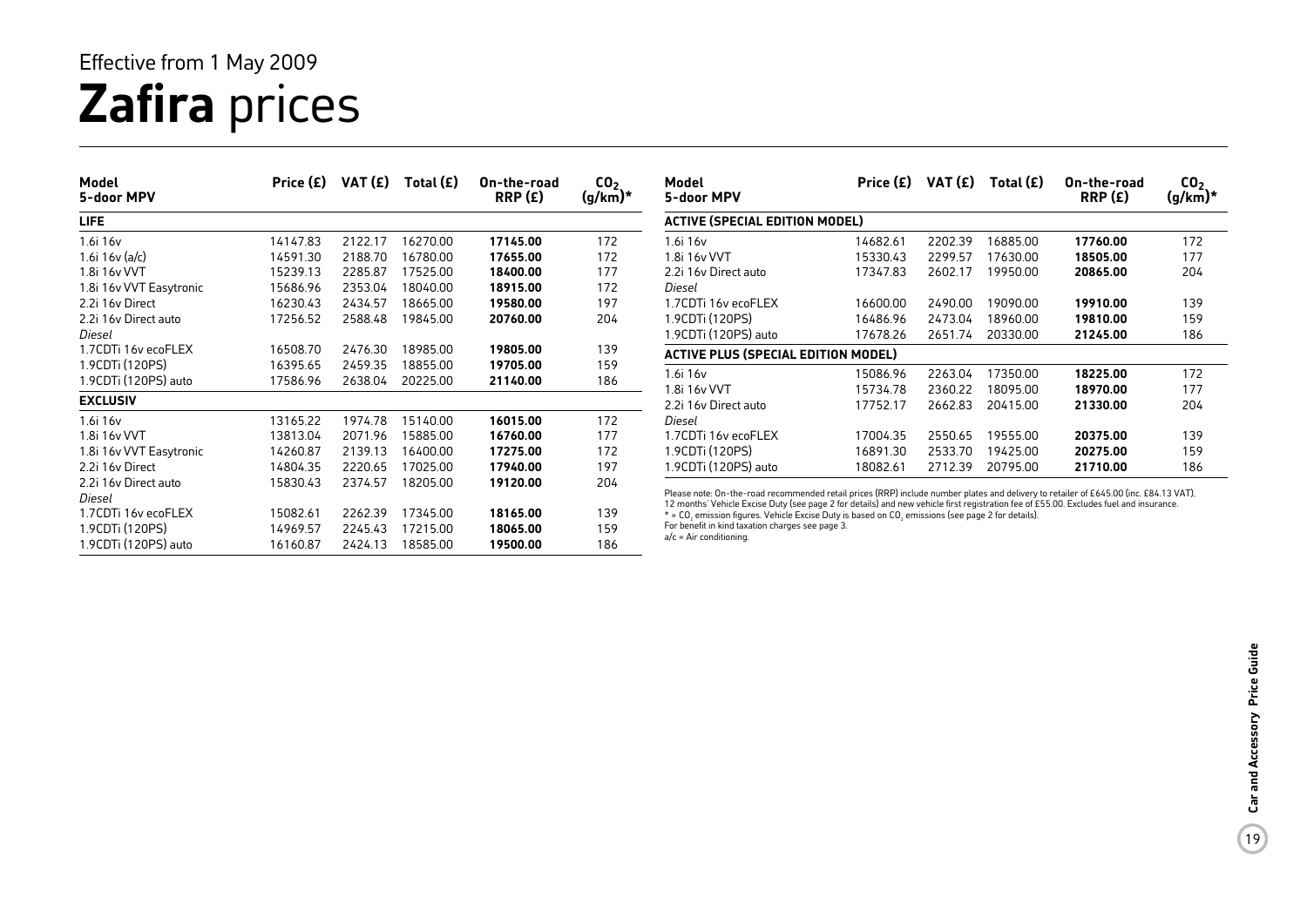## **Zafira** prices Effective from 1 May 2009

| Model<br>5-door MPV              | Price $(E)$ | VAT $(E)$ | Total $(E)$ | On-the-road<br>RRP(E) | CO <sub>2</sub><br>(g/km)* | Model<br>5-door l                 |
|----------------------------------|-------------|-----------|-------------|-----------------------|----------------------------|-----------------------------------|
| <b>DESIGN</b>                    |             |           |             |                       |                            | <b>SRi</b>                        |
| 1.6i 16v                         | 16304.35    | 2445.65   | 18750.00    | 19625.00              | 172                        | 1.8i 16v \                        |
| 1.8i 16v VVT                     | 16952.17    | 2542.83   | 19495.00    | 20370.00              | 177                        | 2.2i 16v D                        |
| 1.8i 16v VVT Easytronic          | 17400.00    | 2610.00   | 20010.00    | 20885.00              | 172                        | 2.2i 16v D                        |
| 2.2i 16y Direct                  | 18165.22    | 2724.78   | 20890.00    | 21805.00              | 197                        | 2.0i 16v T                        |
| 2.2i 16y Direct auto             | 19191.30    | 2878.70   | 22070.00    | 22985.00              | 204                        | Diesel                            |
| 2.0i 16y Turbo (200PS)<br>Diesel | 19460.87    | 2919.13   | 22380.00    | 23485.00              | 228                        | 1.9CDTi (<br>1.9CDTi (            |
| 1.7CDTi 16v ecoFLEX              | 18217.39    | 2732.61   | 20950.00    | 21770.00              | 139                        | 1.9CDTi 1                         |
| 1.9CDTi (120PS)                  | 18104.35    | 2715.65   | 20820.00    | 21670.00              | 159                        | 1.9CDTi 1                         |
| 1.9CDTi (120PS) auto             | 19295.65    | 2894.35   | 22190.00    | 23105.00              | 186                        | <b>SRi WITH</b>                   |
| 1.9CDTi 16v (150PS)              | 19113.04    | 2866.96   | 21980.00    | 22830.00              | 159                        | 1.8i 16v \                        |
| 1.9CDTi 16v (150PS) auto         | 20304.35    | 3045.65   | 23350.00    | 24265.00              | 191                        | 2.2i 16y D                        |
| <b>ELITE</b>                     |             |           |             |                       |                            | 2.2i 16v D                        |
| 1.8i 16v VVT                     | 17847.83    | 2677.17   | 20525.00    | 21400.00              | 177                        | 2.0i 16v T                        |
| 1.8i 16v VVT Easytronic          | 18295.65    | 2744.35   | 21040.00    | 21915.00              | 172                        | Diesel                            |
| 2.2i 16y Direct                  | 19060.87    | 2859.13   | 21920.00    | 22835.00              | 197                        | 1.9CDTi (                         |
| 2.2i 16y Direct auto             | 20086.96    | 3013.04   | 23100.00    | 24015.00              | 204                        | 1.9CDTi (                         |
| 2.0i 16y Turbo (200PS)           | 20356.52    | 3053.48   | 23410.00    | 24515.00              | 228                        | 1.9CDTi1                          |
| Diesel                           |             |           |             |                       |                            | 1.9CDTi1                          |
| 1.7CDTi 16v ecoFLEX              | 19113.04    | 2866.96   | 21980.00    | 22800.00              | 139                        |                                   |
| 1.9CDTi (120PS)                  | 19000.00    | 2850.00   | 21850.00    | 22700.00              | 159                        | Please note:<br>12 months'        |
| 1.9CDTi (120PS) auto             | 20191.30    | 3028.70   | 23220.00    | 24135.00              | 186                        | $*$ = $CO$ , emis                 |
| 1.9CDTi 16v (150PS)              | 20008.70    | 3001.30   | 23010.00    | 23860.00              | 159                        | For benefit in<br>$**$ = Exterior |
| 1.9CDTi 16v (150PS) auto         | 21200.00    | 3180.00   | 24380.00    | 25295.00              | 191                        |                                   |

| Model<br>5-door MPV             | Price (£) | VAT (£) | Total $(E)$ | On-the-road<br>RRP(E) | CO <sub>2</sub><br>(g/km)* |
|---------------------------------|-----------|---------|-------------|-----------------------|----------------------------|
| <b>SRi</b>                      |           |         |             |                       |                            |
| 1 8i 1 6y VVT                   | 17130.43  | 2569.57 | 19700.00    | 20575.00              | 177                        |
| 2.2i 16y Direct                 | 17765.22  | 2664.78 | 20430.00    | 21345.00              | 197                        |
| 2.2i 16y Direct auto            | 18791.30  | 2818.70 | 21610.00    | 22525.00              | 204                        |
| 2.0i 16y Turbo (200PS)          | 19060.87  | 2859.13 | 21920.00    | 23025.00              | 228                        |
| Diesel                          |           |         |             |                       |                            |
| 1.9CDTi (120PS)                 | 18282.61  | 2742.39 | 21025.00    | 21875.00              | 159                        |
| 1.9CDTi (120PS) auto            | 19473.91  | 2921.09 | 22395.00    | 23310.00              | 186                        |
| 1.9CDTi 16v (150PS)             | 18708.70  | 2806.30 | 21515.00    | 22365.00              | 159                        |
| 1.9CDTi 16v (150PS) auto        | 19900.00  | 2985.00 | 22885.00    | 23800.00              | 191                        |
| <b>SRI WITH EXTERIOR PACK**</b> |           |         |             |                       |                            |
| 1.8i 16v VVT                    | 17852.17  | 2677.83 | 20530.00    | 21405.00              | 177                        |
| 2.2i 16y Direct                 | 18486.96  | 2773.04 | 21260.00    | 22175.00              | 197                        |
| 2.2i 16y Direct auto            | 19513.04  | 2926.96 | 22440.00    | 23355.00              | 204                        |
| 2.0i 16v Turbo (200PS)          | 19782.61  | 2967.39 | 22750.00    | 23855.00              | 228                        |
| Diesel                          |           |         |             |                       |                            |
| 1.9CDTi (120PS)                 | 19004.35  | 2850.65 | 2185500     | 22705.00              | 159                        |
| 1.9CDTi (120PS) auto            | 20195.65  | 3029.35 | 23225.00    | 24140.00              | 186                        |
| 1.9CDTi 16v (150PS)             | 19430.43  | 2914.57 | 22345.00    | 23195.00              | 159                        |
| 1.9CDTi 16v (150PS) auto        | 20621.74  | 3093.26 | 23715.00    | 24630.00              | 191                        |

Dn-the-road recommended retail prices (RRP) include number plates and delivery to retailer of £645.00 (inc. £84.13 VAT), 12 months' Vehicle Excise Duty (see page 2 for details) and new vehicle first registration fee of £55.00. Excludes fuel and insurance.

\* = CO2 emission figures. Vehicle Excise Duty is based on CO2 emissions (see page 2 for details).

For benefit in kind taxation charges see page 3.

 $\sf r$  Pack comprises 18-inch five-spoke alloy wheels and VXR Styling Pack One (see page 21 for details).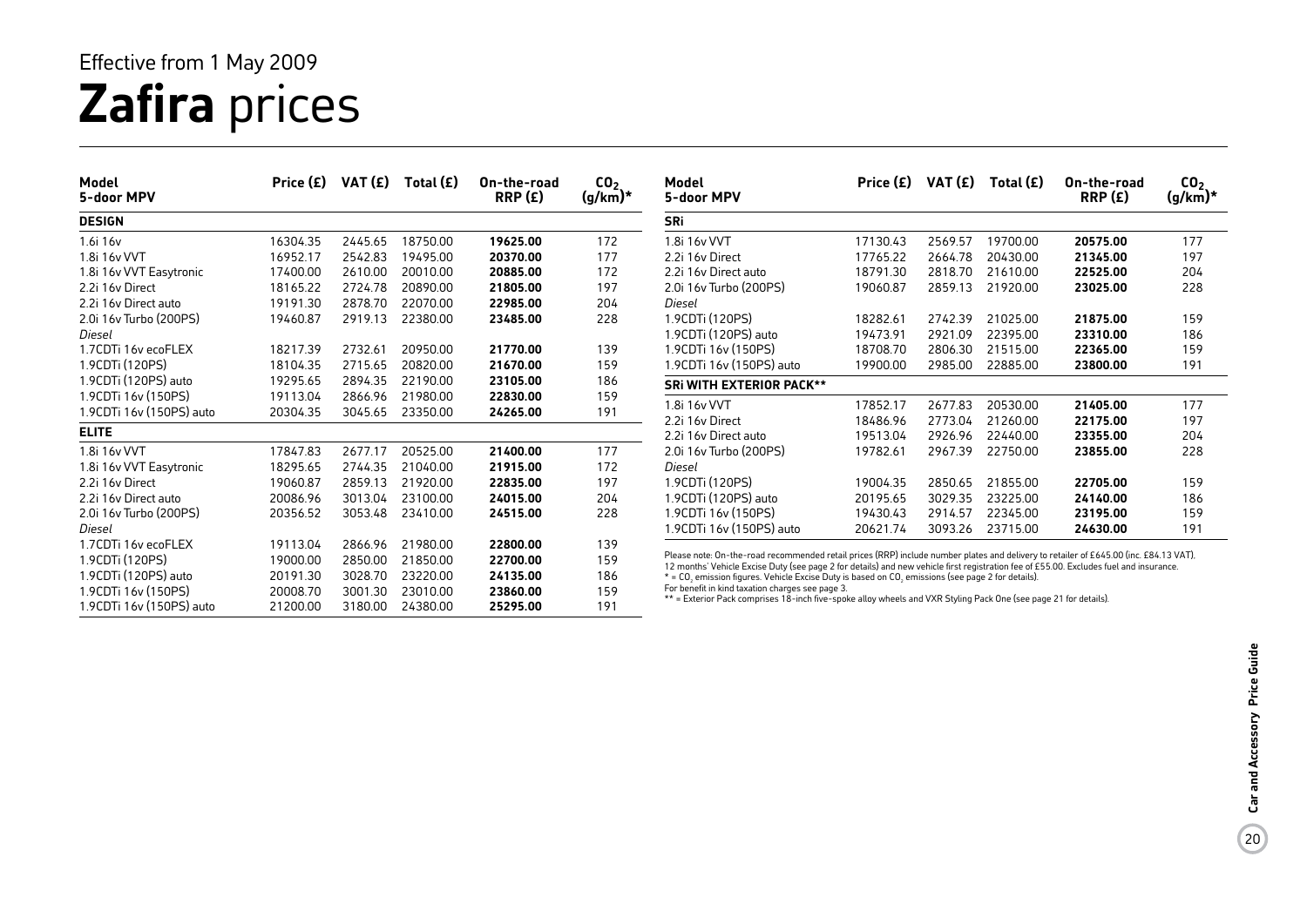## **Zafira** options Effective from 1 May 2009

|                                                                                                                                                                                                                                                |                         | Erclassi                | <b>Prickle</b>          | Active Plus             | Design         | Elise          | $\dot{\mathcal{S}}$     | Price $(E)$<br>exc.<br><b>VAT</b> | Total $(E)$<br>inc. VAT |
|------------------------------------------------------------------------------------------------------------------------------------------------------------------------------------------------------------------------------------------------|-------------------------|-------------------------|-------------------------|-------------------------|----------------|----------------|-------------------------|-----------------------------------|-------------------------|
| <b>OPTION PACKS</b>                                                                                                                                                                                                                            |                         |                         |                         |                         |                |                |                         |                                   |                         |
| Plus Pack • 16-inch 10-spoke alloy wheels with 205/55 R 16 tyres • Front fog lights                                                                                                                                                            | O                       | О                       |                         |                         |                |                |                         | 369.57                            | 425.00                  |
| VXR Styling Pack One . Body-colour lower front spoiler/rear lower skirt/rear roof spoiler and side sills                                                                                                                                       |                         | $\bigcirc$ <sup>1</sup> |                         |                         | O <sup>1</sup> | O <sup>1</sup> | O <sup>2</sup>          | 695.65                            | 800.00                  |
| Leather Pack . Leather seat facings on front and second-row seats, Morrocana on third-row seat facings . Electrically heated<br>sports front seats with tilt and lumbar adjustment . Driver's armrest . Front passenger's seat height adjuster |                         |                         |                         |                         |                |                | $\circ$                 | 939.13                            | 1080.00                 |
| Seat Comfort Pack One . Driver's seat with tilt and lumbar adjustment                                                                                                                                                                          |                         | $\circ$                 |                         |                         | $\bullet$      |                | $\bullet$               | 139.13                            | 160.00                  |
| Seat Comfort Pack Two • Front passenger's seat with height, tilt and lumbar adjustment                                                                                                                                                         |                         | $\bigcirc$ <sup>3</sup> |                         |                         | $\circ$        |                |                         | 91.30                             | 105.00                  |
| Panoramic Roof Pack <sup>4</sup> • Four glass roof panels • Roof-mounted storage console for front and rear passengers<br>• Alloy-effect roof rails • Heat-reflective windscreen                                                               |                         | $\bigcirc$              |                         |                         | $\bigcirc$     | $\bigcirc$     | $\bigcirc$              | 782.61                            | 900.00                  |
| Towing Pack <sup>5</sup> . Trailer stability programme . Hill Start Assist (HSA) <sup>6</sup> . Deflation Detection System (DDS) <sup>6</sup><br>• Cruise control • Detachable tow bar                                                         |                         | $\bigcirc$              |                         |                         | O <sup>7</sup> | $\bigcirc$     | $\bigcirc$ <sup>7</sup> | 300.00                            | 345.00                  |
| FlexOrganiser <sup>®</sup> Organiser Pack • 3D storage net • Side net pocket • Four side rail hooks • Four side rails                                                                                                                          |                         | $\circ$                 | Ω                       | ∩                       | $\bigcirc$     | ◯              | ∩                       | 43.48                             | 50.00                   |
| <b>SAFETY AND SECURITY OPTIONS</b>                                                                                                                                                                                                             |                         |                         |                         |                         |                |                |                         |                                   |                         |
| Electronic Stability Programme-plus (ESP-plus) (1.6i 16v/1.8i 16v/1.7CDTi 16v/1.9CDTi (120PS) only)                                                                                                                                            | $\bigcirc$ <sup>8</sup> | $\bigcirc$ <sup>8</sup> | $\bigcirc$ <sup>8</sup> | $\bigcirc$ <sup>8</sup> | O <sup>9</sup> | O <sup>9</sup> |                         | 386.96                            | 445.00                  |
| Keyless entry and start                                                                                                                                                                                                                        |                         | $\circ$                 | O                       | O                       | $\circ$        | $\circ$        | $\circ$                 | 269.57                            | 310.00                  |
| Remote control ultrasonic security alarm system                                                                                                                                                                                                | О                       | ∩                       | Ω                       | O                       | $\bigcirc$     | $\bigcap$      | $\bullet$               | 204.35                            | 235.00                  |
| <b>INTERIOR OPTIONS</b>                                                                                                                                                                                                                        |                         |                         |                         |                         |                |                |                         |                                   |                         |
| Electronic Climate Control (ECC)                                                                                                                                                                                                               |                         | $\circ$                 |                         |                         |                |                | $\circ$                 | 247.83                            | 285.00                  |
| Cruise control                                                                                                                                                                                                                                 |                         | $\circ$                 | O                       | O                       | $\circ$        |                | $\circ$                 | 182.61                            | 210.00                  |
| Vertical load-restraining net                                                                                                                                                                                                                  | О                       | $\circ$                 | О                       | O                       | $\circ$        | $\bigcirc$     |                         | 139.13                            | 160.00                  |
| <b>MECHANICAL OPTION</b>                                                                                                                                                                                                                       |                         |                         |                         |                         |                |                |                         |                                   |                         |
| Interactive Driving System-plus (IDS-plus) with Continuous Damping Control (CDC)                                                                                                                                                               |                         |                         |                         |                         |                |                |                         | 369.57                            | 425.00                  |

 $\bigcirc$  = Optional at extra cost.  $\bullet$  = Standard equipment.

1 = Not available on 1.7CDTi 16v ecoFLEX models. 2 = Standard on SRi with Exterior Pack models. 3 = Only available in conjunction with Seat Comfort Pack One. 4 = Deletes sunglasses holder. Not available on 1.9CDTi 16v (150 with Olympic White solid paint. 5 = Only available in conjunction with Electronic Stability Programme-plus. 6 = Not available on models fitted with automatic transmission. 7 = Requires 13-pin adaptor (available as a Vauxha on 2.2i 16v Direct, 2.0i 16v Turbo and 1.9CDTi 16v (150PS) models.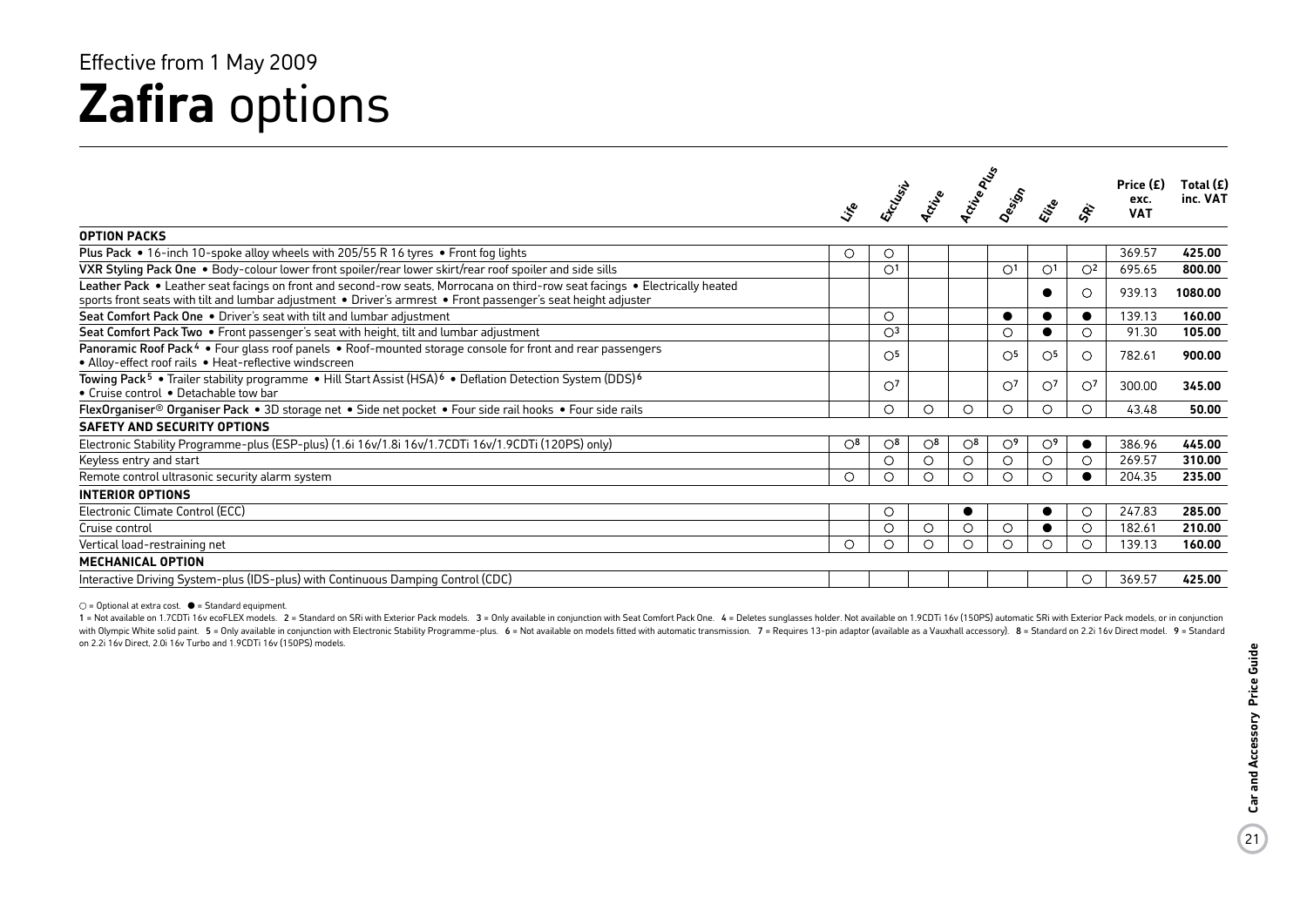### **Zafira** options continued Effective from 1 May 2009

|                                                                                                                                              |                 |                          |                          | Active Report            |                          |                          |                          | Price $(E)$        | Total $(E)$ |
|----------------------------------------------------------------------------------------------------------------------------------------------|-----------------|--------------------------|--------------------------|--------------------------|--------------------------|--------------------------|--------------------------|--------------------|-------------|
|                                                                                                                                              |                 | Erclassi                 |                          |                          | Design                   | Elfe                     |                          | exc.<br><b>VAT</b> | inc. VAT    |
| <b>EXTERIOR AND CONVENIENCE OPTIONS</b>                                                                                                      |                 |                          |                          |                          |                          |                          |                          |                    |             |
| Electrically foldable door mirrors                                                                                                           |                 |                          |                          |                          | $\circ$                  | ∩                        | $\cup$                   | 139.13             | 160.00      |
| Adaptive Forward Lighting (AFL) incorporating bi-xenon headlights with dynamic beam levelling and high-pressure washers                      |                 | $\bigcirc$ 10            |                          |                          | $\circ$                  |                          | $\bigcirc$               | 639.13             | 735.00      |
| 17-inch 10-spoke alloy wheels with 225/45 R 17 ultra-low profile tyres                                                                       |                 | $\circ$ <sup>5</sup>     |                          |                          | $^{\bullet}$             | $^{\bullet}$             |                          | 360.87             | 415.00      |
| 18-inch five-spoke alloy wheels with 225/40 R 18 ultra-low profile tyres (different style to optional SRi alloy wheels)                      |                 |                          |                          |                          | $\bigcap 11,12$          |                          |                          | 304.35             | 350.00      |
| 18-inch five-spoke alloy wheels with 225/40 R 18 ultra-low profile tyres                                                                     |                 |                          |                          |                          |                          |                          | $O^{2,11}$               | 304.35             | 350.00      |
| Full-size steel spare wheel (in lieu of emergency tyre inflation kit) 13                                                                     | O               | $\circ$                  | О                        | O                        | $\circ$                  |                          |                          | 86.96              | 100.00      |
| Front and rear parking distance sensors                                                                                                      |                 | $\circ$                  | О                        | O                        | $\circ$                  |                          | $\circ$                  | 317.39             | 365.00      |
| Two-coat metallic or pearlescent paint                                                                                                       | $\circ$         | ◯                        | ◯                        |                          | $\bigcirc$               |                          | ∩                        | 343.48             | 395.00      |
| AUDIO AND COMMUNICATION OPTIONS                                                                                                              |                 |                          |                          |                          |                          |                          |                          |                    |             |
| CD 30 MP3 • CD player with MP3 format • Stereo radio • Auxiliary-in socket                                                                   | O               | O                        |                          |                          | $\circ$                  |                          |                          | 65.22              | 75.00       |
| CDC 40 • Integral six-disc CD autochanger with MP3 format • Stereo radio • Graphic display                                                   |                 | $\bigcirc$ <sup>14</sup> |                          |                          | $\bigcirc$ <sup>14</sup> | O <sup>14</sup>          |                          | 343.48             | 395.00      |
| CDC 40 DAB • Integral six-disc CD autochanger with MP3 format • Stereo radio with Digital Audio Broadcast (DAB)<br>$\bullet$ Graphic display |                 | $\bigcap$ 15             | $\bigcirc$ <sup>16</sup> | $\bigcap_{16}$           | $\bigcap$ 15             | $\bigcap$ 15             |                          | 391.30             | 450.00      |
| CD 70 • Satellite navigation system • CD player with MP3 format • Stereo radio • Auxiliary-in socket • Colour monitor                        | O <sup>17</sup> | $\circ$                  |                          |                          | $\circ$                  | $\circ$                  | $\circ$                  | 1065.22            | 1225.00     |
| Rear seat Twin Audio <sup>®</sup> system with single headset                                                                                 |                 | $\bigcap$ 18             | $\bigcirc$ <sup>16</sup> | $\bigcirc$ <sup>16</sup> | $\bigcirc$ <sup>18</sup> | $\bigcirc$ <sup>16</sup> | $\bigcirc$ <sup>18</sup> | 91.30              | 105.00      |
| Mobile phone system with Bluetooth <sup>®</sup> (does not include phone or cradle)                                                           | O <sup>17</sup> |                          |                          |                          | O                        |                          |                          | 256.52             | 295.00      |

 $\bigcirc$  = Optional at extra cost.  $\bigcirc$  = Standard equipment.

2 = Standard on SRi with Exterior Pack models. 5 = Only available in conjunction with Electronic Stability Programme-plus. 9 = Standard on 2.2i 16y Direct. 2.0i 16y Turbo and 1.9CDTi 16y (150PS) models. 10 = Includes front model with Panoramic Roof Pack. 12 = Not available on 1.6i 16v, 1.8i 16v VVT, 1.7CDTi 16v ecoFLEX and 1.9CDTi (120PS) models. 13 = Not available on 2.0i 16v VTurbo models, SRi with Exterior Pack models and 18-inch alloy wh Pack One. Deletes auxiliary-in socket (where fitted). 15 = Not available in conjunction with VXR Styling Pack One. Deletes auxiliary-in socket (where fitted). 16 = Deletes auxiliary-in socket. 17 = Includes steering wheel audio units. Deletes auxiliary-in socket (where fitted).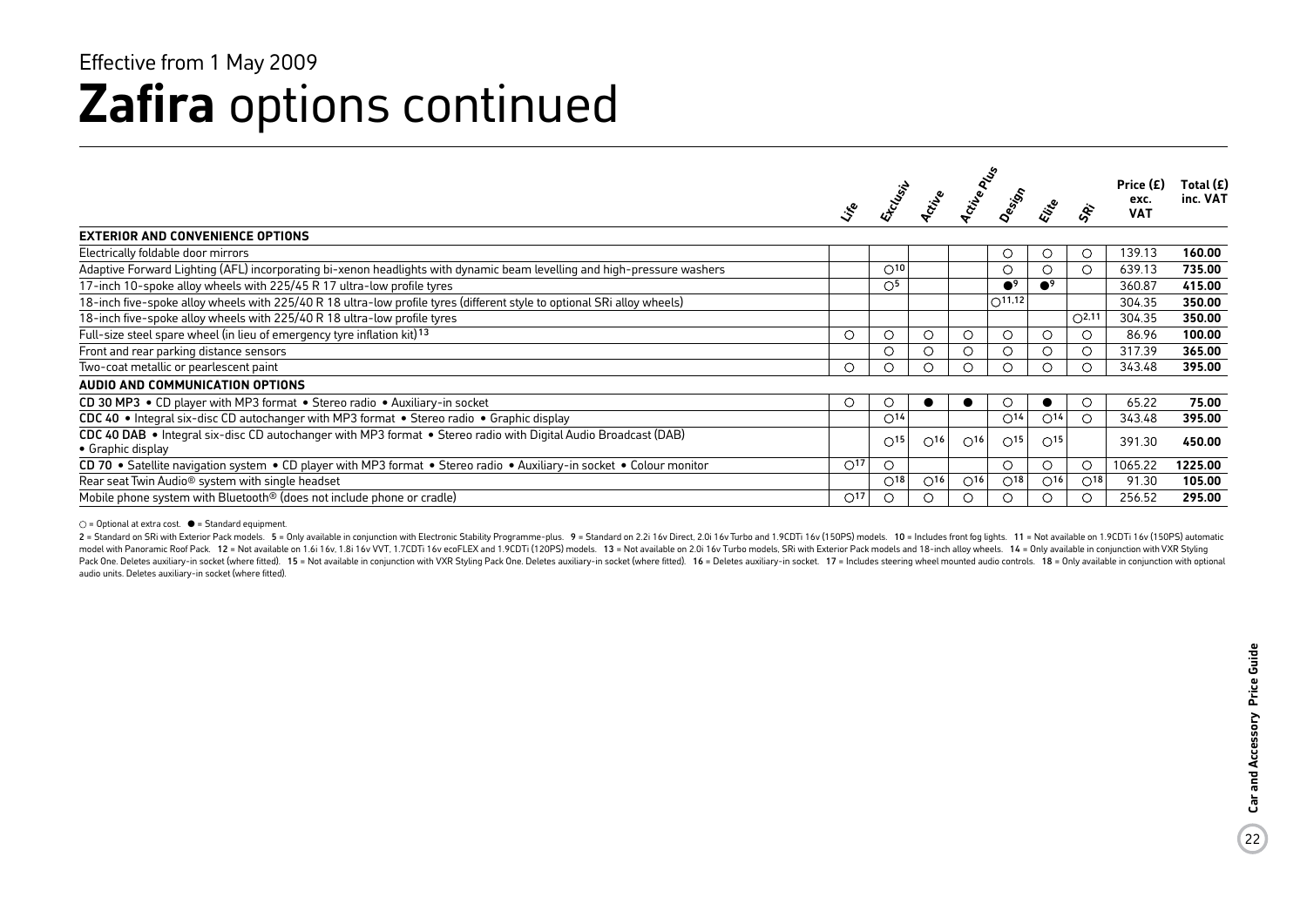### **Insignia** hatchback/saloon prices Effective from 1 May 2009



| Model                                                                                                                                                                                                                                                                                                                                                                                                                                                                                                                                                                                                                                                                                                                                                                                                                                                                                                                                                 |     |              | Total (£)                | On-the-road<br>RRP(E) | CO <sub>2</sub><br>$(g/km)^*$ | Model<br>5-door hatchback/4-door saloon         | Price        |
|-------------------------------------------------------------------------------------------------------------------------------------------------------------------------------------------------------------------------------------------------------------------------------------------------------------------------------------------------------------------------------------------------------------------------------------------------------------------------------------------------------------------------------------------------------------------------------------------------------------------------------------------------------------------------------------------------------------------------------------------------------------------------------------------------------------------------------------------------------------------------------------------------------------------------------------------------------|-----|--------------|--------------------------|-----------------------|-------------------------------|-------------------------------------------------|--------------|
| <b>EXCLUSIV</b>                                                                                                                                                                                                                                                                                                                                                                                                                                                                                                                                                                                                                                                                                                                                                                                                                                                                                                                                       |     |              |                          |                       |                               | <b>SRi</b>                                      |              |
| Price $(E)$ VAT $(E)$<br>5-door hatchback/4-door saloon<br>1.8i 16v VVT<br>14134.78<br>2120.22<br>16255.00<br>17130.00<br>15004.35<br>2250.65<br>17255.00<br>18130.00<br>15460.87<br>17780.00<br>18630.00<br>2319.13<br>19195.00<br>16691.30<br>2503.70<br>20070.00<br>18280.00<br>15895.65<br>2384.35<br>19130.00<br>17126.09<br>19695.00<br>2568.91<br>20570.00<br>18780.00<br>16330.43<br>2449.57<br>19600.00<br>17925.00<br>14826.09<br>2223.91<br>17050.00<br>15695.65<br>2354.35<br>18050.00<br>18925.00<br>16152.17<br>18575.00<br>19425.00<br>2422.83<br>17382.61<br>2607.39<br>19990.00<br>20865.00<br>16586.96<br>19075.00<br>19925.00<br>2488.04<br>17817.39<br>2672.61<br>20490.00<br>21365.00<br>17021.74<br>2553.26<br>19575.00<br>20395.00<br>15304.35<br>2295.65<br>17600.00<br>18475.00<br>16630.43<br>19125.00<br>19975.00<br>2494.57<br>17860.87<br>21415.00<br>2679.13<br>20540.00<br>2625.00<br>20125.00<br>17500.00<br>20945.00 | 182 | 1.8i 16v VVT | 1635                     |                       |                               |                                                 |              |
| 1.6i 16y Turbo                                                                                                                                                                                                                                                                                                                                                                                                                                                                                                                                                                                                                                                                                                                                                                                                                                                                                                                                        |     |              |                          |                       | 181                           | 1.6i 16y Turbo                                  | 1722         |
| Diesel                                                                                                                                                                                                                                                                                                                                                                                                                                                                                                                                                                                                                                                                                                                                                                                                                                                                                                                                                |     |              |                          |                       |                               | 2.0i 16y Turbo                                  | 1836         |
| 2.0CDTi 16v (130PS)                                                                                                                                                                                                                                                                                                                                                                                                                                                                                                                                                                                                                                                                                                                                                                                                                                                                                                                                   |     |              |                          |                       | 154                           | 2.0i 16y Turbo auto                             | 1962         |
| 2.0CDTi 16v (130PS) auto                                                                                                                                                                                                                                                                                                                                                                                                                                                                                                                                                                                                                                                                                                                                                                                                                                                                                                                              |     |              |                          |                       | 179 (177)                     | 2.0i 16y Turbo 4X4                              | 1952         |
| 2.0CDTi 16v (160PS)                                                                                                                                                                                                                                                                                                                                                                                                                                                                                                                                                                                                                                                                                                                                                                                                                                                                                                                                   |     |              |                          |                       | 154                           | 2.0i 16y Turbo 4X4 auto                         | 2060         |
| 2.0CDTi 16v (160PS) auto                                                                                                                                                                                                                                                                                                                                                                                                                                                                                                                                                                                                                                                                                                                                                                                                                                                                                                                              |     |              |                          |                       | 179 (177)                     | Diesel                                          |              |
| 2.0CDTi 16v (160PS) ecoFLEX                                                                                                                                                                                                                                                                                                                                                                                                                                                                                                                                                                                                                                                                                                                                                                                                                                                                                                                           |     |              |                          |                       | 136                           | 2.0CDTi 16v (130PS)                             | 1768         |
| <b>EXCLUSIV NAV**</b>                                                                                                                                                                                                                                                                                                                                                                                                                                                                                                                                                                                                                                                                                                                                                                                                                                                                                                                                 |     |              | 2.0CDTi 16v (130PS) auto | 1891                  |                               |                                                 |              |
| 1.8i 16v VVT                                                                                                                                                                                                                                                                                                                                                                                                                                                                                                                                                                                                                                                                                                                                                                                                                                                                                                                                          |     |              |                          |                       | 182                           | 2.0CDTi 16y (160PS)<br>2.0CDTi 16v (160PS) auto | 1811<br>1934 |
| 1.6i 16v Turbo                                                                                                                                                                                                                                                                                                                                                                                                                                                                                                                                                                                                                                                                                                                                                                                                                                                                                                                                        |     |              |                          |                       | 181                           |                                                 |              |
| Diesel                                                                                                                                                                                                                                                                                                                                                                                                                                                                                                                                                                                                                                                                                                                                                                                                                                                                                                                                                |     |              |                          |                       |                               | <b>SRi NAV**</b>                                |              |
| 2.0CDTi 16v (130PS)                                                                                                                                                                                                                                                                                                                                                                                                                                                                                                                                                                                                                                                                                                                                                                                                                                                                                                                                   |     |              |                          |                       | 154                           | 1.8i 16v VVT                                    | 1704         |
| 2.0CDTi 16v (130PS) auto                                                                                                                                                                                                                                                                                                                                                                                                                                                                                                                                                                                                                                                                                                                                                                                                                                                                                                                              |     |              |                          |                       | 179 (177)                     | 1.6i 16y Turbo                                  | 1791         |
| 2.0CDTi 16v (160PS)                                                                                                                                                                                                                                                                                                                                                                                                                                                                                                                                                                                                                                                                                                                                                                                                                                                                                                                                   |     |              |                          |                       | 154                           | 2.0i 16y Turbo                                  | 1906         |
| 2.0CDTi 16v (160PS) auto                                                                                                                                                                                                                                                                                                                                                                                                                                                                                                                                                                                                                                                                                                                                                                                                                                                                                                                              |     |              |                          |                       | 179 (177)                     | 2.0i 16y Turbo auto                             | 2031         |
| 2.0CDTi 16v (160PS) ecoFLEX                                                                                                                                                                                                                                                                                                                                                                                                                                                                                                                                                                                                                                                                                                                                                                                                                                                                                                                           |     |              |                          |                       | 136                           | 2.0i 16y Turbo 4X4                              | 2021         |
| S                                                                                                                                                                                                                                                                                                                                                                                                                                                                                                                                                                                                                                                                                                                                                                                                                                                                                                                                                     |     |              |                          |                       |                               | 2.0i 16y Turbo 4X4 auto                         | 2130         |
| 1.8i 16v VVT                                                                                                                                                                                                                                                                                                                                                                                                                                                                                                                                                                                                                                                                                                                                                                                                                                                                                                                                          |     |              |                          |                       | 182                           | Diesel<br>2.0CDTi 16v (130PS)                   | 1837         |
| Diesel                                                                                                                                                                                                                                                                                                                                                                                                                                                                                                                                                                                                                                                                                                                                                                                                                                                                                                                                                |     |              |                          |                       |                               |                                                 | 1960         |
| 2.0CDTi 16v (130PS)                                                                                                                                                                                                                                                                                                                                                                                                                                                                                                                                                                                                                                                                                                                                                                                                                                                                                                                                   |     |              |                          |                       | 154                           | 2.0CDTi 16v (130PS) auto                        |              |
| 2.0CDTi 16v (130PS) auto                                                                                                                                                                                                                                                                                                                                                                                                                                                                                                                                                                                                                                                                                                                                                                                                                                                                                                                              |     |              |                          |                       | 179 (177)                     | 2.0CDTi 16v (160PS)<br>2.0CDTi 16v (160PS) auto | 1880<br>2003 |
| 2.0CDTi 16v (160PS) ecoFLEX                                                                                                                                                                                                                                                                                                                                                                                                                                                                                                                                                                                                                                                                                                                                                                                                                                                                                                                           |     |              |                          |                       | 136                           |                                                 |              |

| Model<br>5-door hatchback/4-door saloon | Price (£) | VAT (£) | Total $(E)$ | On-the-road<br>RRP(E) | CO <sub>2</sub><br>$(g/km)^*$ |
|-----------------------------------------|-----------|---------|-------------|-----------------------|-------------------------------|
| SRi                                     |           |         |             |                       |                               |
| 1.8i 16v VVT                            | 16356.52  | 2453.48 | 18810.00    | 19685.00              | 182                           |
| 1.6i 16v Turbo                          | 17226.09  | 2583.91 | 19810.00    | 20685.00              | 181                           |
| 2.0i 16v Turbo                          | 18369.57  | 2755.43 | 21125.00    | 22040.00              | 208 (207)                     |
| 2.0i 16y Turbo auto                     | 19621.74  | 2943.26 | 22565.00    | 23480.00              | 225                           |
| 2.0i 16y Turbo 4X4                      | 19521.74  | 2928.26 | 22450.00    | 23365.00              | 215                           |
| 2.0i 16y Turbo 4X4 auto                 | 20608.70  | 3091.30 | 23700.00    | 24805.00              | 229                           |
| Diesel                                  |           |         |             |                       |                               |
| 2.0CDTi 16v (130PS)                     | 17682.61  | 2652.39 | 20335.00    | 21185.00              | 154                           |
| 2.0CDTi 16v (130PS) auto                | 18913.04  | 2836.96 | 21750.00    | 22625.00              | 179 (177)                     |
| 2.0CDTi 16v (160PS)                     | 18117.39  | 2717.61 | 20835.00    | 21685.00              | 154                           |
| 2.0CDTi 16v (160PS) auto                | 19347.83  | 2902.17 | 22250.00    | 23125.00              | 179 (177)                     |
| <b>SRI NAV**</b>                        |           |         |             |                       |                               |
| 1.8i 16v VVT                            | 17047.83  | 2557.17 | 19605.00    | 20480.00              | 182                           |
| 1.6i 16v Turbo                          | 17917.39  | 2687.61 | 20605.00    | 21480.00              | 181                           |
| 2.0i 16y Turbo                          | 19060.87  | 2859.13 | 21920.00    | 22835.00              | 208 (207)                     |
| 2.0i 16y Turbo auto                     | 20313.04  | 3046.96 | 23360.00    | 24275.00              | 225                           |
| 2.0i 16v Turbo 4X4                      | 20213.04  | 3031.96 | 23245.00    | 24160.00              | 215                           |
| 2.0i 16y Turbo 4X4 auto                 | 21300.00  | 3195.00 | 24495.00    | 25600.00              | 229                           |
| Diesel                                  |           |         |             |                       |                               |
| 2.0CDTi 16v (130PS)                     | 18373.91  | 2756.09 | 21130.00    | 21980.00              | 154                           |
| 2.0CDTi 16v (130PS) auto                | 19604.35  | 2940.65 | 22545.00    | 23420.00              | 179 (177)                     |
| 2.0CDTi 16v (160PS)                     | 18808.70  | 2821.30 | 21630.00    | 22480.00              | 154                           |
| 2.0CDTi 16v (160PS) auto                | 20039.13  | 3005.87 | 23045.00    | 23920.00              | 179 (177)                     |

Please note: On-the-road recommended retail prices (RRP) include number plates and delivery to retailer of £645.00 (inc. £84.13 VAT), 12 months' Vehicle Excise Duty (see page 2 for details) and new vehicle first registration fee of £55.00. Excludes fuel and insurance.

\* = CO2 emission figures are for hatchback and saloon models. Where the figures differ between body style, the saloon figure is shown in brackets after the hatchback figure. Vehicle Excise Duty is based on CO<sub>2</sub> emissions (see page 2 for details).

For benefit in kind taxation charges see page 3.

\*\* = Fitted with DVD 800 Navi satellite navigation system with colour monitor/stereo radio/CD with MP3 format/auxiliary-in and USB sockets/ shark fin aerial/multi-function infotainment controller. Electric parking brake also fitted.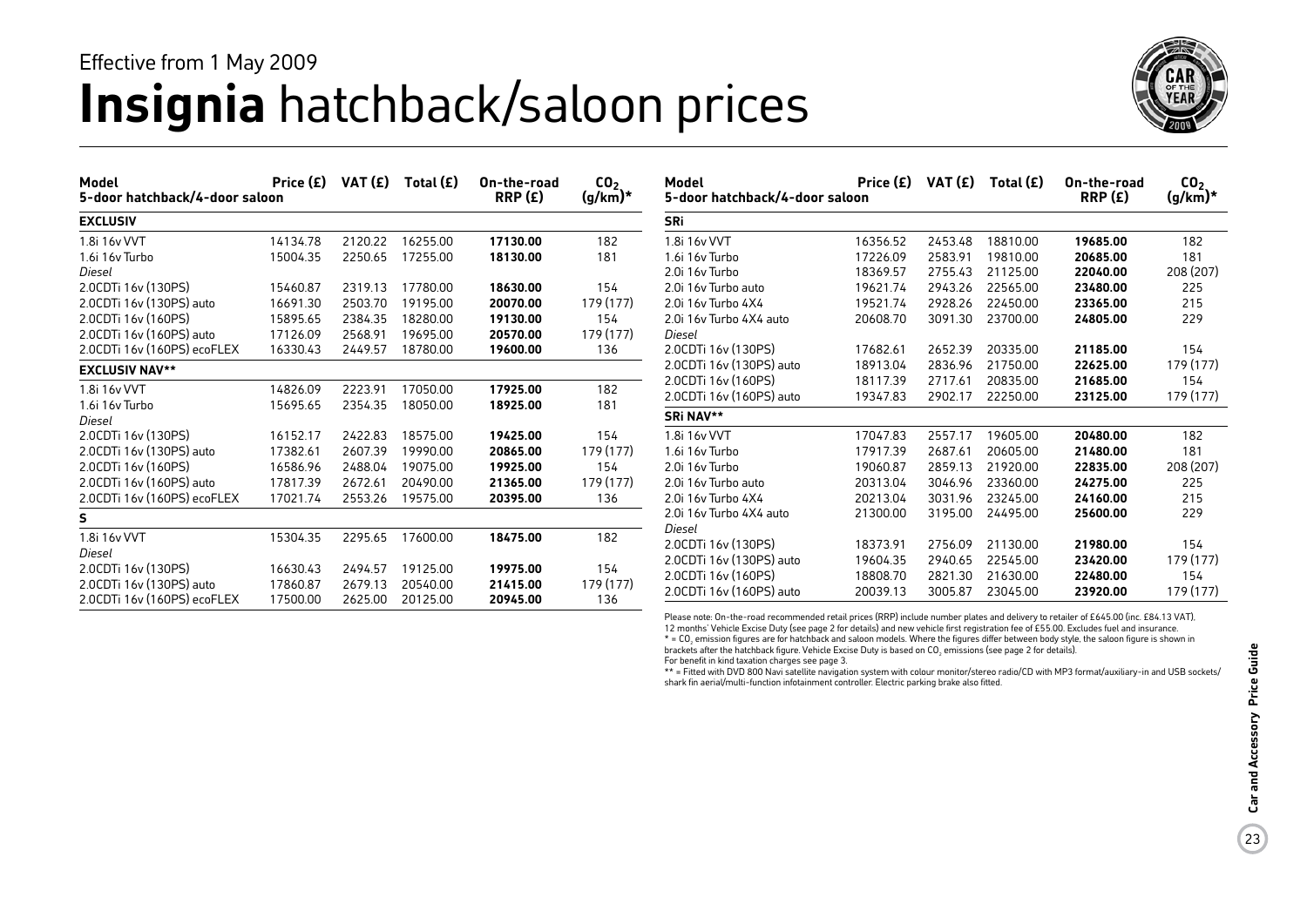### **Insignia** hatchback/saloon prices Effective from 1 May 2009



| Model<br>5-door hatchback/4-door saloon | Price $(E)$ VAT $(E)$ |         | Total $(E)$ | On-the-road<br>RRP(E) | CO <sub>2</sub><br>$(g/km)^*$ | Model<br>5-door hatc                     |
|-----------------------------------------|-----------------------|---------|-------------|-----------------------|-------------------------------|------------------------------------------|
| <b>SE</b>                               |                       |         |             |                       |                               | <b>ELITE</b>                             |
| 1.8i 16v VVT                            | 17004.35              | 2550.65 | 19555.00    | 20430.00              | 182                           | 1.8i 16v VVT                             |
| 1.6i 16v Turbo                          | 17873.91              | 2681.09 | 20555.00    | 21430.00              | 181                           | 1.6i 16v Turbo                           |
| 2.0i 16v Turbo                          | 19017.39              | 2852.61 | 21870.00    | 22785.00              | 208 (207)                     | 2.0i 16v Turbo                           |
| 2.0i 16y Turbo auto                     | 20269.57              | 3040.43 | 23310.00    | 24225.00              | 225                           | 2.0i 16v Turbo                           |
| 2.0i 16y Turbo 4X4                      | 20169.57              | 3025.43 | 23195.00    | 24110.00              | 215                           | 2.0i 16v Turbo                           |
| 2.0i 16y Turbo 4X4 auto                 | 21256.52              | 3188.48 | 24445.00    | 25550.00              | 229                           | 2.0i 16v Turbo                           |
| Diesel                                  |                       |         |             |                       |                               | 2.8i V6 24v Tu                           |
| 2.0CDTi 16v (130PS)                     | 18330.43              | 2749.57 | 21080.00    | 21930.00              | 154                           | Diesel                                   |
| 2.0CDTi 16v (130PS) auto                | 19560.87              | 2934.13 | 22495.00    | 23370.00              | 179 (177)                     | 2.0CDTi 16v (                            |
| 2.0CDTi 16v (160PS)                     | 18765.22              | 2814.78 | 21580.00    | 22430.00              | 154                           | 2.0CDTi 16v (                            |
| 2.0CDTi 16v (160PS) auto                | 19995.65              | 2999.35 | 22995.00    | 23870.00              | 179 (177)                     | 2.0CDTi 16v (                            |
| 2.0CDTi 16v (160PS) ecoFLEX             | 19200.00              | 2880.00 | 22080.00    | 22900.00              | 136                           | <b>ELITE NAV**</b>                       |
| SE NAV**                                |                       |         |             |                       |                               | 1.8i 16v VVT                             |
| 1.8i 16v VVT                            | 17695.65              | 2654.35 | 20350.00    | 21225.00              | 182                           | 1.6i 16y Turbo                           |
| 1.6i 16v Turbo                          | 18565.22              | 2784.78 | 21350.00    | 22225.00              | 181                           | 2.0i 16v Turbo                           |
| 2.0i 16y Turbo                          | 19708.70              | 2956.30 | 22665.00    | 23580.00              | 208 (207)                     | 2.0i 16v Turbo                           |
| 2.0i 16y Turbo auto                     | 20960.87              | 3144.13 | 24105.00    | 25020.00              | 225                           | 2.0i 16v Turbo                           |
| 2.0i 16v Turbo 4X4                      | 20860.87              | 3129.13 | 23990.00    | 24905.00              | 215                           | 2.0i 16v Turbo                           |
| 2.0i 16y Turbo 4X4 auto                 | 21947.83              | 3292.17 | 25240.00    | 26345.00              | 229                           | 2.8i V6 24v Tu                           |
| Diesel                                  |                       |         |             |                       |                               | Diesel                                   |
| 2.0CDTi 16v (130PS)                     | 19021.74              | 2853.26 | 21875.00    | 22725.00              | 154                           | 2.0CDTi 16v (                            |
| 2.0CDTi 16y (130PS) auto                | 20252.17              | 3037.83 | 23290.00    | 24165.00              | 179 (177)                     | 2.0CDTi 16v (                            |
| 2.0CDTi 16y (160PS)                     | 19456.52              | 2918.48 | 22375.00    | 23225.00              | 154                           | 2.0CDTi 16v (                            |
| 2.0CDTi 16v (160PS) auto                | 20686.96              | 3103.04 | 23790.00    | 24665.00              | 179 (177)                     |                                          |
| 2.0CDTi 16y (160PS) ecoFLEX             | 19891.30              | 2983.70 | 22875.00    | 23695.00              | 136                           | Please note: On-th<br>12 months' Vehicle |

| Model<br>5-door hatchback/4-door saloon                 | Price $(E)$          | VAT (£)            | Total $(E)$          | On-the-road<br>RRP(E) | CO <sub>2</sub><br>$(g/km)^*$ |
|---------------------------------------------------------|----------------------|--------------------|----------------------|-----------------------|-------------------------------|
| <b>ELITE</b>                                            |                      |                    |                      |                       |                               |
| 1.8i 16v VVT                                            | 18786.96             | 2818.04            | 21605.00             | 22480.00              | 182                           |
| 1.6i 16y Turbo                                          | 19656.52             | 2948.48            | 22605.00             | 23480.00              | 181                           |
| 2.0i 16y Turbo                                          | 20800.00             | 3120.00            | 23920.00             | 24835.00              | 208 (207)                     |
| 2.0i 16y Turbo auto                                     | 22052.17             | 3307.83            | 25360.00             | 26275.00              | 225                           |
| 2.0i 16y Turbo 4X4                                      | 21952.17             | 3292.83            | 25245.00             | 26160.00              | 215                           |
| 2.0i 16y Turbo 4X4 auto                                 | 23039.13             | 3455.87            | 26495.00             | 27600.00              | 229                           |
| 2.8i V6 24y Turbo 4X4 auto<br>Diesel                    | 24913.04             | 3736.96            | 28650.00             | 29755.00              | 272                           |
| 2.0CDTi 16v (160PS)                                     | 20547.83             | 3082.17            | 23630.00             | 24480.00              | 154                           |
| 2.0CDTi 16v (160PS) auto                                | 21778.26             | 3266.74            | 25045.00             | 25920.00              | 179 (177)                     |
| 2.0CDTi 16v (160PS) ecoFLEX                             | 20982.61             | 3147.39            | 24130.00             | 24950.00              | 136                           |
| <b>ELITE NAV**</b>                                      |                      |                    |                      |                       |                               |
| 1.8i 16v VVT                                            | 19478.26             | 2921.74            | 22400.00             | 23275.00              | 182                           |
| 1.6i 16y Turbo                                          | 20347.83             | 3052.17            | 23400.00             | 24275.00              | 181                           |
| 2.0i 16y Turbo                                          | 21491.30             | 3223.70            | 24715.00             | 25630.00              | 208 (207)                     |
| 2.0i 16y Turbo auto                                     | 22743.48             | 3411.52            | 26155.00             | 27070.00              | 225                           |
| 2.0i 16y Turbo 4X4                                      | 22643.48             | 3396.52            | 26040.00             | 26955.00              | 215                           |
| 2.0i 16y Turbo 4X4 auto                                 | 23730.43             | 3559.57            | 27290.00             | 28395.00              | 229                           |
| 2.8i V6 24y Turbo 4X4 auto<br>Diesel                    | 25604.35             | 3840.65            | 29445.00             | 30550.00              | 272                           |
| 2.0CDTi 16v (160PS)                                     | 21239.13             | 3185.87            | 24425.00             | 25275.00              | 154                           |
| 2.0CDTi 16v (160PS) auto<br>2.0CDTi 16v (160PS) ecoFLEX | 22469.57<br>21673.91 | 3370.43<br>3251.09 | 25840.00<br>24925.00 | 26715.00<br>25745.00  | 179 (177)<br>136              |

he-road recommended retail prices (RRP) include number plates and delivery to retailer of £645.00 (inc. £84.13 VAT), 12 months' Vehicle Excise Duty (see page 2 for details) and new vehicle first registration fee of £55.00. Excludes fuel and insurance.

\* = CO2 emission figures are for hatchback and saloon models. Where the figures differ between body style, the saloon figure is shown in brackets after the hatchback figure. Vehicle Excise Duty is based on CO<sub>2</sub> emissions (see page 2 for details).

For benefit in kind taxation charges see page 3.

\*\* = Fitted with DVD 800 Navi satellite navigation system with colour monitor/stereo radio/CD with MP3 format/auxiliary-in and USB sockets/ shark fin aerial/multi-function infotainment controller.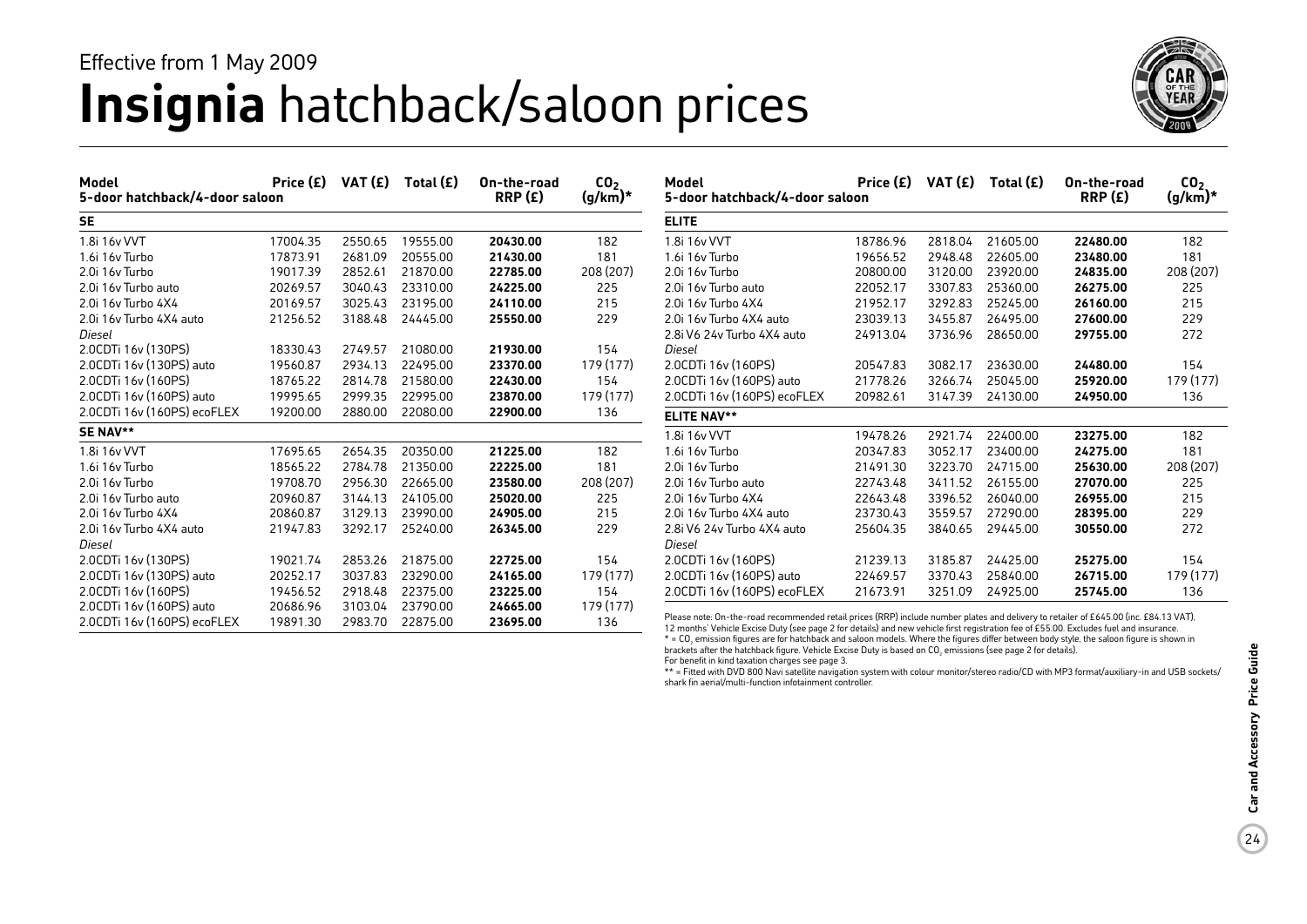### **Insignia** Sports Tourer prices Effective from 1 May 2009



| Model<br><b>Sports Tourer</b> | Price (£) | VAT (£) | Total $(E)$ | On-the-road<br>RRP(E) | CO <sub>2</sub><br>$(g/km)^*$ | Model<br><b>Sports Tourer</b> | Price $(E)$ | VAT (£) | Total $(E)$ | On-the-road<br>RRP(E) | CO <sub>2</sub><br>$(g/km)^*$ |
|-------------------------------|-----------|---------|-------------|-----------------------|-------------------------------|-------------------------------|-------------|---------|-------------|-----------------------|-------------------------------|
| <b>EXCLUSIV</b>               |           |         |             |                       |                               | <b>SRi</b>                    |             |         |             |                       |                               |
| 1.8i 16v VVT                  | 15252.17  | 2287.83 | 17540.00    | 18455.00              | 187                           | 1.8i 16v VVT                  | 17473.91    | 2621.09 | 20095.00    | 21010.00              | 187                           |
| 1.6i 16v Turbo                | 16121.74  | 2418.26 | 18540.00    | 19455.00              | 186                           | 1.6i 16v Turbo                | 18343.48    | 2751.52 | 21095.00    | 22010.00              | 186                           |
| Diesel                        |           |         |             |                       |                               | 2.0i 16v Turbo                | 19521.74    | 2928.26 | 22450.00    | 23365.00              | 209                           |
| 2.0CDTi 16y (130PS)           | 16613.04  | 2491.96 | 19105.00    | 19955.00              | 159                           | 2.0i 16y Turbo auto           | 20608.70    | 3091.30 | 23700.00    | 24805.00              | 228                           |
| 2.0CDTi 16v (130PS) auto      | 17843.48  | 2676.52 | 20520.00    | 21395.00              | 182                           | 2.0i 16y Turbo 4X4            | 20673.91    | 3101.09 | 23775.00    | 24690.00              | 219                           |
| 2.0CDTi 16y (160PS)           | 17047.83  | 2557.17 | 19605.00    | 20455.00              | 159                           | 2.0i 16y Turbo 4X4 auto       | 21760.87    | 3264.13 | 25025.00    | 26130.00              | 233                           |
| 2.0CDTi 16v (160PS) auto      | 18278.26  | 2741.74 | 21020.00    | 21895.00              | 182                           | Diesel                        |             |         |             |                       |                               |
| <b>EXCLUSIV NAV**</b>         |           |         |             |                       |                               | 2.0CDTi 16v (130PS)           | 18834.78    | 2825.22 | 21660.00    | 22510.00              | 159                           |
| 1.8i 16v VVT                  | 15943.48  | 2391.52 | 18335.00    | 19250.00              | 187                           | 2.0CDTi 16y (130PS) auto      | 20065.22    | 3009.78 | 23075.00    | 23950.00              | 182                           |
| 1.6i 16v Turbo                | 16813.04  | 2521.96 | 19335.00    | 20250.00              | 186                           | 2.0CDTi 16y (160PS)           | 19269.57    | 2890.43 | 22160.00    | 23010.00              | 159                           |
| Diesel                        |           |         |             |                       |                               | 2.0CDTi 16v (160PS) auto      | 20500.00    | 3075.00 | 23575.00    | 24450.00              | 182                           |
| 2.0CDTi 16v (130PS)           | 17304.35  | 2595.65 | 19900.00    | 20750.00              | 159                           | <b>SRi NAV**</b>              |             |         |             |                       |                               |
| 2.0CDTi 16v (130PS) auto      | 18534.78  | 2780.22 | 21315.00    | 22190.00              | 182                           | 1.8i 16v VVT                  | 18165.22    | 2724.78 | 20890.00    | 21805.00              | 187                           |
| 2.0CDTi 16v (160PS)           | 17739.13  | 2660.87 | 20400.00    | 21250.00              | 159                           | 1.6i 16v Turbo                | 19034.78    | 2855.22 | 21890.00    | 22805.00              | 186                           |
| 2.0CDTi 16y (160PS) auto      | 18969.57  | 2845.43 | 21815.00    | 22690.00              | 182                           | 2.0i 16y Turbo                | 20213.04    | 3031.96 | 23245.00    | 24160.00              | 209                           |
|                               |           |         |             |                       |                               | 2.0i 16y Turbo auto           | 21300.00    | 3195.00 | 24495.00    | 25600.00              | 228                           |
|                               |           |         |             |                       |                               | 2.0i 16v Turbo 4X4            | 21365.22    | 3204.78 | 24570.00    | 25485.00              | 219                           |
| 1.8i 16v VVT                  | 16421.74  | 2463.26 | 18885.00    | 19800.00              | 187                           | 2.0i 16y Turbo 4X4 auto       | 22452.17    | 3367.83 | 25820.00    | 26925.00              | 233                           |
| Diesel                        |           |         |             |                       |                               | Diesel                        |             |         |             |                       |                               |
| 2.0CDTi 16v (130PS)           | 17782.61  | 2667.39 | 20450.00    | 21300.00              | 159                           | 2.0CDTi 16y (130PS)           | 19526.09    | 2928.91 | 22455.00    | 23305.00              | 159                           |
| 2.0CDTi 16v (130PS) auto      | 19013.04  | 2851.96 | 21865.00    | 22740.00              | 182                           | 2.0CDTi 16v (130PS) auto      | 20756.52    | 3113.48 | 23870.00    | 24745.00              | 182                           |

Please note: On-the-road recommended retail prices (RRP) include number plates and delivery to retailer of £645.00 (inc. £84.13 VAT), 12 months' Vehicle Excise Duty (see page 2 for details) and new vehicle first registration fee of £55.00. Excludes fuel and insurance.

2.0CDTi 16v (160PS) 19960.87 2994.13 22955.00 **23805.00** 159 2.0CDTi 16v (160PS) auto 21191.30 3178.70 24370.00 **25245.00** 182

 $*$  = CO<sub>2</sub> emission figures. Vehicle Excise Duty is based on CO<sub>2</sub> emissions (see page 2 for details).

For benefit in kind taxation charges see page 3.

\*\* = Fitted with DVD 800 Navi satellite navigation system with colour monitor/stereo radio/CD with MP3 format/auxiliary-in and USB sockets/ shark fin aerial/multi-function infotainment controller. Electric parking brake also fitted.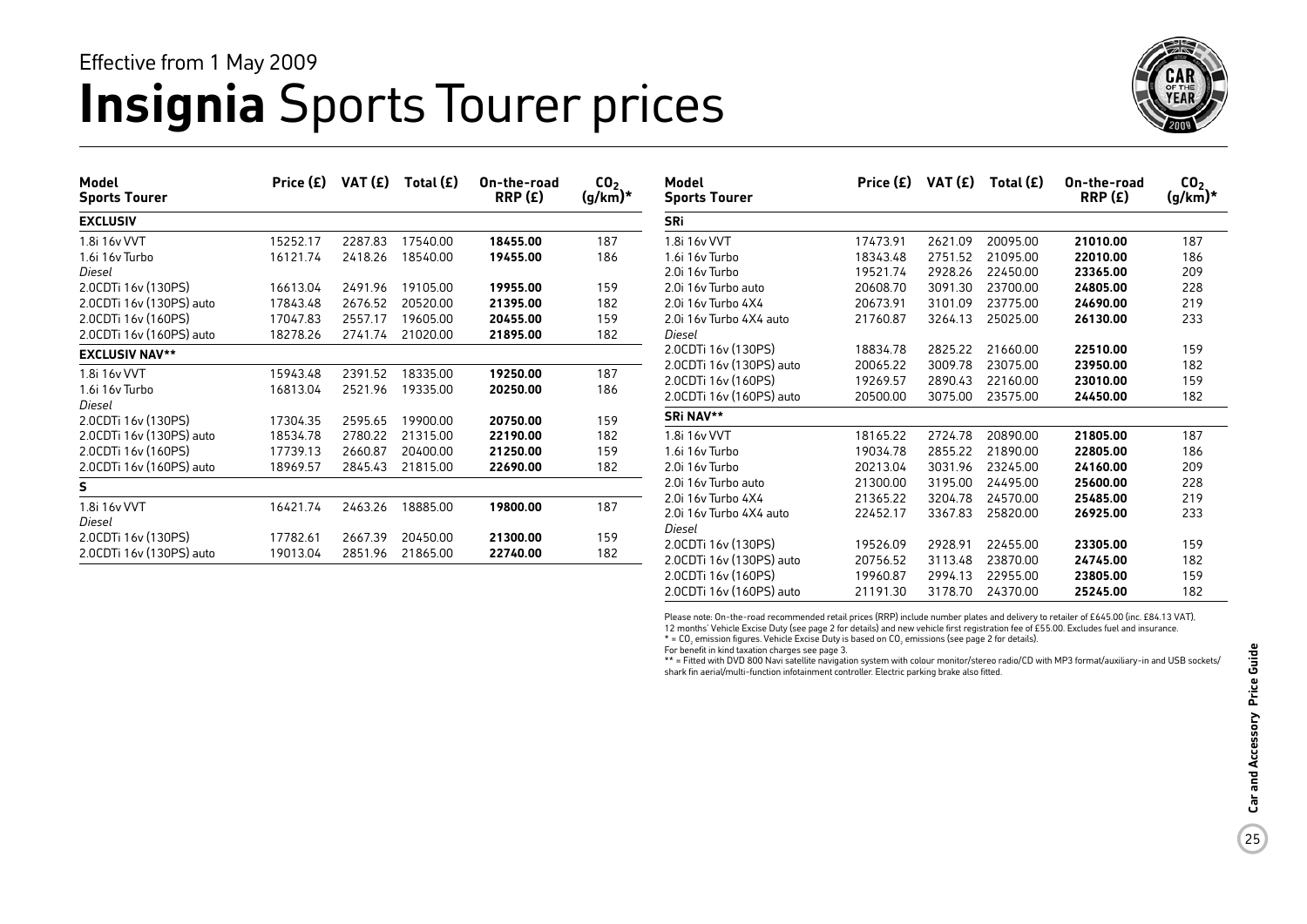### **Insignia** Sports Tourer prices Effective from 1 May 2009



| Model<br><b>Sports Tourer</b> | Price (£) | VAT (£) | Total $(E)$ | On-the-road<br>RRP(E) | CO <sub>2</sub><br>$(g/km)^*$ | Model<br><b>Sports Tourer</b>                                                                                                                                                                                                                                                  | Price (£) | VAT (£) | Total $(E)$ | On-the-road<br>RRP(E) | CO <sub>2</sub><br>$(g/km)^*$ |
|-------------------------------|-----------|---------|-------------|-----------------------|-------------------------------|--------------------------------------------------------------------------------------------------------------------------------------------------------------------------------------------------------------------------------------------------------------------------------|-----------|---------|-------------|-----------------------|-------------------------------|
| SE                            |           |         |             |                       |                               | <b>ELITE</b>                                                                                                                                                                                                                                                                   |           |         |             |                       |                               |
| 1.8i 16v VVT                  | 18204.35  | 2730.65 | 20935.00    | 21850.00              | 187                           | 1.8i 16v VVT                                                                                                                                                                                                                                                                   | 19986.96  | 2998.04 | 22985.00    | 23900.00              | 187                           |
| 1.6i 16y Turbo                | 19073.91  | 2861.09 | 21935.00    | 22850.00              | 186                           | 1.6i 16y Turbo                                                                                                                                                                                                                                                                 | 20856.52  | 3128.48 | 23985.00    | 24900.00              | 186                           |
| 2.0i 16y Turbo                | 20252.17  | 3037.83 | 23290.00    | 24205.00              | 209                           | 2.0i 16y Turbo                                                                                                                                                                                                                                                                 | 22034.78  | 3305.22 | 25340.00    | 26255.00              | 209                           |
| 2.0i 16y Turbo auto           | 21339.13  | 3200.87 | 24540.00    | 25645.00              | 228                           | 2.0i 16y Turbo auto                                                                                                                                                                                                                                                            | 23121.74  | 3468.26 | 26590.00    | 27695.00              | 228                           |
| 2.0i 16y Turbo 4X4            | 21404.35  | 3210.65 | 24615.00    | 25530.00              | 219                           | 2.0i 16y Turbo 4X4                                                                                                                                                                                                                                                             | 23186.96  | 3478.04 | 26665.00    | 27580.00              | 219                           |
| 2.0i 16y Turbo 4X4 auto       | 22491.30  | 3373.70 | 25865.00    | 26970.00              | 233                           | 2.0i 16y Turbo 4X4 auto                                                                                                                                                                                                                                                        | 24273.91  | 3641.09 | 27915.00    | 29020.00              | 233                           |
| Diesel                        |           |         |             |                       |                               | 2.8i V6 24y Turbo 4X4 auto                                                                                                                                                                                                                                                     | 26147.83  | 3922.17 | 30070.00    | 31175.00              | 277                           |
| 2.0CDTi 16v (130PS)           | 19565.22  | 2934.78 | 22500.00    | 23350.00              | 159                           | Diesel                                                                                                                                                                                                                                                                         |           |         |             |                       |                               |
| 2.0CDTi 16v (130PS) auto      | 20795.65  | 3119.35 | 23915.00    | 24790.00              | 182                           | 2.0CDTi 16y (160PS)                                                                                                                                                                                                                                                            | 21782.61  | 3267.39 | 25050.00    | 25900.00              | 159                           |
| 2.0CDTi 16v (160PS)           | 20000.00  | 3000.00 | 23000.00    | 23850.00              | 159                           | 2.0CDTi 16y (160PS) auto                                                                                                                                                                                                                                                       | 23013.04  | 3451.96 | 26465.00    | 27340.00              | 182                           |
| 2.0CDTi 16v (160PS) auto      | 21230.43  | 3184.57 | 24415.00    | 25290.00              | 182                           | <b>ELITE NAV**</b>                                                                                                                                                                                                                                                             |           |         |             |                       |                               |
| <b>SE NAV**</b>               |           |         |             |                       |                               | 1.8i 16v VVT                                                                                                                                                                                                                                                                   | 20678.26  | 3101.74 | 23780.00    | 24695.00              | 187                           |
| 1.8i 16v VVT                  | 18895.65  | 2834.35 | 21730.00    | 22645.00              | 187                           | 1.6i 16y Turbo                                                                                                                                                                                                                                                                 | 21547.83  | 3232.17 | 24780.00    | 25695.00              | 186                           |
| 1.6i 16v Turbo                | 19765.22  | 2964.78 | 22730.00    | 23645.00              | 186                           | 2.0i 16v Turbo                                                                                                                                                                                                                                                                 | 22726.09  | 3408.91 | 26135.00    | 27050.00              | 209                           |
| 2.0i 16y Turbo                | 20943.48  | 3141.52 | 24085.00    | 25000.00              | 209                           | 2.0i 16y Turbo auto                                                                                                                                                                                                                                                            | 23813.04  | 3571.96 | 27385.00    | 28490.00              | 228                           |
| 2.0i 16y Turbo auto           | 22030.43  | 3304.57 | 25335.00    | 26440.00              | 228                           | 2.0i 16y Turbo 4X4                                                                                                                                                                                                                                                             | 23878.26  | 3581.74 | 27460.00    | 28375.00              | 219                           |
| 2.0i 16y Turbo 4X4            | 22095.65  | 3314.35 | 25410.00    | 26325.00              | 219                           | 2.0i 16y Turbo 4X4 auto                                                                                                                                                                                                                                                        | 24965.22  | 3744.78 | 28710.00    | 29815.00              | 233                           |
| 2.0i 16y Turbo 4X4 auto       | 23182.61  | 3477.39 | 26660.00    | 27765.00              | 233                           | 2.8i V6 24y Turbo 4X4 auto                                                                                                                                                                                                                                                     | 26839.13  | 4025.87 | 30865.00    | 31970.00              | 277                           |
| Diesel                        |           |         |             |                       |                               | Diesel                                                                                                                                                                                                                                                                         |           |         |             |                       |                               |
| 2.0CDTi 16v (130PS)           | 20256.52  | 3038.48 | 23295.00    | 24145.00              | 159                           | 2.0CDTi 16v (160PS)                                                                                                                                                                                                                                                            | 22473.91  | 3371.09 | 25845.00    | 26695.00              | 159                           |
| 2.0CDTi 16y (130PS) auto      | 21486.96  | 3223.04 | 24710.00    | 25585.00              | 182                           | 2.0CDTi 16y (160PS) auto                                                                                                                                                                                                                                                       | 23704.35  | 3555.65 | 27260.00    | 28135.00              | 182                           |
| 2.0CDTi 16y (160PS)           | 20691.30  | 3103.70 | 23795.00    | 24645.00              | 159                           |                                                                                                                                                                                                                                                                                |           |         |             |                       |                               |
| 2.0CDTi 16v (160PS) auto      | 21921.74  | 3288.26 | 25210.00    | 26085.00              | 182                           | Please note: On-the-road recommended retail prices (RRP) include number plates and delivery to retailer of £645.00 (inc. £84.13 VAT),<br>12 months' Vabiela Eveisa Duty (see nasa 2 fee details) and now vabiele first registration foo of CEE 00. Eveludes fuel and insurance |           |         |             |                       |                               |

Please note: On-the-road recommended retail prices (RRP) include number plates and delivery to retailer of £645.00 (inc. £84.13 VAT),<br>12 months' Vehicle Excise Duty (see page 2 for details) and new vehicle first registrati

 $*$  = CO<sub>2</sub> emission figures. Vehicle Excise Duty is based on CO<sub>2</sub> emissions (see page 2 for details).

For benefit in kind taxation charges see page 3.

\*\* = Fitted with DVD 800 Navi satellite navigation system with colour monitor/stereo radio/CD with MP3 format/auxiliary-in and USB sockets/ shark fin aerial/multi-function infotainment controller.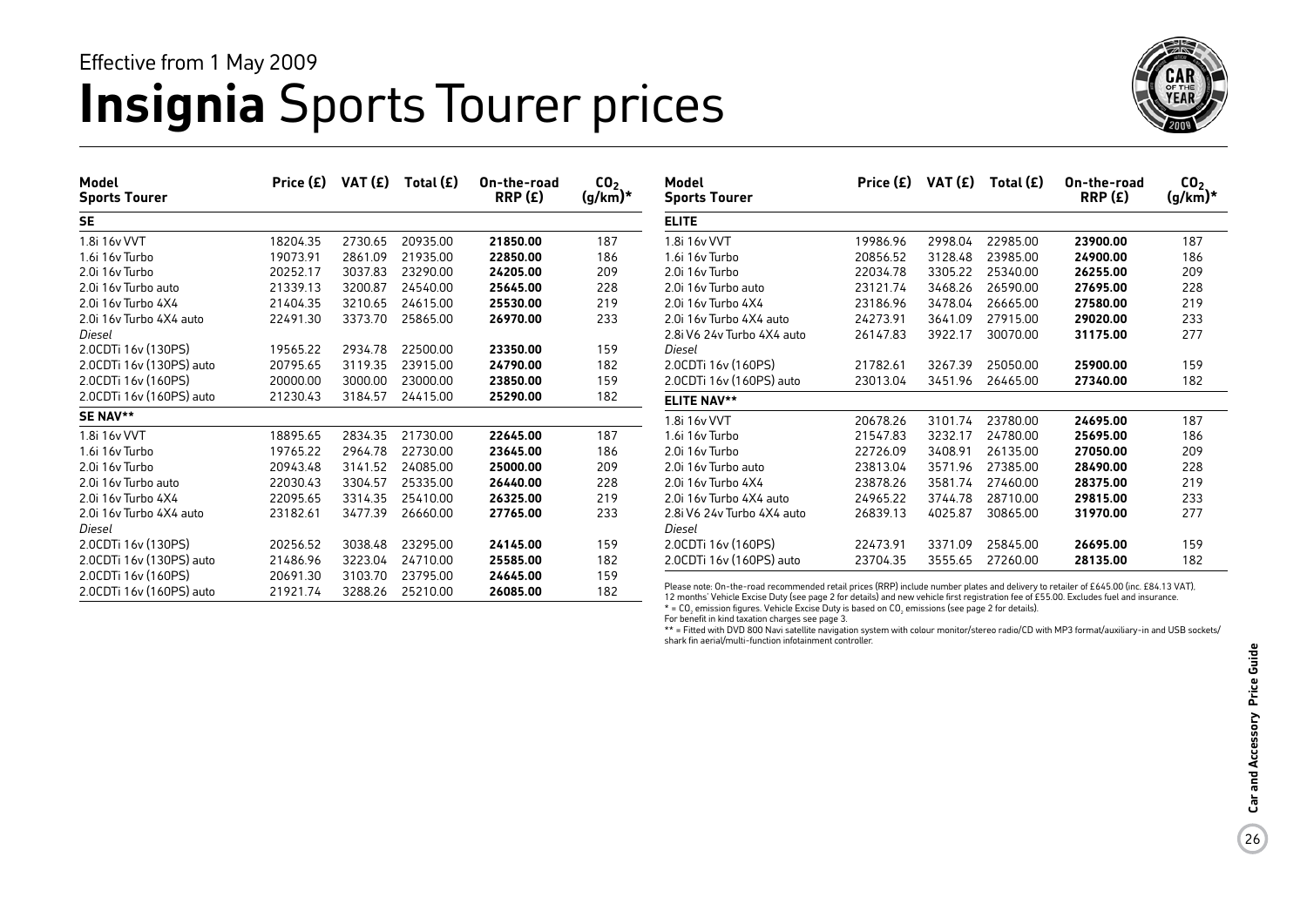## **Insignia** options Effective from 1 May 2009

|                                                                                                                                                               | Exclusiv                | Erclasive Map           | ທ       | $\dot{\mathcal{S}}$     | SRI. Nat         |                         | SENSED                  | Eite                             | Elite Nav            | Price (£)<br>exc.<br><b>VAT</b> | Total $(E)$<br>inc. VAT |
|---------------------------------------------------------------------------------------------------------------------------------------------------------------|-------------------------|-------------------------|---------|-------------------------|------------------|-------------------------|-------------------------|----------------------------------|----------------------|---------------------------------|-------------------------|
| <b>OPTION PACKS</b>                                                                                                                                           |                         |                         |         |                         |                  |                         |                         |                                  |                      |                                 |                         |
| Plus Pack . 17-inch 7-spoke alloy wheels with 225/55 R 17 tyres . Front fog lights                                                                            |                         |                         | $\circ$ |                         |                  |                         |                         |                                  |                      | 369.57                          | 425.00                  |
| Plus Pack • 18-inch 7-twinspoke alloy wheels with 245/45 R 18 tyres • Front fog lights                                                                        | $\circ$                 | $\circ$                 |         |                         |                  |                         |                         |                                  |                      | 369.57                          | 425.00                  |
| Plus Pack • 19-inch 10-spoke alloy wheels with 245/40 R 19 tyres • Front fog lights                                                                           |                         |                         |         |                         |                  | $\circ$                 | $\circ$                 |                                  |                      | 413.04                          | 475.00                  |
| Sight and Light Pack . Tunnel detection for automatic lighting control . Rain-sensitive windscreen wipers<br>• Electro-chromatic anti-dazzle rear-view mirror | $\circ$                 | $\circ$                 |         | $\circ$                 | $\circ$          |                         |                         |                                  | $\bullet$            | 173.91                          | 200.00                  |
| Leather Pack1 . Perforated leather seat facings . Dual-zone electronic climate control . Driver's seat ventilation<br>• Electrically heated front seats       |                         |                         |         | $\circ$                 | $\circ$          |                         |                         |                                  |                      | 1086.96                         | 1250.00                 |
| VXR Styling Pack . Body-colour front lower spoiler/side sills/rear lower skirt/rear spoiler . Emergency tyre inflation kit                                    | $\circ$                 | $\circ$                 |         | $\circ$                 | $\circ$          | $\circ$                 | $\circ$                 | $\circ$                          | $\circ$              | 695.65                          | 800.00                  |
| FlexOrganiser <sup>®</sup> Pack (Sports Tourer) • Four side rails • 3D storage net • Side net pocket • Four side rail hooks                                   | $\circ$                 | $\circ$                 | $\circ$ | $\circ$                 | $\circ$          | $\circ$                 | $\circ$                 | $\circ$                          | $\circ$              | 86.96                           | 100.00                  |
| <b>CHASSIS TECHNOLOGY OPTION</b>                                                                                                                              |                         |                         |         |                         |                  |                         |                         |                                  |                      |                                 |                         |
| FlexRide (Adaptive Stability Technology) system <sup>2</sup>                                                                                                  |                         |                         |         | $\circ$                 | О                | $\bigcirc$ <sup>3</sup> | $\bigcirc$ <sup>3</sup> | $\circlearrowright$ <sup>4</sup> | $\circ$ <sup>4</sup> | 652.17                          | 750.00                  |
| <b>EXTERIOR AND CONVENIENCE OPTIONS</b>                                                                                                                       |                         |                         |         |                         |                  |                         |                         |                                  |                      |                                 |                         |
| Intelligent Adaptive Forward Lighting (AFL)                                                                                                                   | $\bigcirc$ <sup>1</sup> | $\bigcirc$ <sup>1</sup> |         | $\bigcirc$ <sup>1</sup> | O <sup>1</sup>   | $\circ$                 | $\circ$                 |                                  | $\bullet$            | 739.13                          | 850.00                  |
| Front camera system                                                                                                                                           |                         |                         |         |                         |                  | O <sub>5</sub>          | $\overline{O^5}$        | $\overline{O^6}$                 | $\circ$ <sup>6</sup> | 691.30                          | 795.00                  |
| Front and rear parking distance sensors                                                                                                                       | $\circ$                 | $\circ$                 | $\circ$ | $\circ$                 | $\circ$          | $\circ$                 | $\circ$                 |                                  | $\bullet$            | 317.39                          | 365.00                  |
| Rear side window sunblinds                                                                                                                                    |                         |                         |         |                         |                  | $\circ$                 | $\circ$                 | $\circ$                          | $\circ$              | 173.91                          | 200.00                  |
| Cigar lighter and front ashtray                                                                                                                               | $\circ$                 | $\circ$                 | $\circ$ | $\circ$                 | $\circ$          | $\circ$                 | $\circ$                 | $\circ$                          | $\circ$              | 17.39                           | 20.00                   |
| 18-inch 5-twinspoke alloy wheels with 245/45 R 18 tyres                                                                                                       |                         |                         |         | N/C <sub>7</sub>        | N/C <sub>7</sub> |                         |                         |                                  |                      | No-cost option                  |                         |
| 18-inch 13-spoke alloy wheels with 245/45 R 18 tyres                                                                                                          |                         |                         |         |                         |                  | N/C <sub>7</sub>        | N/C <sup>7</sup>        |                                  | $\bullet$            | No-cost option                  |                         |
| 19-inch 10-spoke alloy wheels with 245/40 R 19 tyres                                                                                                          |                         |                         |         |                         |                  |                         |                         | $\circ$                          | $\circ$              | 347.83                          | 400.00                  |
| 20-inch 5-twinspoke alloy wheels with 245/35 R 20 tyres                                                                                                       |                         |                         |         | $\circ$                 | $\circ$          |                         |                         |                                  |                      | 695.65                          | 800.00                  |
| Full-size steel spare wheel (in lieu of space-saver wheel) <sup>8</sup>                                                                                       | $\circ$                 | $\circ$                 |         | $\circ$                 | $\circ$          | $\circ$                 | $\circ$                 | $\circ$                          | $\circ$              | 86.96                           | 100.00                  |
| Vertical load-restraining net (Sports Tourer)                                                                                                                 | $\circ$                 | $\circ$                 | $\circ$ | $\circ$                 | $\circ$          | $\circ$                 | $\circ$                 | $\circ$                          | $\circ$              | 173.91                          | 200.00                  |
| Stainless steel trim on luggage compartment lip (Sports Tourer)                                                                                               | ●                       | $\bullet$               | $\circ$ | $\bullet$               | $\bullet$        | $\bullet$               | $\bullet$               | ●                                | $\bullet$            | 43.48                           | 50.00                   |
| Power tailgate (Sports Tourer)                                                                                                                                |                         |                         |         | $\circ$                 | O                | $\bullet$               | $\bullet$               |                                  | $\bullet$            | 304.35                          | 350.00                  |
| 230-volt rear power outlet behind front seats (two-pin Euro-style socket)                                                                                     | $\circ$                 | $\circ$                 | $\circ$ | $\circ$                 | $\circ$          | $\circ$                 | $\circ$                 | $\circ$                          | $\circ$              | 65.22                           | 75.00                   |
| Front fog lights                                                                                                                                              |                         |                         |         | $\bullet$               | $\bullet$        | O                       | $\circ$                 |                                  | $\bullet$            | 130.43                          | 150.00                  |
| Two-coat metallic or pearlescent paint                                                                                                                        | $\circ$                 | $\circ$                 | $\circ$ | $\circ$                 | $\circ$          | $\circ$                 | $\circ$                 | $\circ$                          | $\circ$              | 343.48                          | 395.00                  |

 $O =$  Optional at extra cost.  $\bullet =$  Standard equipment. N/C = No-cost option.

1 = Sight and Light Pack is also included. 2 = Standard on 2.0i 16v Turbo models. Not available on 1.8i 16v VVT models. 3 = Not available on 1.6i 16v Turbo or 2.0CDTi 16v (130PS) models. 4 = Standard on 2.8i V6 24v Turbo m high beam with assist function from optional Intelligent Adaptive Forward Lighting (AFL). 6 = Deletes high beam with assist function. 7 = Fitted as standard to Sports Tourer 2.0i 16v Turbo 4X4 models. 8 = Not available wit Fitment of full-size spare wheel reduces luggage capacities.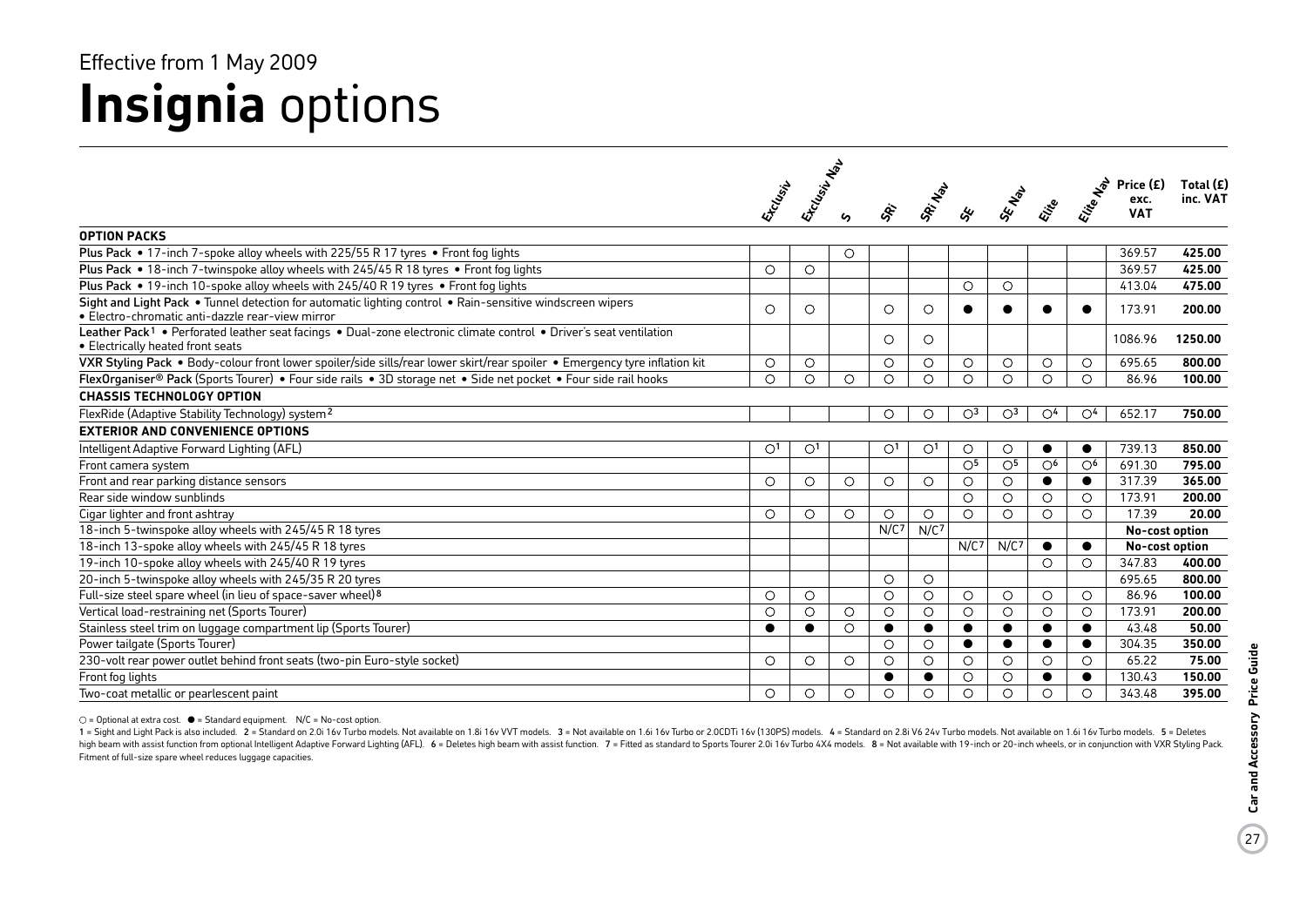### **Insignia** options continued Effective from 1 May 2009

|                                                                                                                                                                                                                                                                                                                                               |            |         |   |   |                          |            |               | exc.<br><b>VAT</b> | Total (£)<br>inc. VAT |
|-----------------------------------------------------------------------------------------------------------------------------------------------------------------------------------------------------------------------------------------------------------------------------------------------------------------------------------------------|------------|---------|---|---|--------------------------|------------|---------------|--------------------|-----------------------|
| AUDIO AND COMMUNICATION OPTIONS                                                                                                                                                                                                                                                                                                               |            |         |   |   |                          |            |               |                    |                       |
| CDC 400 . CD 6-disc autochanger with MP3 format . AM/FM/DAB (Digital Audio Broadcast) stereo radio with 36 station presets<br>• Auxiliary-in socket within centre armrest • Graphic display • RDS with Traffic Programme • 7 speakers • Shark fin aerial                                                                                      | $\bigcirc$ | $\circ$ | C |   |                          |            |               | 391.30             | 450.00                |
| DVD 800 Navi <sup>9</sup> • DVD-based satellite navigation system • Multi-function infotainment controller • CD player with MP3 format<br>• AM/FM stereo radio with 36 station presets • USB connection and auxiliary-in socket within centre armrest<br>• 7-inch colour monitor • RDS with Traffic Programme • 7 speakers • Shark fin aerial |            |         | C |   |                          |            |               | 1043.48            | 1200.00               |
| DVD 800 Navi . DVD-based satellite navigation system . Multi-function infotainment controller . CD player with MP3 format<br>• AM/FM stereo radio with 36 station presets • USB connection and auxiliary-in socket within centre armrest<br>• 7-inch colour monitor • RDS with Traffic Programme • 7 speakers • Shark fin aerial              |            |         |   |   | $\bigcirc$ <sup>10</sup> |            | $\bigcirc$ 10 | 782.61             | 900.00                |
| Stereo radio with Digital Audio Broadcast (DAB) - only available with DVD 800 Navi                                                                                                                                                                                                                                                            |            |         | ◯ | ◯ | $\left( \quad \right)$   | $\bigcirc$ |               | 130.43             | 150.00                |
| Mobile phone system with Bluetooth <sup>®</sup> (does not include phone or cradle) and shark fin aerial                                                                                                                                                                                                                                       |            |         |   |   |                          |            |               | 130.43             | 150.00                |

 $\bigcirc$  = Optional at extra cost.  $\bullet$  = Standard equipment.

9 = Electric parking brake also fitted. 10 = Deletes CD 6-disc autochanger and DAB function.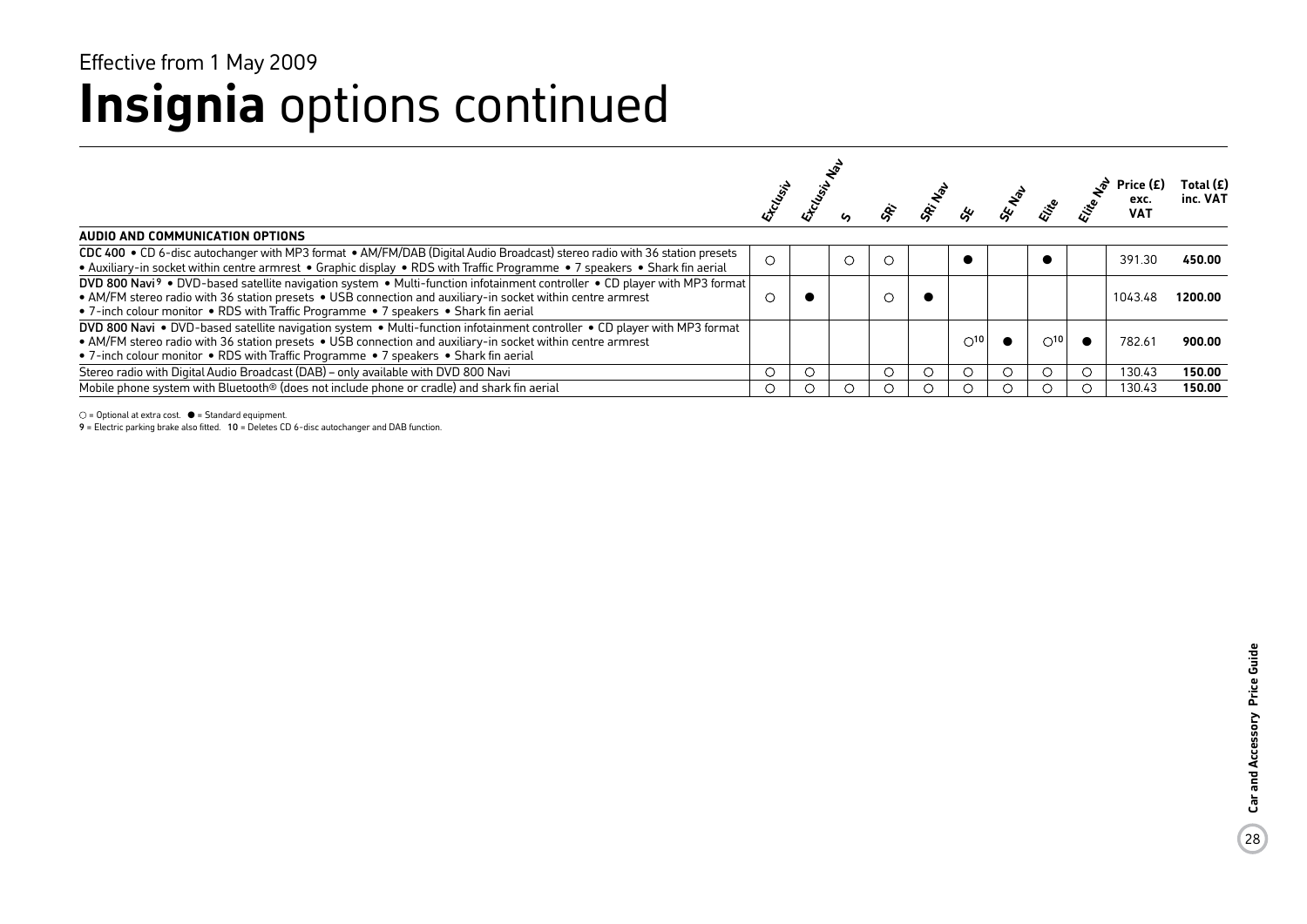## **Antara** prices/options

| Model<br>5-door SUV | Price $(E)$ | VAT $(f)$ | Total $(E)$ | On-the-road<br>RRP(E) | CO <sub>2</sub><br>(g/km)* |
|---------------------|-------------|-----------|-------------|-----------------------|----------------------------|
| Е                   |             |           |             |                       |                            |
| Diesel              |             |           |             |                       |                            |
| 2.0CDTi 16y         | 17230.43    | 2584.57   | 19815.00    | 20730.00              | 198                        |
| 2.0CDTi 16y auto    | 18404.35    | 2760.65   | 21165.00    | 22080.00              | 225                        |
| S                   |             |           |             |                       |                            |
| Diesel              |             |           |             |                       |                            |
| 2.0CDTi 16y         | 18526.09    | 2778.91   | 21305.00    | 22220.00              | 198                        |
| 2.0CDTi 16y auto    | 19700.00    | 2955.00   | 22655.00    | 23570.00              | 225                        |
| <b>SE</b>           |             |           |             |                       |                            |
| Diesel              |             |           |             |                       |                            |
| 2.0CDTi 16y         | 21673.91    | 3251.09   | 24925.00    | 25840.00              | 198                        |
| 2.0CDTi 16y auto    | 22847.83    | 3427.17   | 26275.00    | 27190.00              | 225                        |

Please note: On-the-road recommended retail prices (RRP) include number plates and delivery to retailer of £645.00 (inc. £84.13 VAT), 12 months' Vehicle Excise Duty (see page 2 for details) and new vehicle first registration fee of £55.00. Excludes fuel and insurance.

 $*$  = CO<sub>2</sub> emission figures. Vehicle Excise Duty is based on CO<sub>2</sub> emissions (see page 2 for details).

For benefit in kind taxation charges see page 3.

|    |   | ఊ | Price $(E)$ Total $(E)$<br>exc. | inc. VAT |
|----|---|---|---------------------------------|----------|
| ų, | n |   | <b>VAT</b>                      |          |

#### **Exterior options**

| ------------------                                   |  |        |        |
|------------------------------------------------------|--|--------|--------|
| Front and rear parking distance sensors <sup>1</sup> |  | 317.39 | 365.00 |
| Two-coat metallic or pearlescent paint               |  | 369.57 | 425.00 |

 $O =$  Optional at extra cost.  $\bullet =$  Standard equipment.

1 = Restricted option availability, please consult your retailer for details.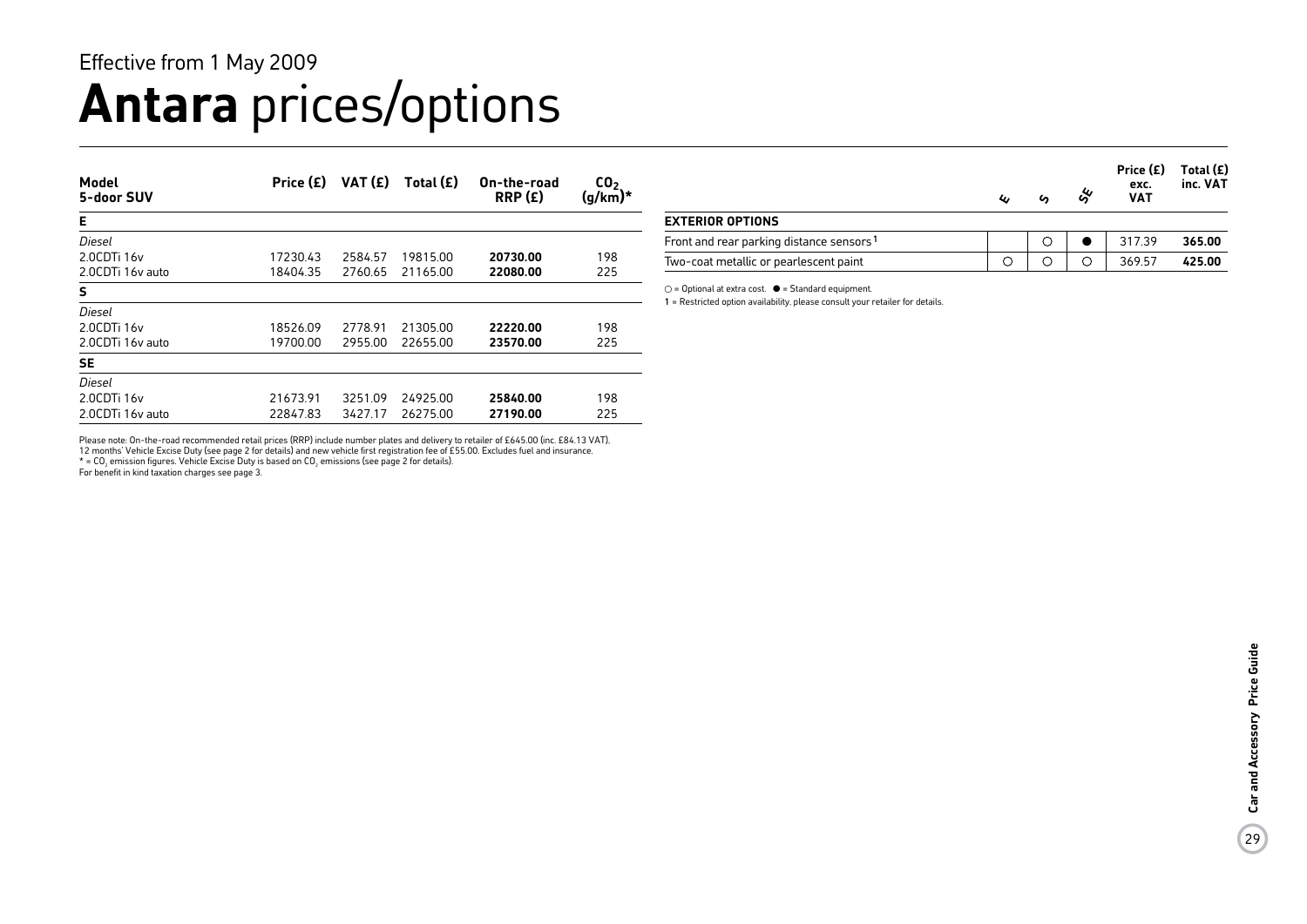### **Corsa VXR** prices/options Effective from 1 May 2009

| Model<br>3-door hatchback | Price $(E)$ | VAT $(E)$ | Total $(E)$ | On-the-road<br>RRP(E) | CO <sub>2</sub><br>$(g/km)**$ |
|---------------------------|-------------|-----------|-------------|-----------------------|-------------------------------|
| <b>VXR</b>                |             |           |             |                       |                               |
| 1.6i 16y Turbo (192PS)    | 13808.70    | 2071.30   | 15880.00    | 16795.00              | 190                           |
| <b>VXRACING EDITION</b>   |             |           |             |                       |                               |
| 1.6i 16y Turbo (192PS)    | 14652.17    | 2197.83   | 16850.00    | 17765.00              | 190                           |
| <b>VXR ARCTIC EDITION</b> |             |           |             |                       |                               |
| 1.6i 16y Turbo (192PS)    | 14678.26    | 220174    | 16880.00    | 17795.00              | 190                           |
|                           |             |           |             |                       |                               |

Please note: On-the-road recommended retail prices (RRP) include number plates and delivery to retailer of £645.00 (inc. £84.13 VAT), 12 months' Vehicle Excise Duty (see page 2 for details) and new vehicle first registration fee of £55.00. Excludes fuel and insurance.  $**$  = CO<sub>2</sub> emission figures. Vehicle Excise Duty is based on CO<sub>2</sub> emissions (see page 2 for details).

For benefit in kind taxation charges see page 3.

|                                                                                                                                             | 4e | TRación | Arctic     | Price $(E)$<br>exc.<br><b>VAT</b> | Total (£)<br>inc. VAT |
|---------------------------------------------------------------------------------------------------------------------------------------------|----|---------|------------|-----------------------------------|-----------------------|
| <b>OPTION PACKS</b>                                                                                                                         |    |         |            |                                   |                       |
| Leather Pack • Leather seat facings • Electrically heated<br>Recaro shell-backed sports front seats                                         | О  |         | O          | 865.22                            | 995.00                |
| Sight and Light Pack . Rain-sensitive windscreen wipers<br>• Electro-chromatic anti-dazzle rear-view mirror<br>• Automatic lighting control | O  | O       | O          | 173.91                            | 200.00                |
| <b>INTERIOR OPTION</b>                                                                                                                      |    |         |            |                                   |                       |
| Electronic Climate Control (ECC) incorporating air conditioning                                                                             | Ω  | ∩       | Ω          | 247.83                            | 285.00                |
| <b>EXTERIOR AND CONVENIENCE OPTIONS</b>                                                                                                     |    |         |            |                                   |                       |
| 18-inch V-spoke alloy wheels with anthracite inner,<br>225/35 R 18 ultra-low profile tyres                                                  | О  |         |            | 426.09                            | 490.00                |
| Adaptive Forward Lighting (AFL) - halogen                                                                                                   | O  | $\circ$ | $\bigcirc$ | 226.09                            | 260.00                |
| Dark-tinted windows (excludes windscreen and<br>front door windows)                                                                         | Ω  |         |            | 226.09                            | 260.00                |
| Rear parking distance sensors                                                                                                               | Ο  |         | Ο          | 226.09                            | 260.00                |
| Two-coat metallic or pearlescent paint                                                                                                      | Ο  |         |            | 343.48                            | 395.00                |
| AUDIO AND COMMUNICATION OPTIONS                                                                                                             |    |         |            |                                   |                       |
| CDC 40 • Integral six-disc CD autochanger with<br>MP3 format • Stereo radio • Graphic display <sup>1</sup>                                  | O  | $\circ$ | $\circ$    | 343.48                            | 395.00                |
| CD 60 • Satellite navigation system • CD player with MP3<br>format • Stereo radio • Auxiliary-in socket • Graphic display                   | Ω  | Ω       | Ω          | 830.43                            | 955.00                |
| Mobile phone system with Bluetooth <sup>®</sup><br>(does not include phone or cradle)                                                       | O  | О       | O          | 256.52                            | 295.00                |

 $O =$  Optional at extra cost.  $\bullet =$  Standard equipment. 1 = Deletes auxiliary-in socket.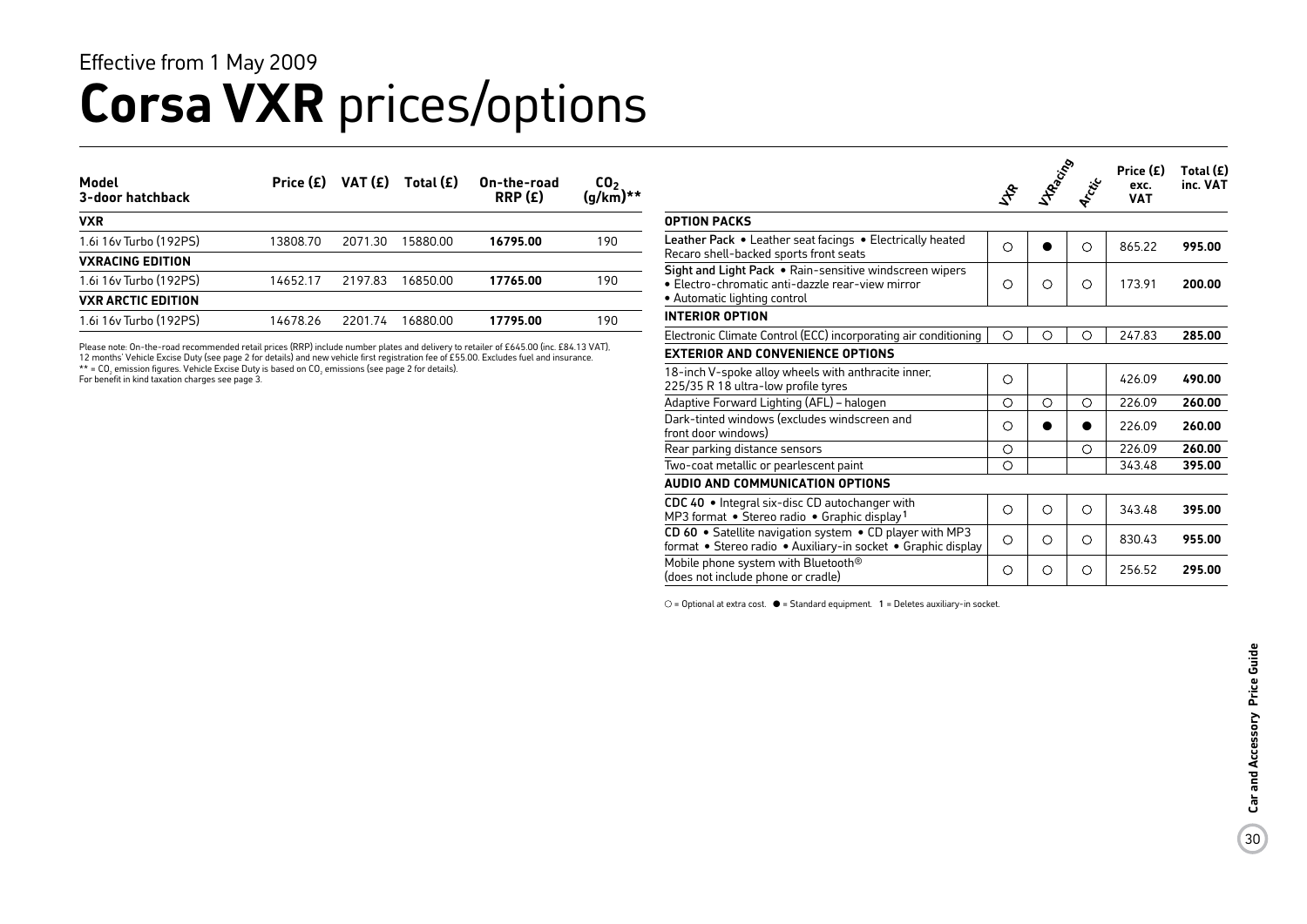### **Meriva VXR** prices/options Effective from 1 May 2009

| Model<br>5-door MPV    |          | Price $(E)$ VAT $(E)$ Total $(E)$ | On-the-road<br>RRP(E) | CO <sub>2</sub><br>$(q/km)**$ |
|------------------------|----------|-----------------------------------|-----------------------|-------------------------------|
| <b>VXR</b>             |          |                                   |                       |                               |
| 1.6i 16y Turbo (180PS) | 14908.70 | 2236.30 17145.00                  | 18060.00              | 187                           |

Please note: On-the-road recommended retail prices (RRP) include number plates and delivery to retailer of £645.00 (inc. £84.13 VAT),<br>12 months' Vehicle Excise Duty (see page 2 for details) and new vehicle first registrati \*\* = CO, emission figures. Vehicle Excise Duty is based on CO, emissions (see page 2 for details). For benefit in kind taxation charges see page 3.

**Option pack** Leather Pack • Leather seat facings • Electrically heated Recaro sports front seats 852.17 **980.00 Exterior and convenience options** Adaptive Forward Lighting (AFL) – halogen 260.00 **260.00** Two-coat metallic or pearlescent paint 343.48 **395.00 Audio and communication options** CDC 40 • Integral six-disc CD autochanger with MP3 format • Stereo radio • Graphic display<sup>1</sup> 386.96 **445.00** CD 70 • Satellite navigation system • CD player with MP3 format • Stereo radio • Auxiliary-in socket • Graphic display 830.43 **955.00** Rear seat Twin Audio<sup>®</sup> system with single headset  $\begin{array}{|c|c|c|c|c|c|} \hline \circ^2 & 91.30 & \textbf{105.00} \ \hline \end{array}$ Mobile phone system with Bluetooth® (does not include phone or cradle) 256.52 **295.00**  $z^2$ **Price (£) Total (£) exc. VAT inc. VAT**

 $O =$  Optional at extra cost.

1 = Deletes auxiliary-in socket. 2 = Not available in conjunction with mobile phone system with Bluetooth®. Deletes auxiliary-in socket.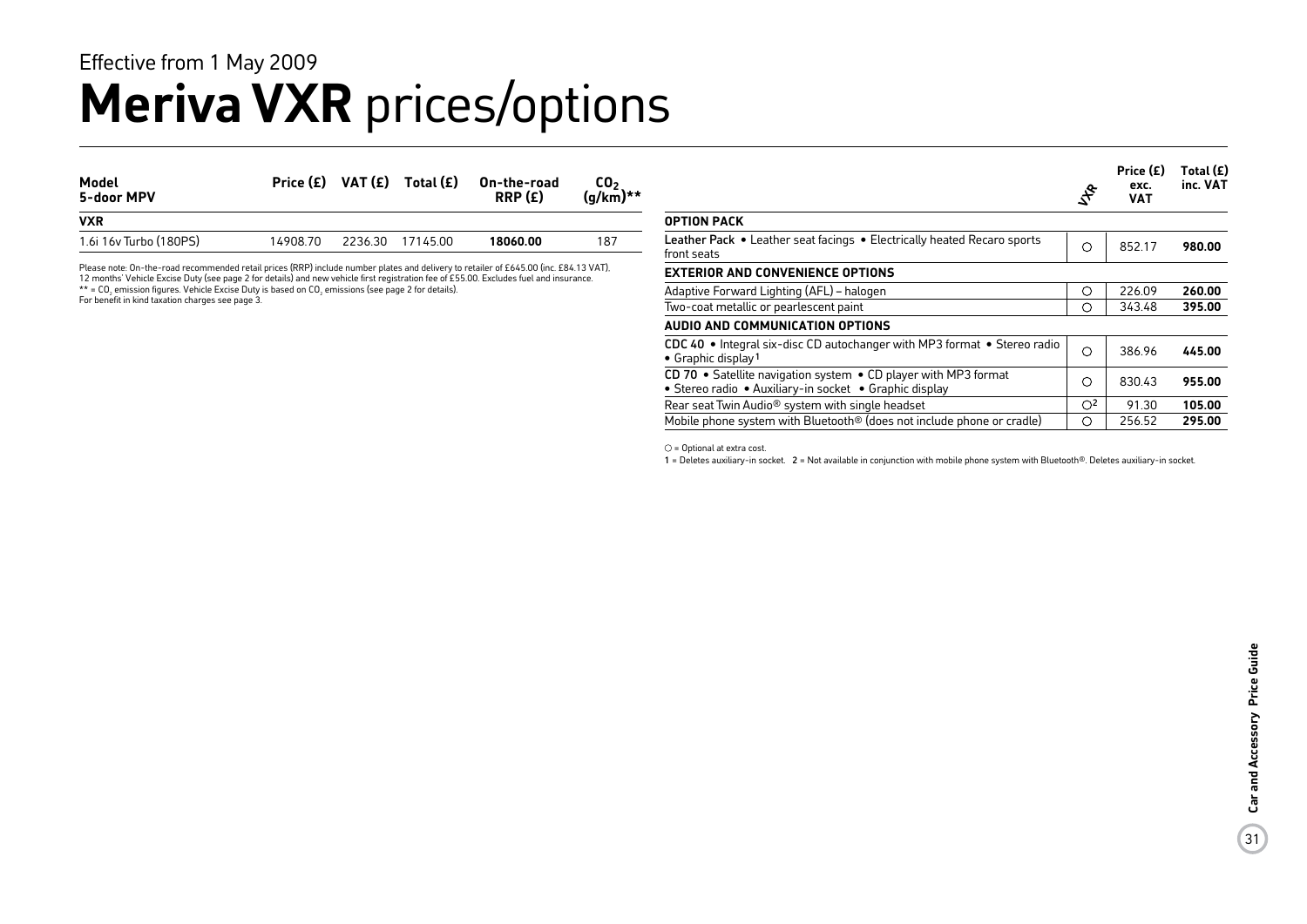### **Astra VXR** prices/options Effective from 1 May 2009

| Model<br><b>Sport Hatch</b> |          |         | Price $(E)$ VAT $(E)$ Total $(E)$ | On-the-road<br>RRP(E) | CO <sub>2</sub><br>$(g/km)**$ |
|-----------------------------|----------|---------|-----------------------------------|-----------------------|-------------------------------|
| <b>VXR</b>                  |          |         |                                   |                       |                               |
| 2.0i 16v Turbo (240PS)      | 17782.61 | 2667.39 | 20450.00                          | 21365.00              | 221                           |
| <b>VXRACING EDITION</b>     |          |         |                                   |                       |                               |
| 2.0i 16y Turbo (240PS)      | 18713.04 | 2806.96 | 21520.00                          | 22435.00              | 221                           |

Please note: On-the-road recommended retail prices (RRP) include number plates and delivery to retailer of £645.00 (inc. £84.13 VAT), 12 months' Vehicle Excise Duty (see page 2 for details) and new vehicle first registration fee of £55.00. Excludes fuel and insurance.  $^{\star\star}$  = CO<sub>2</sub> emission figures. Vehicle Excise Duty is based on CO<sub>2</sub> emissions (see page 2 for details).

For benefit in kind taxation charges see page 3.

|                                                                                                                                                                      | $\boldsymbol{\hat{z}}$ | <b>Wrecister</b> | Price $(E)$<br>exc.<br><b>VAT</b> | Total (£)<br>inc. VAT |
|----------------------------------------------------------------------------------------------------------------------------------------------------------------------|------------------------|------------------|-----------------------------------|-----------------------|
| <b>OPTION PACKS</b>                                                                                                                                                  |                        |                  |                                   |                       |
| Leather Pack . Leather seat facings . Electrically heated Recaro<br>sports front seats • Centre rear seat head restraint • Front passenger's<br>seat height adjuster | ◯                      |                  | 882.61                            | 1015.00               |
| Sight and Light Pack . Rain-sensitive windscreen wipers . Electro-<br>chromatic anti-dazzle rear-view mirror • Automatic lighting control                            | O                      | $\circ$          | 173.91                            | 200.00                |
| <b>INTERIOR OPTIONS</b>                                                                                                                                              |                        |                  |                                   |                       |
| Electronic Climate Control (ECC) incorporating air conditioning                                                                                                      | O                      | О                | 247.83                            | 285.00                |
| Cruise control                                                                                                                                                       | O                      | O                | 182.61                            | 210.00                |
| <b>MECHANICAL OPTION</b>                                                                                                                                             |                        |                  |                                   |                       |
| Interactive Driving System-plus (IDS-plus) with<br>Continuous Damping Control (CDC)                                                                                  | О                      |                  | 369.57                            | 425.00                |
| <b>EXTERIOR AND CONVENIENCE OPTIONS</b>                                                                                                                              |                        |                  |                                   |                       |
| Electrically foldable door mirrors                                                                                                                                   | O                      | Ω                | 139.13                            | 160.00                |
| Adaptive Forward Lighting (AFL) incorporating bi-xenon headlights<br>with dynamic beam levelling and high-pressure washers                                           | $\bigcirc$             | $\bigcirc$       | 639.13                            | 735.00                |
| 19-inch multi-spoke alloy wheels with anthracite inner, 235/35 R 19<br>ultra-low profile tyres                                                                       | Ω                      |                  | 560.87                            | 645.00                |
| Dark-tinted windows (excludes windscreen and front door windows)                                                                                                     | $\bigcirc$             |                  | 226.09                            | 260.00                |
| Rear parking distance sensor                                                                                                                                         | O                      |                  | 317.39                            | 365.00                |
| Two-coat metallic or pearlescent paint                                                                                                                               | $\bigcirc$             |                  | 343.48                            | 395.00                |
| <b>AUDIO AND COMMUNICATION OPTIONS</b>                                                                                                                               |                        |                  |                                   |                       |
| CDC 40 • Integral six-disc CD autochanger with MP3 format<br>• Stereo radio • Graphic display <sup>1</sup>                                                           | O                      | $\bigcirc$       | 343.48                            | 395.00                |
| CD 70 • Satellite navigation system • CD player with MP3 format<br>· Stereo radio · Auxiliary-in socket · Colour monitor                                             | O                      | $\bigcirc$       | 1065.22                           | 1225.00               |
| Mobile phone system with Bluetooth <sup>®</sup> (does not include phone or cradle)                                                                                   | $\bigcirc$             | O                | 256.52                            | 295.00                |

 $\bigcirc$  = Optional at extra cost.  $\bigcirc$  = Standard equipment. 1 = Deletes auxiliary-in socket.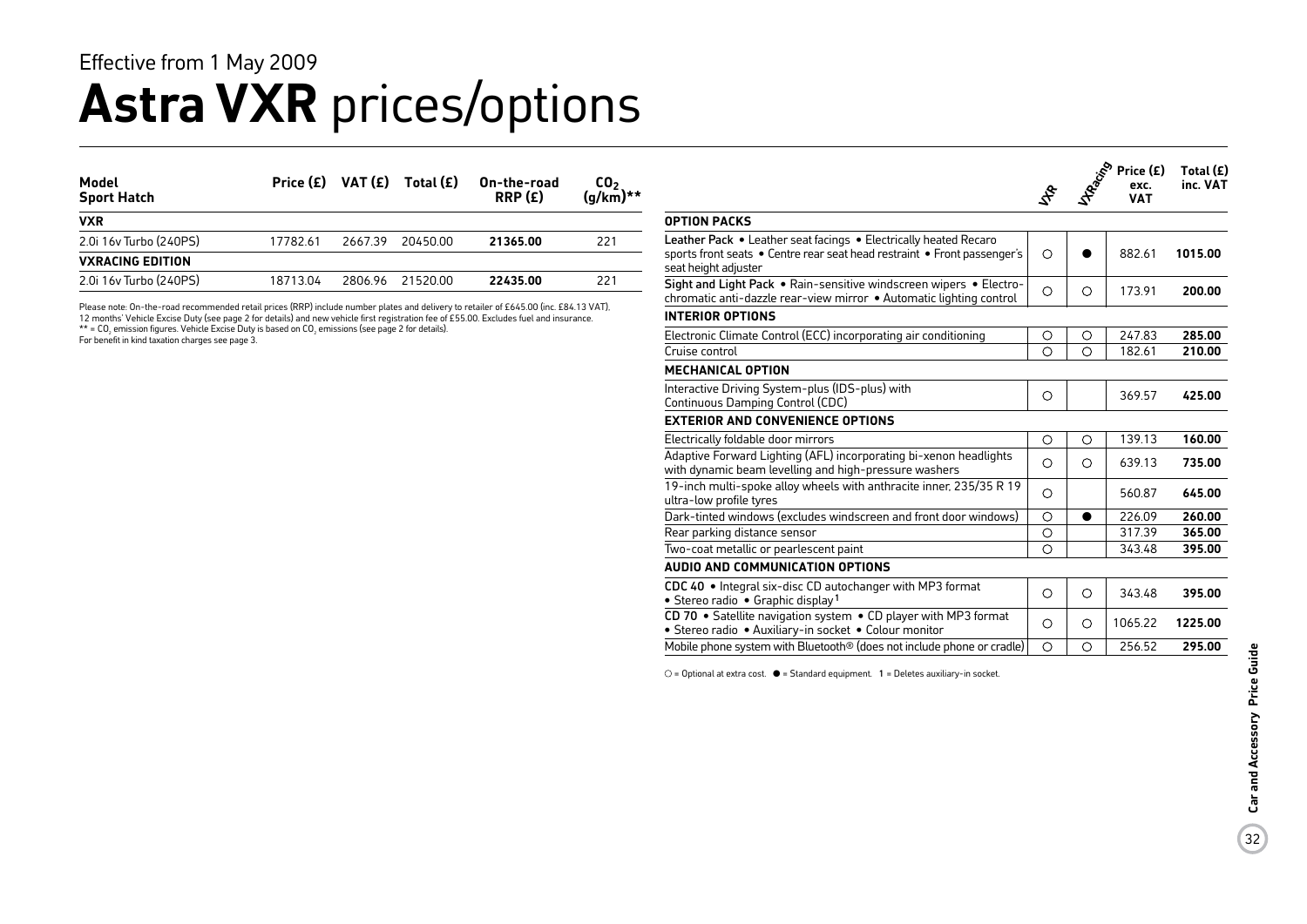### **Zafira VXR** prices/options Effective from 1 May 2009

| Model<br>5-door MPV    |          | Price $(E)$ VAT $(E)$ Total $(E)$ |                 | On-the-road<br>RRP(E) | CO <sub>2</sub><br>$(g/km)**$ |
|------------------------|----------|-----------------------------------|-----------------|-----------------------|-------------------------------|
| <b>VXR</b>             |          |                                   |                 |                       |                               |
| 2.0i 16y Turbo (240PS) | 20234.78 |                                   | 303522 23270.00 | 24375.00              | 230                           |

12 months' Vehicle Excise Duty (see page 2 for details) and new vehicle first registration fee of £55.00. Excludes fuel and insurance.<br>\*\* = CO<sub>2</sub> emission figures. Vehicle Excise Duty is based on CO<sub>2</sub> emissions (see page

For benefit in kind taxation charges see page 3.

|                                                                                                                                                                                                                   | $z_{\phi}$ | Price $(E)$<br>exc.<br><b>VAT</b> | Total $(E)$<br>inc. VAT |
|-------------------------------------------------------------------------------------------------------------------------------------------------------------------------------------------------------------------|------------|-----------------------------------|-------------------------|
| <b>OPTIONS PACKS</b>                                                                                                                                                                                              |            |                                   |                         |
| Leather Pack <sup>1</sup> • Leather seat facings • Electrically heated Recaro sports<br>front seats with tilt and lumbar adjustment . Front passenger's seat<br>height adjuster . Centre rear seat head restraint | ◯          | 939.13                            | 1080.00                 |
| Sight and Light Pack . Rain-sensitive windscreen wipers<br>· Electro-chromatic anti-dazzle rear-view mirror · Automatic lighting control                                                                          | ◯          | 173.91                            | 200.00                  |
| FlexOrganiser <sup>®</sup> Organiser Pack • 3D storage net • Side net pocket<br>$\bullet$ Four side rail hooks                                                                                                    | O          | 43.48                             | 50.00                   |
| <b>INTERIOR OPTIONS</b>                                                                                                                                                                                           |            |                                   |                         |
| Electronic Climate Control (ECC)                                                                                                                                                                                  | O          | 247.83                            | 285.00                  |
| Cruise control                                                                                                                                                                                                    | ◯          | 182.61                            | 210.00                  |
| <b>EXTERIOR AND CONVENIENCE OPTIONS</b>                                                                                                                                                                           |            |                                   |                         |
| Electrically foldable door mirrors                                                                                                                                                                                | $\circ$    | 139.13                            | 160.00                  |
| Adaptive Forward Lighting (AFL) incorporating bi-xenon headlights<br>with dynamic beam levelling and high-pressure washers                                                                                        | ◯          | 639.13                            | 735.00                  |
| Alloy-effect roof rails <sup>2</sup>                                                                                                                                                                              | ◯          | 91.30                             | 105.00                  |
| 19-inch multi-spoke alloy wheels with anthracite inner, 235/35 R 19<br>ultra-low profile tyres                                                                                                                    | O          | 560.87                            | 645.00                  |
| Front and rear parking distance sensors                                                                                                                                                                           | О          | 317.39                            | 365.00                  |
| Two-coat metallic or pearlescent paint                                                                                                                                                                            | ∩          | 343.48                            | 395.00                  |
| AUDIO AND COMMUNICATION OPTIONS                                                                                                                                                                                   |            |                                   |                         |
| CDC 40 • Integral six-disc CD autochanger with MP3 format • Stereo radio<br>• Graphic display <sup>3</sup>                                                                                                        | $\bigcirc$ | 343.48                            | 395.00                  |
| CD 70 • Satellite navigation system • CD player with MP3 format<br>· Stereo radio · Auxiliary-in socket · Colour monitor                                                                                          | O          | 1065.22                           | 1225.00                 |
| Rear seat Twin Audio <sup>®</sup> system with single headset <sup>3</sup>                                                                                                                                         | O          | 91.30                             | 105.00                  |

 $O =$  Optional at extra cost.

1 = Deletes front passenger's underseat storage tray. 2 = Must be used with separate base carrier (available as a Vauxhall accessory) if luggage is to be carried on the roof.  $3$  = Deletes auxiliary-in socket.

Mobile phone system with Bluetooth® (does not include phone or cradle) 256.52 **295.00**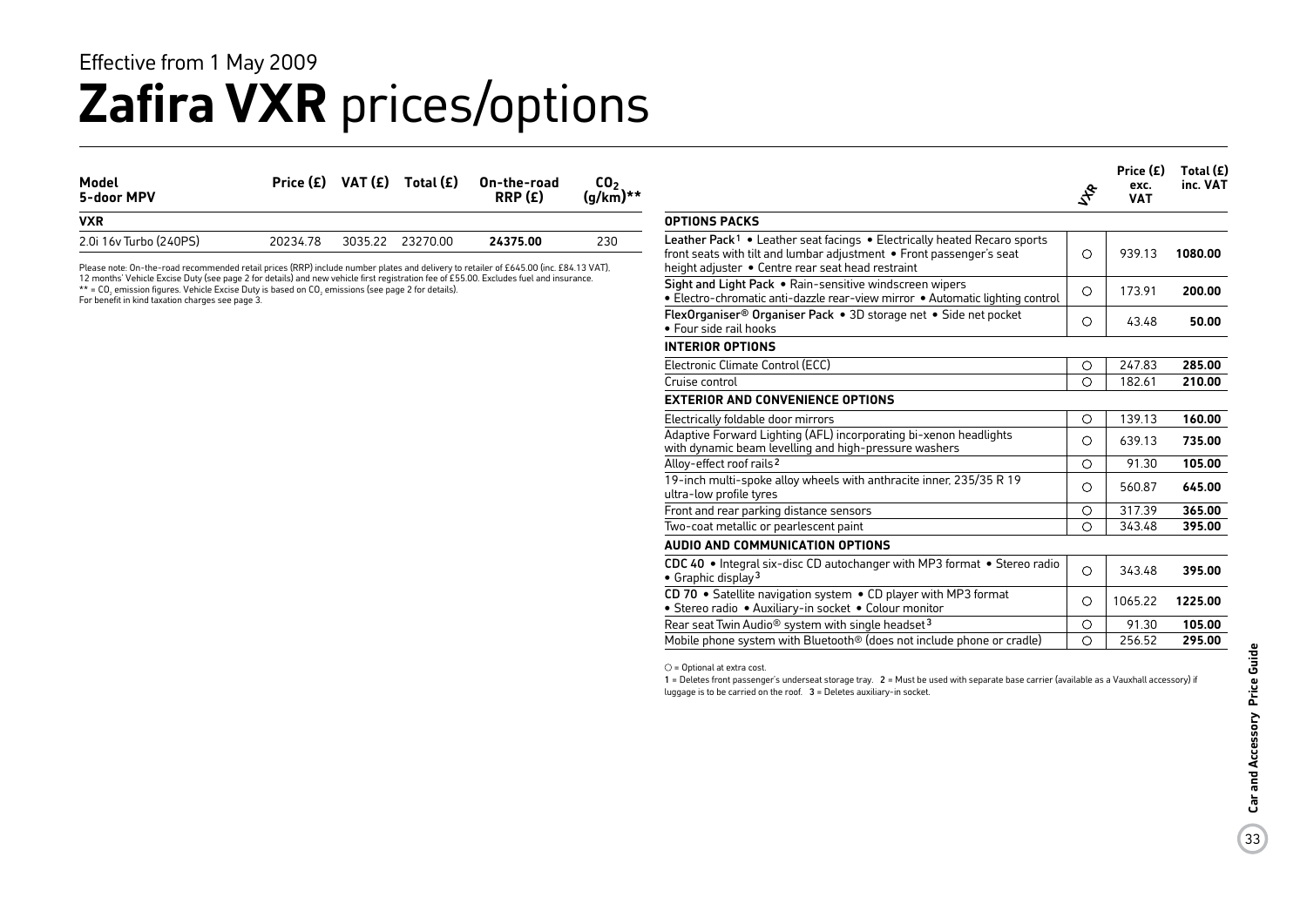### **VXR8** prices/options Effective from 1 May 2009

| Model<br>4-door saloon       | Price $(E)$ | VAT (£) | Total $(E)$ | On-the-road<br>RRP(E) | CO <sub>2</sub><br>$(g/km)^*$ |
|------------------------------|-------------|---------|-------------|-----------------------|-------------------------------|
| VXR8                         |             |         |             |                       |                               |
| 6.2i V8 (431PS)              | 29713.04    | 4456.96 | 34170.00    | 35275.00              | 364                           |
| 6.2i V8 (431PS) auto         | 30926.09    | 4638.91 | 35565.00    | 36670.00              | 345                           |
| <b>VXR8 BATHURST EDITION</b> |             |         |             |                       |                               |
| 6.2i V8 (431PS)              | 32078.26    | 4811.74 | 36890.00    | 37995.00              | 364                           |

Please note: On-the-road recommended retail prices (RRP) include number plates and delivery to retailer of £645.00 (inc. £84.13 VAT), 12 months' Vehicle Excise Duty (see page 2 for details) and new vehicle first registration fee of £55.00. Excludes fuel and insurance.  $*$  = CO, emission figures. Vehicle Excise Duty is based on CO<sub>2</sub> emissions (see page 2 for details).

For benefit in kind taxation charges see page 3.

|                                                                    | <b>TR8</b> | Price (£)<br>exc.<br><b>VAT</b> | Total (£)<br>inc. VAT |
|--------------------------------------------------------------------|------------|---------------------------------|-----------------------|
| <b>EXTERIOR OPTION</b>                                             |            |                                 |                       |
| Two-coat metallic or pearlescent paint                             | N/C        | No-cost option                  |                       |
| AUDIO AND COMMUNICATION OPTIONS                                    |            |                                 |                       |
| Integrated satellite navigation system <sup>1</sup>                |            | 1304.35                         | 1500.00               |
| Integrated satellite navigation system (retailer-fit) <sup>2</sup> | О          | 1304.35                         | 1500.00               |

 $O =$  Optional at extra cost.  $N/C = No$ -cost option.

1 = Total price comprises £1383.00 inc. VAT for the factory-fit satellite navigation system plus £117.00 for the accessory satellite navigation disc. 2 = Total price includes satellite navigation system, fitting and accessory satellite navigation disc.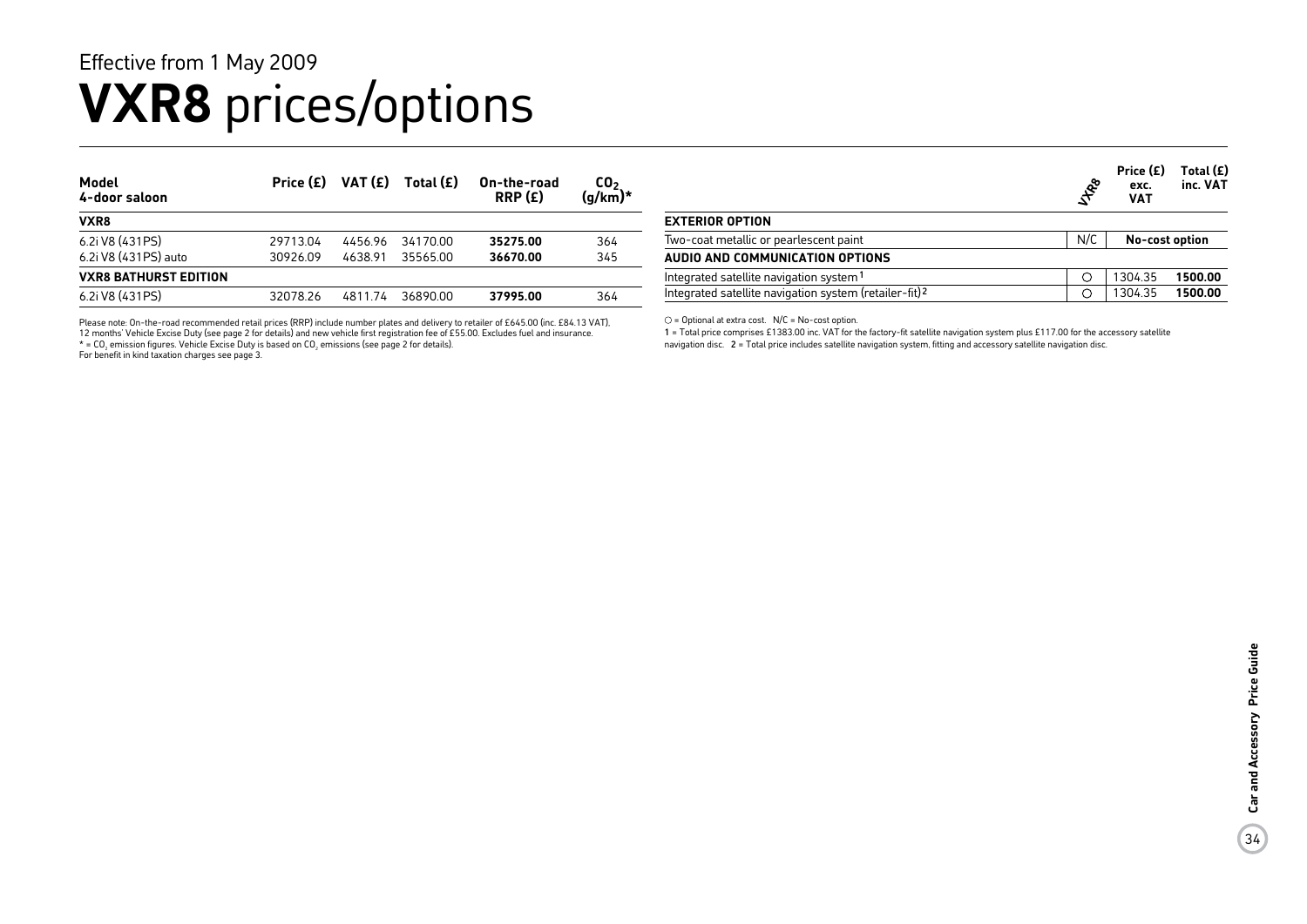## **Range** fuel economy and emissions

|                                                     |                     |             | Fuel economy mpg (litres/100km) |                 |                 |
|-----------------------------------------------------|---------------------|-------------|---------------------------------|-----------------|-----------------|
|                                                     |                     | Urban       | Extra-urban                     | <b>Combined</b> | CO <sub>2</sub> |
|                                                     | <b>Transmission</b> | driving     | driving                         | figure          | (g/km)          |
| <b>AGILA</b>                                        |                     |             |                                 |                 |                 |
| 1.0i 12y ecoFLEX                                    | manual              | 47.9 (5.9)  | 64.2(4.4)                       | 56.5(5.0)       | 119             |
| 1.2i 16v                                            | manual              | 40.9(6.9)   | 60.1(4.7)                       | 51.4 (5.5)      | 129             |
| 1.2i 16v                                            | automatic           | 36.2(7.8)   | 57.6 (4.9)                      | 47.9(5.9)       | 142             |
| 1.3CDTi 16v ecoFLEX                                 | manual              | 51.4 (5.5)  | 70.6 (4.0)                      | 62.8(4.5)       | 120             |
| <b>TIGRA</b>                                        |                     |             |                                 |                 |                 |
| 1.4i 16v                                            | manual              | 34.9(8.1)   | 56.5(5.0)                       | 46.3(6.1)       | 146             |
| 1.4i 16v                                            | Easytronic          | 35.3(8.0)   | 57.6 (4.9)                      | 47.1(6.0)       | 144             |
| 1.8i 16v                                            | manual              | 27.2 (10.4) | 48.7(5.8)                       | 37.7(7.5)       | 179             |
| 1.3CDTi 16v                                         | manual              | 48.7 (5.8)  | 72.4 (3.9)                      | 61.4(4.6)       | 124             |
| <b>CORSA</b>                                        |                     |             |                                 |                 |                 |
| 1.0i 12v                                            | manual              | 38.7(7.3)   | 61.4(4.6)                       | 50.4(5.6)       | 134             |
| 1.2i 16v exc. SXi                                   | manual              | 36.7(7.7)   | 60.1(4.7)                       | 48.7 (5.8)      | 139             |
| 1.2i 16y SXi                                        | manual              | 35.3(8.0)   | 56.5(5.0)                       | 46.3(6.1)       | 146             |
| 1.2i 16y exc. SXi                                   | Easytronic          | 37.2 (7.6)  | 61.4(4.6)                       | 49.6 (5.7)      | 137             |
| 1.4i 16v                                            | manual              | 35.3(8.0)   | 56.5(5.0)                       | 46.3(6.1)       | 146             |
| 1.4i 16y 3-dr hatch                                 | automatic           | 33.2(8.5)   | 53.3(5.3)                       | 43.5(6.5)       | 154             |
| 1.4i 16y 5-dr hatch                                 | automatic           | 32.8(8.6)   | 52.3(5.4)                       | 42.8(6.6)       | 158             |
| 1.6i 16v Turbo (150PS)                              | manual              | 26.9 (10.5) | 44.1(6.4)                       | 35.8(7.9)       | 189             |
| 1.3CDTi 16v (75PS) ecoFLEX<br>Life/Club 3-dr        | manual              | 54.3(5.2)   | 85.6(3.3)                       | 70.6 (4.0)      | 105             |
| 1.3CDTi 16v (75PS) ecoFLEX<br>(exc. Life/Club 3-dr) | manual              | 49.6 (5.7)  | 74.3 (3.8)                      | 62.8(4.5)       | 119             |
| 1.3CDTi 16v (90PS)                                  | manual              | 45.6(6.2)   | 70.6 (4.0)                      | 58.9 (4.8)      | 127             |
| 1.7CDTi 16v 3-dr hatch                              | manual              | 45.6 (6.2)  | 70.6 (4.0)                      | 58.9 (4.8)      | 130             |
| 1.7CDTi 16v 5-dr hatch                              | manual              | 44.8 (6.3)  | 68.9(4.1)                       | 57.6 (4.9)      | 132             |

|                                          | <b>Transmission</b> | Urban<br>driving | Extra-urban<br>driving | Combined<br>figure | CO <sub>2</sub><br>(g/km) |
|------------------------------------------|---------------------|------------------|------------------------|--------------------|---------------------------|
| <b>MERIVA</b>                            |                     |                  |                        |                    |                           |
| 1.4i 16v                                 | manual              | 34.9(8.1)        | 55.4(5.1)              | 45.6(6.2)          | 148                       |
| 1.6i 16v                                 | manual              | 31.7(8.9)        | 52.3(5.4)              | 42.2 (6.7)         | 159                       |
| 1.6i 16v                                 | Easytronic          | 31.7(8.9)        | 52.3(5.4)              | 42.2(6.7)          | 159                       |
| 1.8i 16v                                 | manual              | 27.4 (10.3)      | 50.4(5.6)              | 38.7(7.3)          | 174                       |
| 1.8i 16v                                 | Easytronic          | 28.0(10.1)       | 49.6 (5.7)             | 38.7(7.3)          | 174                       |
| 1.3CDTi 16v                              | manual              | 45.6(6.2)        | 65.7(4.3)              | 56.5(5.0)          | 135                       |
| 1.7CDTi 16v                              | manual              | 42.8(6.6)        | 64.2(4.4)              | 54.3 (5.2)         | 139                       |
| <b>ASTRA SPORT HATCH/ASTRA HATCHBACK</b> |                     |                  |                        |                    |                           |
| 1.4i 16v                                 | manual              | 35.3(8.0)        | 56.5(5.0)              | 46.3(6.1)          | 146                       |
| 1.6i 16v VVT1                            | manual              | 32.5(8.7)        | 54.3 (5.2)             | 43.5(6.5)          | 155                       |
| 1.6i 16v VVT <sup>2</sup>                | manual              | 32.1(8.8)        | 53.3(5.3)              | 42.8 (6.6)         | 158                       |
| 1.6i 16v VVT                             | Easytronic          | 33.2(8.5)        | 56.5(5.0)              | 44.8 (6.3)         | 151                       |
| 1.8i 16v VVT1                            | manual              | 29.1(9.7)        | 50.4(5.6)              | 39.8(7.1)          | 169                       |
| 1.8i 16v VVT2                            | manual              | 28.8 (9.8)       | 49.6(5.7)              | 39.2 (7.2)         | 172                       |
| 1.8i 16v VVT1                            | automatic           | 27.2 (10.4)      | 46.3(6.1)              | 36.7(7.7)          | 184                       |
| 1.8i 16v VVT <sup>2</sup>                | automatic           | 26.9(10.5)       | 45.6(6.2)              | 36.2(7.8)          | 186                       |
| 1.6i 16v Turbo                           | manual              | 27.4 (10.3)      | 45.6(6.2)              | 36.7(7.7)          | 185                       |
| 1.3CDTi 16v (90PS)                       | manual              | 44.8(6.3)        | 68.9(4.1)              | 57.6 (4.9)         | 130                       |
| 1.7CDTi 16v (100PS)3                     | manual              | 44.1(6.4)        | 67.3(4.2)              | 56.5(5.0)          | 135                       |
| 1.7CDTi 16v (100PS)4                     | manual              | 43.5(6.5)        | 65.7(4.3)              | 55.4(5.1)          | 138                       |
| 1.7CDTi 16v (110PS) ecoFLEX              | manual              | 50.4(5.6)        | 72.4 (3.9)             | 62.8(4.5)          | 119                       |

**Fuel economy mpg (litres/100km)**

The fuel consumption figures shown comply with EC directive 1999/100 to provide a realistic indication of fuel consumption by taking into account everyday driving conditions, such as cold starts, acceleration and braking. These figures take account of the vehicle's kerbweight, ascertained in accordance with the above regulation. Important: the results given relate to the particular car tested. Variations in trim level and equipment may result in slightly higher fuel consumption and  $CO<sub>2</sub>$  emission levels than those quoted. Driving style, road and traffic conditions, vehicle mileage and standard of maintenance may also affect fuel consumption; therefore the results do not express or imply any guarantee of fuel consumption attainable.

1 = Figures apply to vehicles fitted with wheels up to 16 inches in diameter.

2 = Figures apply to vehicles fitted with 17-inch or 18-inch wheels.

3 = Figures apply to Sport Hatch models fitted with 16-inch wheels and 5-door hatchback Life models.

4 = Figures apply to Sport Hatch models fitted with 17-inch or 18-inch wheels and 5-door hatchback models excluding Life.

1.9CDTi (120PS) manual 39.2 (7.2) 60.1 (4.7) 50.4 (5.6) 149 1.9CDTi (120PS) automatic 29.4 (9.6) 53.3 (5.3) 40.9 (6.9) 186 1.9CDTi 16v (150PS) manual 39.2 (7.2) 60.1 (4.7) 50.4 (5.6) 149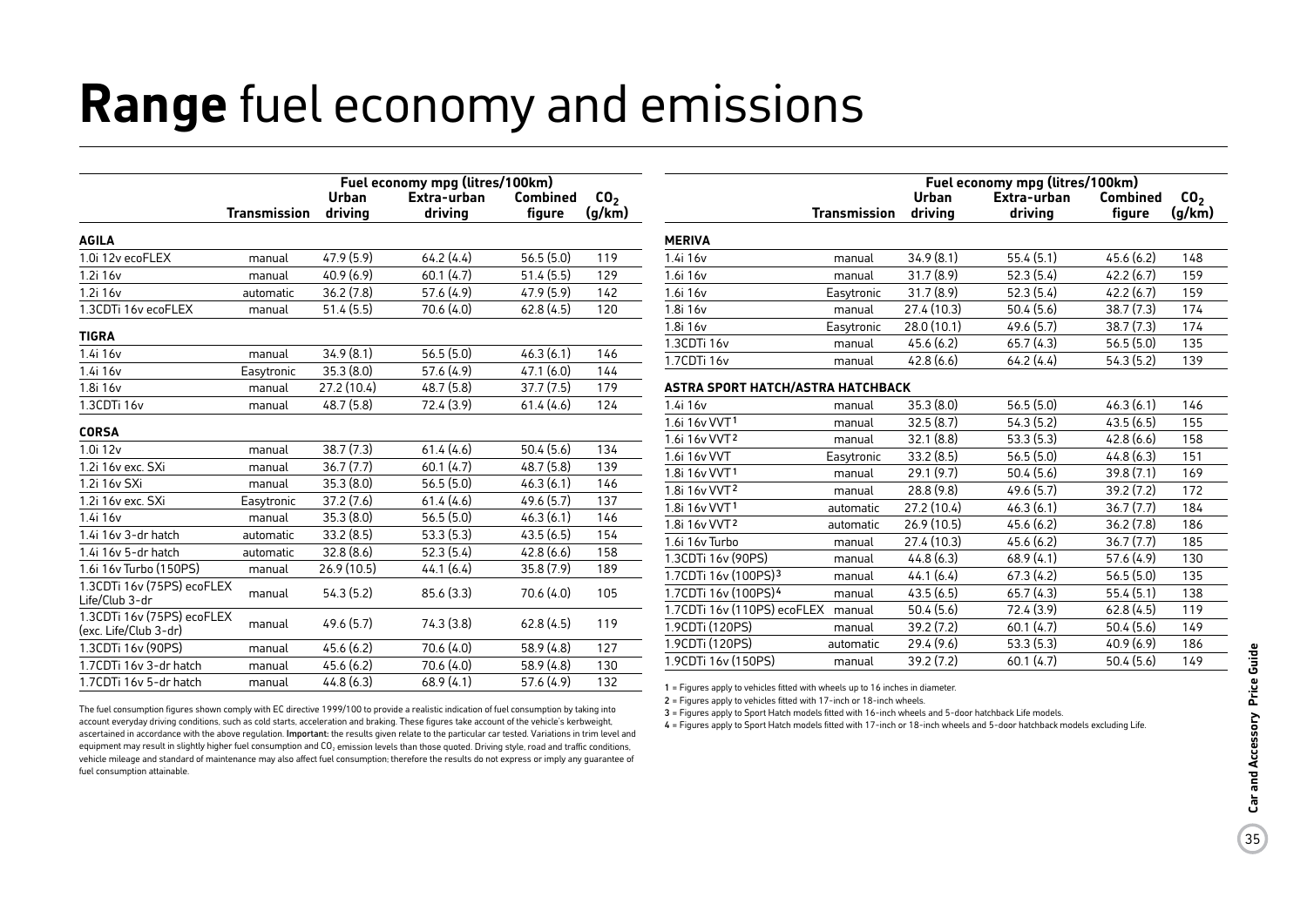## **Range** fuel economy and emissions

|                                 | Fuel economy mpg (litres/100km) |              |             |                 |                 |  |  |  |
|---------------------------------|---------------------------------|--------------|-------------|-----------------|-----------------|--|--|--|
|                                 |                                 | <b>Urban</b> | Extra-urban | <b>Combined</b> | CO <sub>2</sub> |  |  |  |
|                                 | <b>Transmission</b>             | driving      | driving     | figure          | (g/km)          |  |  |  |
| <b>ASTRA ESTATE</b>             |                                 |              |             |                 |                 |  |  |  |
| 1.4i 16v                        | manual                          | 35.3(8.0)    | 56.5(5.0)   | 46.3(6.1)       | 146             |  |  |  |
| 1.6i 16v VVT1                   | manual                          | 32.1(8.8)    | 53.3(5.3)   | 42.8(6.6)       | 158             |  |  |  |
| 1.6i 16v VVT <sup>2</sup>       | manual                          | 31.7(8.9)    | 52.3(5.4)   | 42.2(6.7)       | 159             |  |  |  |
| 1.6i 16v VVT                    | Easytronic                      | 32.8(8.6)    | 55.4(5.1)   | 44.1(6.4)       | 153             |  |  |  |
| 1.8i 16v VVT1                   | manual                          | 29.1(9.7)    | 50.4(5.6)   | 39.8(7.1)       | 169             |  |  |  |
| 1.8i 16v VVT <sup>2</sup>       | manual                          | 28.8 (9.8)   | 49.6 (5.7)  | 39.2(7.2)       | 172             |  |  |  |
| 1.8i 16v VVT1                   | automatic                       | 26.9(10.5)   | 45.6 (6.2)  | 36.2(7.8)       | 186             |  |  |  |
| 1.8i 16v VVT2                   | automatic                       | 26.6 (10.6)  | 44.8 (6.3)  | 35.8(7.9)       | 189             |  |  |  |
| 1.6i 16v Turbo                  | manual                          | 27.4 (10.3)  | 45.6 (6.2)  | 36.7(7.7)       | 185             |  |  |  |
| 1.3CDTi 16v (90PS)              | manual                          | 44.8(6.3)    | 68.9(4.1)   | 57.6 (4.9)      | 130             |  |  |  |
| 1.7CDTi 16v (100PS) Life        | manual                          | 44.1 (6.4)   | 67.3(4.2)   | 56.5(5.0)       | 135             |  |  |  |
| 1.7CDTi 16v (100PS) (exc. Life) | manual                          | 43.5(6.5)    | 65.7(4.3)   | 55.4(5.1)       | 138             |  |  |  |
| 1.7CDTi 16v (110PS) ecoFLEX     | manual                          | 50.4 (5.6)   | 72.4 (3.9)  | 62.8(4.5)       | 119             |  |  |  |
| 1.9CDTi (120PS)                 | manual                          | 39.2 (7.2)   | 60.1(4.7)   | 50.4(5.6)       | 149             |  |  |  |
| 1.9CDTi (120PS)                 | automatic                       | 29.1(9.7)    | 52.3(5.4)   | 40.4 (7.0)      | 189             |  |  |  |
| 1.9CDTi 16v (150PS)             | manual                          | 39.2(7.2)    | 60.1(4.7)   | 50.4(5.6)       | 149             |  |  |  |
| <b>ASTRA TWINTOP</b>            |                                 |              |             |                 |                 |  |  |  |
| 1.6i 16v VVT                    | manual                          | 31.4 (9.0)   | 51.4(5.5)   | 41.5(6.8)       | 163             |  |  |  |
| 1.8i 16v VVT                    | manual                          | 28.2 (10.0)  | 47.9 (5.9)  | 38.2 (7.4)      | 177             |  |  |  |
| 1.8i 16v VVT                    | automatic                       | 26.4 (10.7)  | 44.1(6.4)   | 35.3 (8.0)      | 191             |  |  |  |
| 2.0i 16y Turbo (200PS)          | manual                          | 21.2 (13.3)  | 38.7(7.3)   | 29.7(9.5)       | 228             |  |  |  |

1.9CDTi 16v (150PS) manual 37.2 (7.6) 55.4 (5.1) 47.1 (6.0) 159

1 = Figures apply to vehicles fitted with wheels up to 16 inches in diameter.

2 = Figures apply to vehicles fitted with 17-inch or 18-inch wheels.

|                              | Fuel economy mpg (litres/100km) |                  |                        |                    |                           |  |  |  |  |
|------------------------------|---------------------------------|------------------|------------------------|--------------------|---------------------------|--|--|--|--|
|                              | <b>Transmission</b>             | Urban<br>driving | Extra-urban<br>driving | Combined<br>figure | CO <sub>2</sub><br>(q/km) |  |  |  |  |
| <b>ZAFIRA</b>                |                                 |                  |                        |                    |                           |  |  |  |  |
| 1.6i 16v                     | manual                          | 30.1(9.4)        | 47.9(5.9)              | 39.2(7.2)          | 172                       |  |  |  |  |
| 1.8i 16v VVT                 | manual                          | 28.5(9.9)        | 47.1(6.0)              | 38.2(7.4)          | 177                       |  |  |  |  |
| 1.8i 16v VVT                 | Easytronic                      | 29.1(9.7)        | 48.7(5.8)              | 39.2(7.2)          | 172                       |  |  |  |  |
| 2.2i 16y Direct              | manual                          | 25.0(11.3)       | 44.1(6.4)              | 34.4(8.2)          | 197                       |  |  |  |  |
| 2.2i 16y Direct              | automatic                       | 24.4(11.6)       | 42.2(6.7)              | 33.2(8.5)          | 204                       |  |  |  |  |
| 2.0i 16v Turbo (200PS)       | manual                          | 21.2(13.3)       | 38.7(7.3)              | 29.7(9.5)          | 228                       |  |  |  |  |
| 1.7CDTi 16y ecoFLEX          | manual                          | 43.5(6.5)        | 61.4(4.6)              | 53.3(5.3)          | 139                       |  |  |  |  |
| 1.9CDTi (120PS)              | manual                          | 37.2(7.6)        | 55.4(5.1)              | 47.1(6.0)          | 159                       |  |  |  |  |
| 1.9CDTi (120PS)              | automatic                       | 29.4(9.6)        | 51.4(5.5)              | 40.4 (7.0)         | 186                       |  |  |  |  |
| 1.9CDTi 16v (150PS)          | manual                          | 37.2(7.6)        | 55.4(5.1)              | 47.1(6.0)          | 159                       |  |  |  |  |
| 1.9CDTi 16y (150PS)          | automatic                       | 28.8(9.8)        | 49.6(5.7)              | 39.2(7.2)          | 191                       |  |  |  |  |
| <b>INSIGNIA HATCH/SALOON</b> |                                 |                  |                        |                    |                           |  |  |  |  |
| 10116,107                    | manual                          | 26/107           | 1.71(6)                | 26 7 (7 7)         | 102                       |  |  |  |  |

| 1.8i 16v VVT                | manual    | 26.4(10.7)  | 47.1(6.0) | 36.7(7.7)  | 182 |
|-----------------------------|-----------|-------------|-----------|------------|-----|
| 1.6i 16v Turbo              | manual    | 26.4(10.7)  | 47.1(6.0) | 36.7(7.7)  | 181 |
| 2.0i 16v Turbo saloon       | manual    | 22.2(12.7)  | 43.5(6.5) | 32.1(8.8)  | 207 |
| 2.0i 16v Turbo hatch        | manual    | 22.1(12.8)  | 43.5(6.5) | 32.1(8.8)  | 208 |
| 2.0i 16v Turbo              | automatic | 19.9 (14.2) | 40.9(6.9) | 29.4(9.6)  | 225 |
| 2.0i 16y Turbo 4X4          | manual    | 21.6(13.1)  | 40.9(6.9) | 30.7(9.2)  | 215 |
| 2.0i 16v Turbo 4X4          | automatic | 19.6 (14.4) | 39.8(7.1) | 28.8(9.8)  | 229 |
| 2.8i V6 24v Turbo 4X4       | automatic | 16.1 (17.6) | 34.9(8.1) | 24.4(11.6) | 272 |
| 2.0CDTi 16v (130PS)         | manual    | 36.7(7.7)   | 60.1(4.7) | 48.7(5.8)  | 154 |
| 2.0CDTi 16v (130PS) saloon  | automatic | 30.7(9.2)   | 54.3(5.2) | 42.2(6.7)  | 177 |
| 2.0CDTi 16v (130PS) hatch   | automatic | 30.4(9.3)   | 53.3(5.3) | 41.5(6.8)  | 179 |
| 2.0CDTi 16v (160PS)         | manual    | 36.7(7.7)   | 60.1(4.7) | 48.7(5.8)  | 154 |
| 2.0CDTi 16v (160PS) saloon  | automatic | 30.7(9.2)   | 54.3(5.2) | 42.2(6.7)  | 177 |
| 2.0CDTi 16v (160PS) hatch   | automatic | 30.4(9.3)   | 53.3(5.3) | 41.5(6.8)  | 179 |
| 2.0CDTi 16v (160PS) ecoFLEX | manual    | 41.5(6.8)   | 67.3(4.2) | 54.7(5.2)  | 136 |

The fuel consumption figures shown comply with EC directive 1999/100 to provide a realistic indication of fuel consumption by taking into account everyday driving conditions, such as cold starts, acceleration and braking. These figures take account of the vehicle's kerbweight, ascertained in accordance with the above regulation. Important: the results given relate to the particular car tested. Variations in trim level and equipment may result in slightly higher fuel consumption and CO<sub>2</sub> emission levels than those quoted. Driving style, road and traffic conditions, vehicle mileage and standard of maintenance may also affect fuel consumption; therefore the results do not express or imply any guarantee of fuel consumption attainable.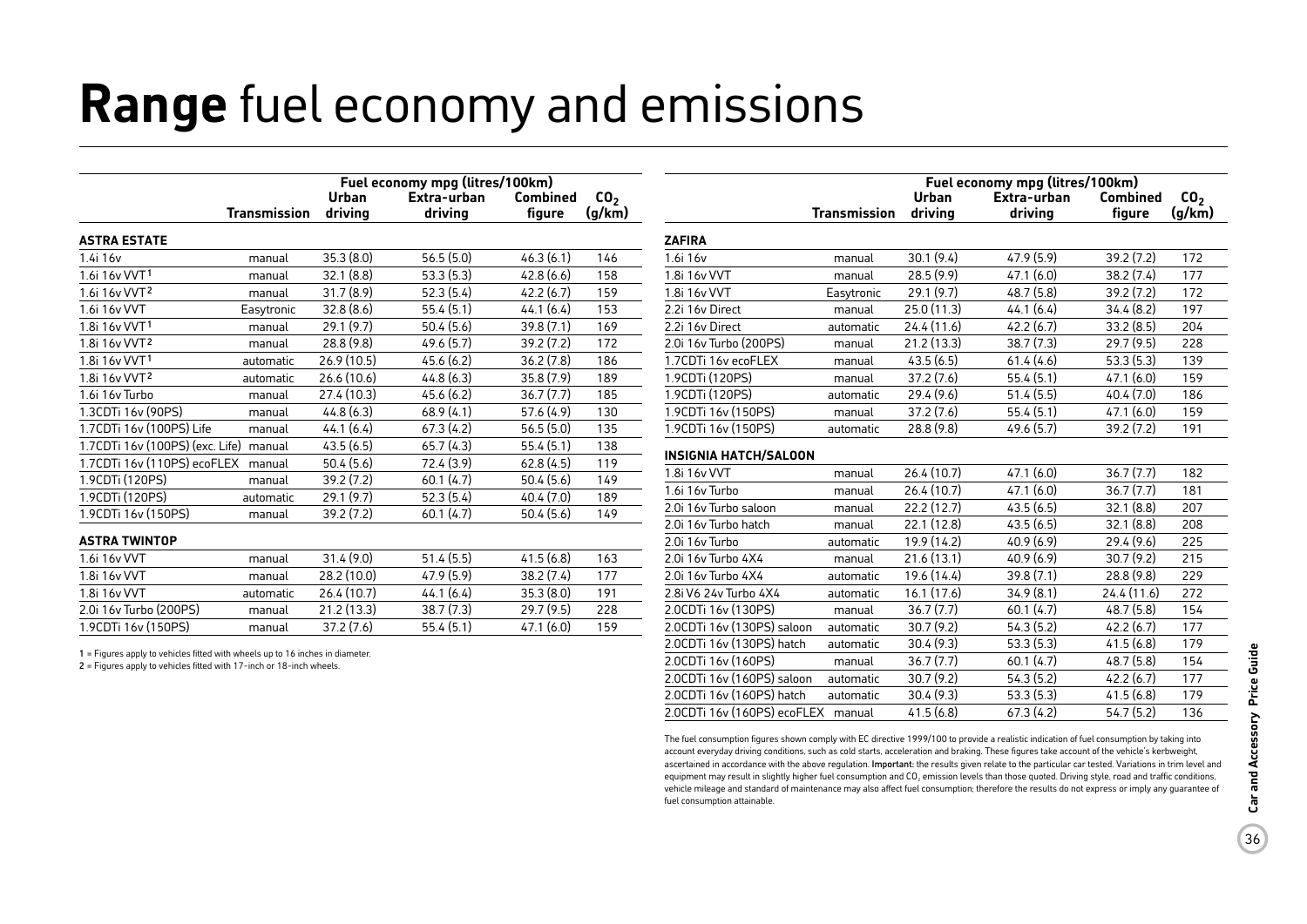## **Range** fuel economy and emissions

|                               | Fuel economy mpg (litres/100km) |                  |                        |                           |                           |  |
|-------------------------------|---------------------------------|------------------|------------------------|---------------------------|---------------------------|--|
|                               | <b>Transmission</b>             | Urban<br>driving | Extra-urban<br>driving | <b>Combined</b><br>figure | CO <sub>2</sub><br>(g/km) |  |
| <b>INSIGNIA SPORTS TOURER</b> |                                 |                  |                        |                           |                           |  |
| 1.8i 16v VVT                  | manual                          | 25.9(10.9)       | 45.6(6.2)              | 35.8(7.9)                 | 187                       |  |
| 1.6i 16y Turbo                | manual                          | 25.9(10.9)       | 45.6(6.2)              | 35.8(7.9)                 | 186                       |  |
| 2.0i 16y Turbo                | manual                          | 21.9(12.9)       | 42.8(6.6)              | 31.7(8.9)                 | 209                       |  |
| 2.0i 16y Turbo                | automatic                       | 19.8 (14.3)      | 40.4(7.0)              | 29.1(9.7)                 | 228                       |  |
| 2.0i 16y Turbo 4X4            | manual                          | 21.4 (13.2)      | 40.4 (7.0)             | 30.4(9.3)                 | 219                       |  |
| 2.0i 16y Turbo 4X4            | automatic                       | 19.5 (14.5)      | 39.2(7.2)              | 28.5(9.9)                 | 233                       |  |
| 2.8i V6 24y Turbo 4X4         | automatic                       | 15.9 (17.8)      | 34.0(8.3)              | 23.9(11.8)                | 277                       |  |
| 2.0CDTi 16y (130PS)           | manual                          | 35.8(7.9)        | 57.6(4.9)              | 47.1(6.0)                 | 159                       |  |
| 2.0CDTi 16v (130PS)           | automatic                       | 29.7(9.5)        | 52.3(5.4)              | 40.9(6.9)                 | 182                       |  |
| 2.0CDTi 16y (160PS)           | manual                          | 35.8(7.9)        | 57.6(4.9)              | 47.1(6.0)                 | 159                       |  |
| 2.0CDTi 16y (160PS)           | automatic                       | 29.7(9.5)        | 52.3(5.4)              | 40.9(6.9)                 | 182                       |  |

|                               | Fuel economy mpg (litres/100km) |                  |                        |                    |                           |  |
|-------------------------------|---------------------------------|------------------|------------------------|--------------------|---------------------------|--|
|                               | <b>Transmission</b>             | Urban<br>drivina | Extra-urban<br>driving | Combined<br>figure | CO <sub>2</sub><br>(g/km) |  |
| <b>ANTARA</b>                 |                                 |                  |                        |                    |                           |  |
| 2.0CDTi 16v                   | manual                          | 32.5(8.7)        | 41.5(6.8)              | 37.2(7.6)          | 198                       |  |
| 2.0CDTi 16v                   | automatic                       | 25.9(10.9)       | 38.7(7.3)              | 32.8(8.6)          | 225                       |  |
| <b>VXR</b>                    |                                 |                  |                        |                    |                           |  |
| Corsa 1.6i 16v Turbo (192PS)  | manual                          | 26.9(10.5)       | 44.1(6.4)              | 35.8(7.9)          | 190                       |  |
| Meriva 1.6i 16y Turbo (180PS) | manual                          | 27.2(10.4)       | 44.8(6.3)              | 36.2(7.8)          | 187                       |  |
| Astra 2.0i 16y Turbo (240PS)  | manual                          | 21.7(13.0)       | 40.4(7.0)              | 30.7(9.2)          | 221                       |  |
| Zafira 2.0i 16v Turbo (240PS) | manual                          | 21.1(13.4)       | 38.2(7.4)              | 29.4(9.6)          | 230                       |  |
| VXR8 6.2i V8 (431PS)          | manual                          | 12.7(22.3)       | 25.4(11.1)             | 18.6 (15.2)        | 364                       |  |
| VXR8 6.2i V8 (431PS)          | automatic                       | 13.6 (20.8)      | 26.2(10.8)             | 19.5(14.5)         | 345                       |  |

The fuel consumption figures shown comply with EC directive 1999/100 to provide a realistic indication of fuel consumption by taking into account everyday driving conditions, such as cold starts, acceleration and braking. These figures take account of the vehicle's kerbweight, ascertained in accordance with the above regulation. Important: the results given relate to the particular car tested. Variations in trim level and equipment may result in slightly higher fuel consumption and CO<sub>2</sub> emission levels than those quoted. Driving style, road and traffic conditions, vehicle mileage and standard of maintenance may also affect fuel consumption; therefore the results do not express or imply any guarantee of fuel consumption attainable.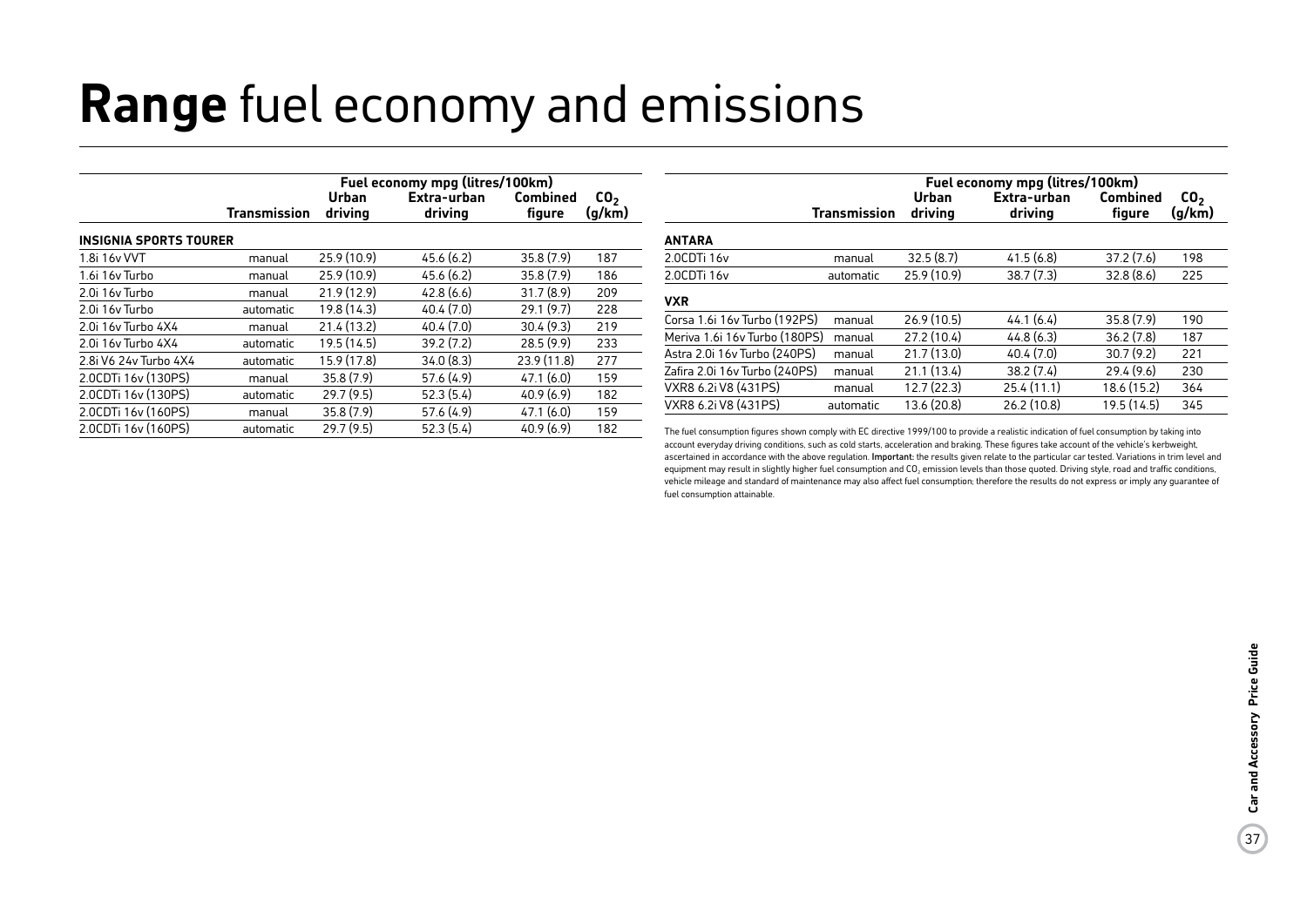### **Vivaro Combi** prices/options Effective from 1 May 2009

| Model                                              | Price $(E)$ | VAT (£) | Total $(E)$ | On-the-road<br>RRP(E) | CO <sub>2</sub><br>$(g/km)^*$ |
|----------------------------------------------------|-------------|---------|-------------|-----------------------|-------------------------------|
| <b>SWB 9-SEAT COMBI</b>                            |             |         |             |                       |                               |
| 2900 2.0CDTI 16y (90PS)<br>Standard roof           | 18900.00    | 2835.00 | 21735.00    | 22650.00              | 202                           |
| LWB 9-SEAT COMBI                                   |             |         |             |                       |                               |
| 2900 2.0CDTI 16y (115PS)<br>Standard roof          | 20315.00    | 3047.25 | 23362.25    | 24277.25              | 202                           |
| 2900 2.0CDTI 16v (115PS) Tecshift<br>Standard roof | 21115.00    | 3167.25 | 2428225     | 25197.25              | 194                           |

Please note: On-the-road recommended retail prices (RRP) include number plates and delivery to retailer of £645.00 (inc. £84.13 VAT), 12 months' Vehicle Excise Duty (£215.00) and new vehicle first registration fee of £55.00. Excludes fuel and insurance.

 $*$  = CO<sub>2</sub> emission figures. Vehicle Excise Duty is based on CO<sub>3</sub> emissions (see page 2 for details).

#### **Fuel consumption and emissions**

| Urban<br>driving | Extra-urban<br>driving | <b>Combined</b><br>figure | CO <sub>2</sub><br>(g/km)       |  |
|------------------|------------------------|---------------------------|---------------------------------|--|
|                  |                        |                           |                                 |  |
| 30.7(9.2)        | 42.2(6.7)              | 37.2(7.6)                 | 202                             |  |
| 30.7(9.2)        | 42.2(6.7)              | 37.2(7.6)                 | 202                             |  |
| 34.4(8.2)        | 40.9(6.9)              | 38.2(7.4)                 | 194                             |  |
|                  |                        |                           | Fuel economy mpg (litres/100km) |  |

|                                                                                                                                            | Compai     | Price $(E)$<br>exc.<br><b>VAT</b> | Total $(E)$<br>inc. VAT |
|--------------------------------------------------------------------------------------------------------------------------------------------|------------|-----------------------------------|-------------------------|
| <b>OPTION PACKS</b>                                                                                                                        |            |                                   |                         |
| Vision Pack • Rain-sensitive windscreen wipers • Automatic lighting<br>control . Front fog lights . Selective door locking                 | $\circ$    | 165.00                            | 189.75                  |
| Smoker Pack . Cigar lighter . Front ashtray                                                                                                | ◯          | 45.00                             | 51.75                   |
| <b>SAFETY AND SECURITY OPTIONS</b>                                                                                                         |            |                                   |                         |
| Front passengers' twin airbag                                                                                                              | О          | 235.00                            | 270.25                  |
| Electronic Stability Programme-plus (ESP-plus)                                                                                             | $\bigcirc$ | 400.00                            | 460.00                  |
| Remote control ultrasonic security alarm system                                                                                            | $\circ$    | 175.00                            | 201.25                  |
| <b>INTERIOR AND SEATING OPTIONS</b>                                                                                                        |            |                                   |                         |
| Driver's seat with lumbar adjustment and armrest                                                                                           | O          | 50.00                             | 57.50                   |
| Driver's seat and single front passenger's seat with lumbar<br>adiustment and armrest                                                      | Ω          | 100.00                            | 115.00                  |
| Air conditioning - cab area only                                                                                                           | О          | 630.00                            | 724.50                  |
| Solar Reflect <sup>®</sup> windscreen                                                                                                      | ◯          | 55.00                             | 63.25                   |
| Additional rear heating 1                                                                                                                  | О          | 225.00                            | 258.75                  |
| Front and rear air conditioning                                                                                                            | Ω          | 1260.00                           | 1449.00                 |
| <b>MECHANICAL OPTION</b>                                                                                                                   |            |                                   |                         |
| Speed limiter                                                                                                                              | O          | 75.00                             | 86.25                   |
| <b>REAR DOOR OPTION</b>                                                                                                                    |            |                                   |                         |
| Glazed twin rear doors with heated windows and wash/wipe facility                                                                          | Ο          | 160.00                            | 184.00                  |
| <b>EXTERIOR OPTIONS</b>                                                                                                                    |            |                                   |                         |
| Sliding windows in nearside and offside sliding side-access doors                                                                          | $\circ$    | 140.00                            | 161.00                  |
| 16-inch recessed alloy wheels (steel spare) with 215/65 R 16 tyres                                                                         | $\circ$    | 420.00                            | 483.00                  |
| 16-inch alloy wheels (steel spare) with 215/65 R 16 tyres                                                                                  | Ο          | 420.00                            | 483.00                  |
| Two-coat metallic or pearlescent paint                                                                                                     | Ο          | 395.00                            | 454.25                  |
| Special paint (restrictions apply - please consult your retailer for availability)                                                         | $\bigcirc$ | 440.00                            | 506.00                  |
| Rear parking distance sensors                                                                                                              | ◯          | 265.00                            | 304.75                  |
| AUDIO, COMMUNICATION AND NAVIGATION OPTIONS                                                                                                |            |                                   |                         |
| CD 70 • Satellite navigation system • CD player with MP3 format<br>• Stereo radio • Colour monitor • Steering wheel mounted audio controls | O          | 850.00                            | 977.50                  |
| Steering wheel mounted audio controls                                                                                                      | О          | 95.00                             | 109.25                  |
| Factory-fit telephone pre-wiring                                                                                                           | ∩          | 80.00                             | 92.00                   |
|                                                                                                                                            |            |                                   |                         |

 $O =$  Optional at extra cost.

1 = Only available in conjunction with front and rear air conditioning on LWB models.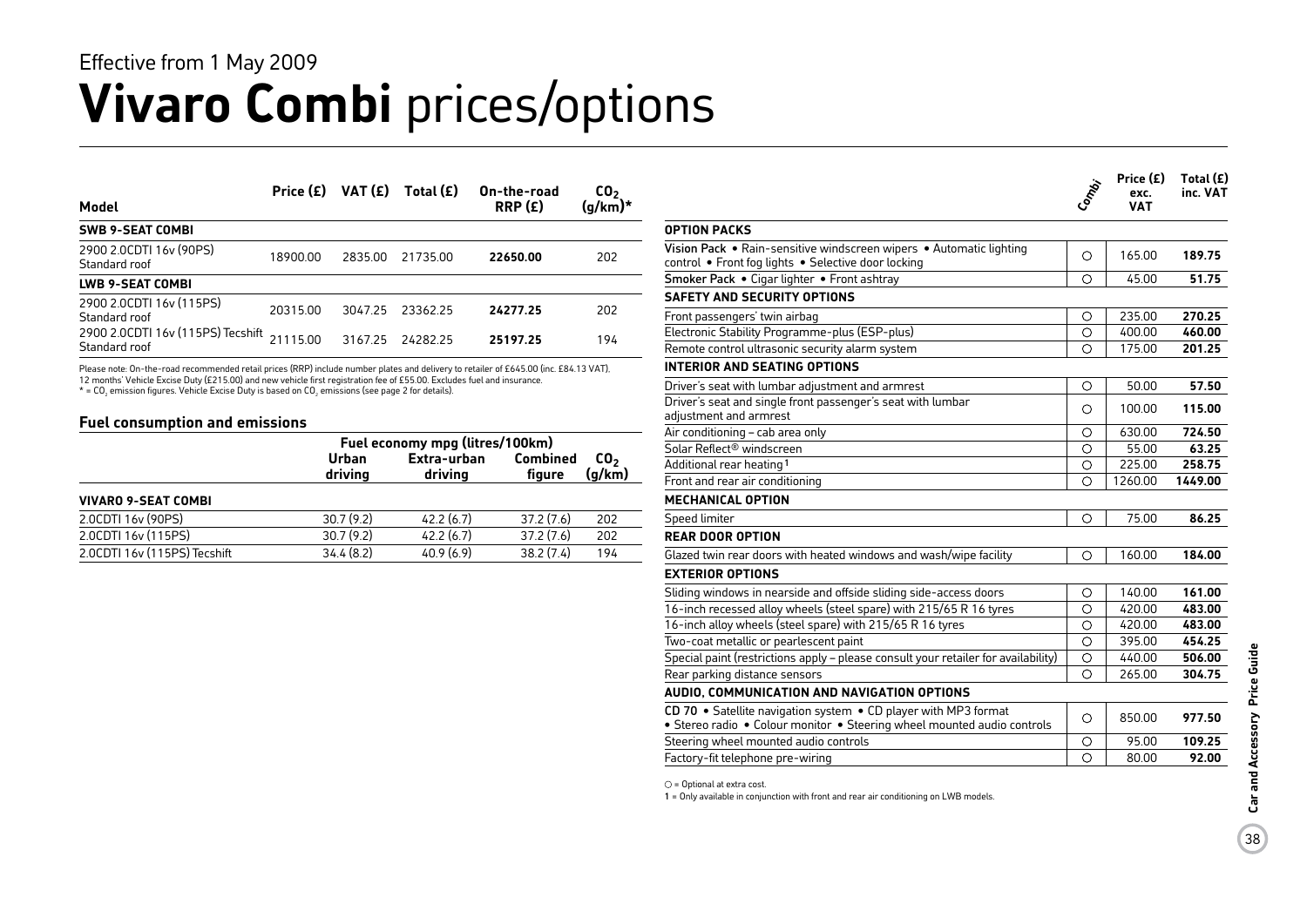### **Movano Combi** prices/options Effective from 1 May 2009

|                                              | Price $(E)$ | VAT (£) | Total $(E)$ | On-the-road | CO <sub>2</sub><br>$(g/km)^*$ |
|----------------------------------------------|-------------|---------|-------------|-------------|-------------------------------|
| Model                                        |             |         |             | RRP(E)      |                               |
| SWB 6-SEAT SEMI-GLAZED COMBI                 |             |         |             |             |                               |
| 2800 2.5CDTI 16y (100PS)<br>Standard roof    | 20960.00    | 3144 00 | 2410400     | 25209.00    | 230                           |
| SWB 9-SEAT FULLY GLAZED COMBI                |             |         |             |             |                               |
| 2800 2.5CDTI 16y (100PS)<br>Standard roof    | 21460.00    | 3219.00 | 24679.00    | 25784.00    | 230                           |
| 2800 2.5 CDTI 16 v (146 PS)<br>Standard roof | 23860.00    | 3579.00 | 27439.00    | 28544.00    | 235                           |

Please note: On-the-road recommended retail prices (RRP) include number plates and delivery to retailer of £645.00 (inc. £84.13 VAT), 12 months' Vehicle Excise Duty (£405.00) and new vehicle first registration fee of £55.00. Excludes fuel and insurance.

 $*$  = CO<sub>2</sub> emission figures. Vehicle Excise Duty is based on CO<sub>3</sub> emissions (see page 2 for details).

#### **Fuel consumption and emissions**

| Urban<br>driving | Extra-urban<br>driving | figure    | CO <sub>2</sub><br>(g/km)                          |  |
|------------------|------------------------|-----------|----------------------------------------------------|--|
|                  |                        |           |                                                    |  |
| 26.6(10.6)       | 36.7(7.7)              | 32.5(8.7) | 230                                                |  |
| 25.9(10.9)       | 36.7(7.7)              | 31.7(8.9) | 235                                                |  |
|                  |                        |           | Fuel economy mpg (litres/100km)<br><b>Combined</b> |  |

|                                                                                                                                                                                                                                                                                                                                                             | Compi   | Price $(E)$<br>exc.<br>VAT | Total $(E)$<br>inc. VAT |
|-------------------------------------------------------------------------------------------------------------------------------------------------------------------------------------------------------------------------------------------------------------------------------------------------------------------------------------------------------------|---------|----------------------------|-------------------------|
| <b>OPTIONS PACKS</b>                                                                                                                                                                                                                                                                                                                                        |         |                            |                         |
| Electric Pack . Electrically operated front windows                                                                                                                                                                                                                                                                                                         | Ο       | 285.00                     | 327.75                  |
| • Electrically adjustable/heated door mirrors                                                                                                                                                                                                                                                                                                               |         |                            |                         |
| Technical Pack . Cruise control with driver controllable speed limiter<br>• Trip computer                                                                                                                                                                                                                                                                   | Ο       | 525.00                     | 603.75                  |
| <b>SAFETY AND SECURITY OPTIONS</b>                                                                                                                                                                                                                                                                                                                          |         |                            |                         |
| Front passengers' twin airbag and pyrotechnic body-lock<br>seatbelt pretensioners <sup>1</sup>                                                                                                                                                                                                                                                              | О       | 250.00                     | 287.50                  |
| Remote control ultrasonic security alarm system                                                                                                                                                                                                                                                                                                             | О       | 100.00                     | 115.00                  |
| Electronic Stability Programme-plus (ESP-plus)                                                                                                                                                                                                                                                                                                              | Ω       | 750.00                     | 862.50                  |
| <b>INTERIOR AND SEATING OPTIONS</b>                                                                                                                                                                                                                                                                                                                         |         |                            |                         |
| Single front passenger's seat 1                                                                                                                                                                                                                                                                                                                             | N/C     | No-cost option             |                         |
| Single fully adjustable 'comfort' front passenger's seat with armrest <sup>1</sup>                                                                                                                                                                                                                                                                          | О       | 55.00                      | 63.25                   |
| Multi-function front passenger's bench seat with underseat storage facility                                                                                                                                                                                                                                                                                 | О       | 105.00                     | 120.75                  |
| Tyre inflation kit in lieu of spare wheel                                                                                                                                                                                                                                                                                                                   | N/C     | No-cost option             |                         |
| Trip computer                                                                                                                                                                                                                                                                                                                                               | О       | 315.00                     | 362.25                  |
| Tilting glass sunroof for saloon area                                                                                                                                                                                                                                                                                                                       | O       | 210.00                     | 241.50                  |
| <b>MECHANICAL OPTIONS</b>                                                                                                                                                                                                                                                                                                                                   |         |                            |                         |
| Digital tachograph <sup>2</sup>                                                                                                                                                                                                                                                                                                                             | О       | 525.00                     | 603.75                  |
| Six-pin connection in battery compartment                                                                                                                                                                                                                                                                                                                   | O       | 55.00                      | 63.25                   |
| Speed limiter                                                                                                                                                                                                                                                                                                                                               | Ω       | 75.00                      | 86.25                   |
| Height-adjustable pneumatic rear suspension (not available with ESP-plus)                                                                                                                                                                                                                                                                                   | $\circ$ | 1575.00                    | 1811.25                 |
| Tow bar <sup>3</sup>                                                                                                                                                                                                                                                                                                                                        | Ω       | 365.00                     | 419.75                  |
| <b>EXTERIOR OPTIONS</b>                                                                                                                                                                                                                                                                                                                                     |         |                            |                         |
| Rain-sensitive windscreen wipers and Automatic Lighting Control (ALC) <sup>4</sup>                                                                                                                                                                                                                                                                          | О       | 260.00                     | 299.00                  |
| Two-coat metallic paint                                                                                                                                                                                                                                                                                                                                     | О       | 395.00                     | 454.25                  |
| Special paint (restrictions apply - please consult your retailer for availability)                                                                                                                                                                                                                                                                          | O       | 440.00                     | 506.00                  |
| Rear parking distance sensors                                                                                                                                                                                                                                                                                                                               | Ο       | 265.00                     | 304.75                  |
| <b>AUDIO AND NAVIGATION OPTIONS</b>                                                                                                                                                                                                                                                                                                                         |         |                            |                         |
| • Stereo radio/cassette player • Traffic Programme                                                                                                                                                                                                                                                                                                          | N/C     | No-cost option             |                         |
| • Satellite navigation system • CD player • Stereo radio<br>• Monochromatic display                                                                                                                                                                                                                                                                         | О       | 750.00                     | 862.50                  |
| $\bigcirc$ = Optional at extra cost. N/C = No-cost option.<br>1 = Front passengers' twin airbag is not available with single front passenger's seat options. 2 = The digital tachograph option must be<br>specified at time of ordering as it cannot be fitted retrospectively. Option price for digital tachograph does not include calibration which must |         |                            |                         |

specified at time of ordering as it cannot be fitted retrospectively. Option price for digital tachograph does not include calibration which must be carried out at an approved tachograph centre within 14 days of the vehicle's registration. Please note: The legislation regarding the use of tachographs is complex and operators should seek independent advice or speak to the Commercial Vehicle specialist at your Vauxhall retailer to ensure compliance. Alternatively your local DVLA office will also be able to provide clarification of the relevant legislation. 3 = Not available with rear parking distance sensors.  $4$  = Mandates Electric Pack and trip computer.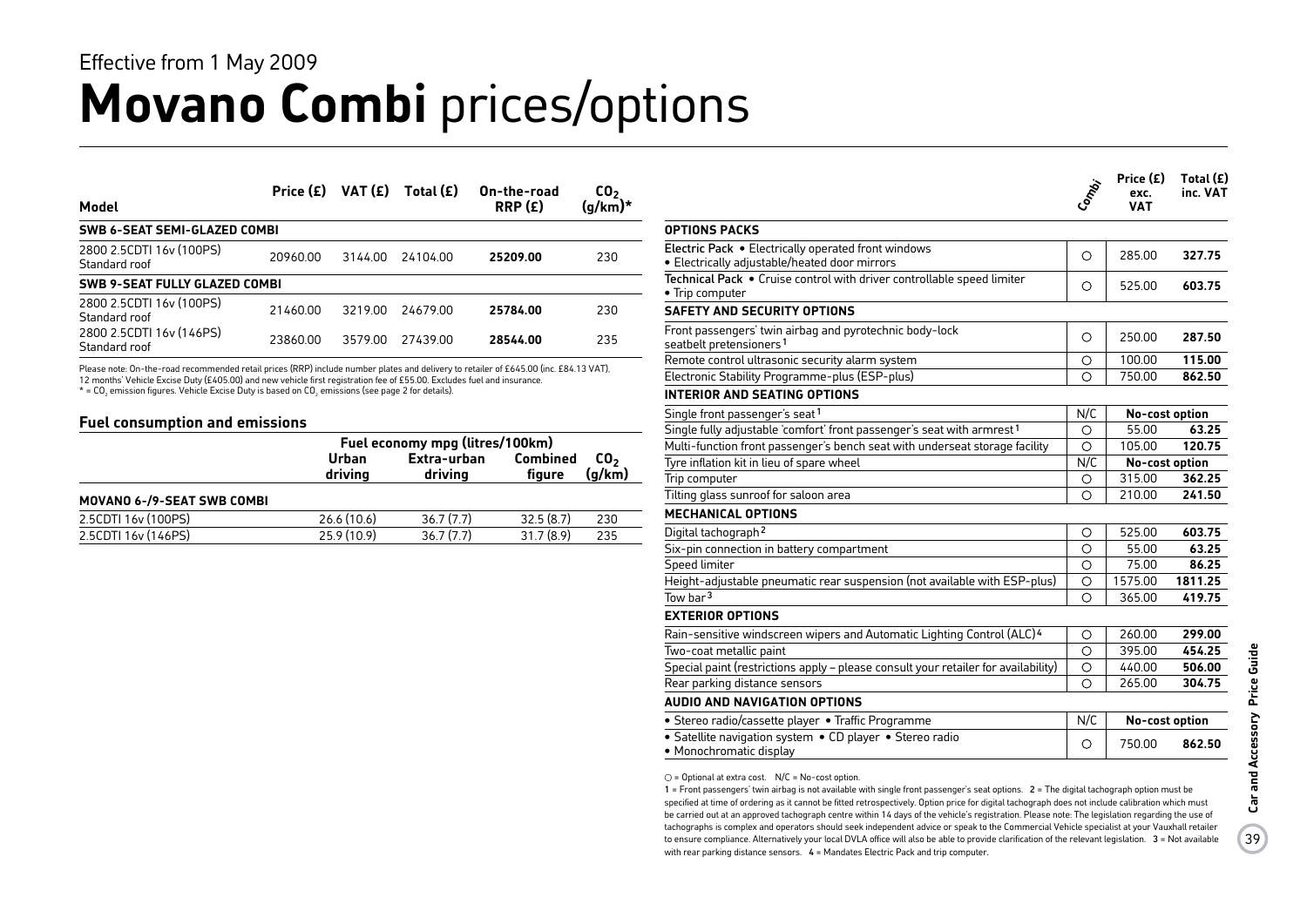## **Range** accessories

|                                                      | Total (inc.VAT) |                                 |
|------------------------------------------------------|-----------------|---------------------------------|
| <b>VXR EXTERIOR STYLING</b>                          |                 |                                 |
| VXR Corsa styling (painted and fitted*)1             |                 | <b>VXR Insignia</b>             |
| • Front lower spoiler • Rear lower skirt • Rear roof |                 | · Front lower                   |
| spoiler . Side sills . Tyre inflation kit            | £1399.00        | spoiler · Sid                   |
| Rear roof spoiler <sup>1</sup>                       | £299.00         | - hatchback/s                   |
| <b>VXR Tigra styling</b> (painted and fitted*)       |                 | • Front lower                   |
| • Front lower spoiler • Rear lower skirt             |                 | - Sports Tou                    |
| · Rear lip spoiler · Side sills                      | £1399.00        | Rear lip spoil                  |
| Rear lip spoiler                                     | £299.00         | - hatchback/s                   |
| VXR Astra styling (painted and fitted*)              |                 | $1 = Not suitable f$            |
| Styling Pack A <sup>1</sup> . Front lower spoiler    |                 | extra cost. Please              |
| • Rear lower skirt • Rear roof spoiler               |                 |                                 |
| • Side sills                                         |                 | <b>SAFETY</b>                   |
| - Sport Hatch/hatchback/estate                       | £1399.00        | Rear parking                    |
| Styling Pack B . Front lower spoiler                 |                 | – 2 sensors (                   |
| • Rear lower skirt • Side sills                      |                 | - all models                    |
| - Sport Hatch/hatchback/estate                       | £1150.00        | – 4 sensors (                   |
| Rear roof spoiler <sup>1</sup>                       |                 | - all models                    |
| - Sport Hatch/hatchback/estate                       | £299.00         |                                 |
| <b>VXR TwinTop styling</b> (painted and fitted*)     |                 | <b>SECURITY</b>                 |
| • Front lower spoiler • Rear lower skirt             |                 | Steering whe                    |
| • Rear lip spoiler • Side sills                      | £1399.00        | - all models                    |
| Rear lip spoiler                                     | £299.00         |                                 |
| <b>VXR Meriva styling</b> (painted and fitted*)      |                 | <b>PRACTICAL</b>                |
| • Front lower spoiler • Rear lower skirt • Rear      |                 | Hi-visibility v                 |
| roof spoiler . Side sills                            | £1399.00        | Spare bulb ki                   |
| Rear roof spoiler                                    | £299.00         | - all models                    |
| VXR Zafira styling (painted and fitted*)1            |                 | Fuel can - 5-                   |
| • Front lower spoiler • Rear lower skirt             |                 | Stretch tow r                   |
| • Rear roof spoiler • Side sills                     | £1399.00        | – all models                    |
| Rear roof spoiler <sup>1</sup>                       | £299.00         | Fire extinguis<br>First aid lit |
|                                                      |                 |                                 |



|                                                                                                                                 | . vuonnen kunnan kuten ku |
|---------------------------------------------------------------------------------------------------------------------------------|---------------------------|
|                                                                                                                                 |                           |
| VXR Insignia styling (painted and fitted*)                                                                                      |                           |
| • Front lower spoiler • Rear lower skirt • Rear lip                                                                             |                           |
| spoiler · Side sills                                                                                                            |                           |
| - hatchback/saloon                                                                                                              | £1399.00                  |
| • Front lower spoiler • Rear lower skirt • Side sills                                                                           |                           |
| - Sports Tourer                                                                                                                 | £1399.00                  |
| Rear lip spoiler                                                                                                                |                           |
| - hatchback/saloon                                                                                                              | £299.00                   |
| 1 = Not suitable for SRi models. Requires additional aerial adaptor at<br>extra cost. Please consult your retailer for details. |                           |
| <b>SAFETY</b>                                                                                                                   |                           |
| Rear parking distance sensor (fitted*)                                                                                          |                           |
| – 2 sensors (number plate mounted)                                                                                              |                           |
| – all models except Insignia                                                                                                    | £179.00                   |
| -4 sensors (bumper mounted)                                                                                                     |                           |
| - all models                                                                                                                    | £229.00                   |
|                                                                                                                                 |                           |
| <b>SECURITY</b>                                                                                                                 |                           |
| Steering wheel security bar                                                                                                     |                           |
| - all models except Antara                                                                                                      | £58.99                    |
|                                                                                                                                 |                           |
| <b>PRACTICAL</b>                                                                                                                |                           |
| Hi-visibility vest                                                                                                              | £5.99                     |
| Spare bulb kit <sup>2</sup>                                                                                                     |                           |
| – all models except Agila/Insignia/VXR8                                                                                         | £11.99                    |
| Fuel can - 5-litre - all models                                                                                                 | £13.99                    |
| Stretch tow rope (2 tonne rated)                                                                                                |                           |
| - all models                                                                                                                    | £21.99                    |
| Fire extinguisher - all models - 1 kg                                                                                           | £22.99                    |
| First aid kit                                                                                                                   | £9.99                     |
| Warning triangle                                                                                                                | £11.99                    |
|                                                                                                                                 |                           |

#### Please note:

It is advisable to ensure your insurance policy is adequate to cover additional fitted accessories. Prices correct at time of publication.

| Total (inc.VAT)  | Total (inc.VAT)                                                                                |                                                    | Total (inc.VAT) |                                                                                                                                                   | Total (inc.VAT)    |
|------------------|------------------------------------------------------------------------------------------------|----------------------------------------------------|-----------------|---------------------------------------------------------------------------------------------------------------------------------------------------|--------------------|
|                  |                                                                                                | <b>PROTECTION</b>                                  |                 |                                                                                                                                                   |                    |
| $ed*$ )1         | VXR Insignia styling (painted and fitted*)                                                     | Rubber floor mats (front pair)                     |                 | Mudflaps (set of four - fitted*) <sup>4</sup>                                                                                                     |                    |
| kirt • Rear roof | • Front lower spoiler • Rear lower skirt • Rear lip                                            | - Corsa/Meriva/Tigra/Astra/                        |                 | - all models except Tigra/                                                                                                                        |                    |
| £1399.00<br>it   | spoiler • Side sills                                                                           | Astra TwinTop/Zafira                               | £20.99          | Astra TwinTop/VXR8                                                                                                                                | £75.00             |
| £299.00          | - hatchback/saloon<br>£1399.00                                                                 | Rubber floor mats (rear pair)                      |                 | Windbreak                                                                                                                                         |                    |
| $\overline{d^*}$ | • Front lower spoiler • Rear lower skirt • Side sills                                          | - Corsa/Meriva/Astra/Astra TwinTop                 | £14.99          | - Tigra                                                                                                                                           | £161.99            |
| skirt            | - Sports Tourer<br>£1399.00                                                                    | Rubber floor mats (set of four)                    |                 | - Astra TwinTop                                                                                                                                   | £204.99            |
| £1399.00         | Rear lip spoiler                                                                               | - Agila                                            | £34.99          | 2 = Not for vehicles with xenon headlights or Adaptive                                                                                            |                    |
| £299.00          | - hatchback/saloon<br>£299.00                                                                  | - Zafira (second/third row)                        | £20.99          | Forward Lighting.                                                                                                                                 |                    |
| d*)              | 1 = Not suitable for SRi models. Requires additional aerial adaptor at                         | - Insignia                                         | £34.99          | 3 = Requires additional fitting kit at £99.00 (fitted*) for Astra estate<br>and £117.00 (fitted*) for Zafira, if vehicle is not equipped with the |                    |
| er               | extra cost. Please consult your retailer for details.                                          | – Antara                                           | £62.99          | factory-fit vertical load restraining net option or dog guard fixing                                                                              |                    |
| er               | <b>SAFETY</b>                                                                                  | Economy floor mats (set of four)                   |                 | points.<br>4 = Not available on some models when fitted with exterior styling                                                                     |                    |
|                  |                                                                                                | - all models except Antara/VXR8                    | £18.99          | accessories.                                                                                                                                      |                    |
| £1399.00         | Rear parking distance sensor (fitted*)                                                         | Velour floor mats (set of four, Zafira set of six) |                 |                                                                                                                                                   |                    |
|                  | - 2 sensors (number plate mounted)                                                             | - all models except Astra TwinTop/Antara/          |                 | <b>LOAD CARRIERS</b>                                                                                                                              |                    |
|                  | - all models except Insignia<br>£179.00                                                        | VXR8                                               | £41.99          | Roof carrier system <sup>5</sup> - all models except Tigra/                                                                                       |                    |
| £1150.00         | -4 sensors (bumper mounted)                                                                    | - Astra TwinTop                                    | £49.99          | Astra TwinTop/VXR8                                                                                                                                |                    |
|                  | £229.00<br>– all models                                                                        | – Antara                                           | £84.99          | Base carrier                                                                                                                                      |                    |
| £299.00          |                                                                                                | Deluxe velour floor mats (set of four)             |                 | - all models                                                                                                                                      | £99.99             |
| fitted*)         | <b>SECURITY</b>                                                                                | - Meriva/Astra/Astra TwinTop/Zafira                |                 | Premium bicycle carrier <sup>6</sup>                                                                                                              |                    |
| skirt            | Steering wheel security bar                                                                    | (set of six)                                       | £49.99          | - all models except Insignia                                                                                                                      | £68.99             |
| £1399.00         | - all models except Antara<br>£58.99                                                           | Contoured velour floor mats (set of four)          |                 | Side loading bicycle carrier7                                                                                                                     |                    |
| £299.00          | <b>PRACTICAL</b>                                                                               | - Meriva/Astra                                     | £49.99          | - all models                                                                                                                                      | £179.99            |
| ted*)            |                                                                                                | Dog guard (fitted*) 3                              |                 | Alloy ski/snowboard carrier-fixed <sup>6</sup><br>Roof box <sup>6</sup>                                                                           | £55.99             |
| skirt • Rear     | £5.99<br>Hi-visibility vest                                                                    | - Meriva (behind front seats only)/Astra estate/   |                 |                                                                                                                                                   |                    |
| £1399.00         | Spare bulb kit <sup>2</sup>                                                                    | Zafira/Insignia Sports Tourer                      | £104.00         | - Agila                                                                                                                                           | £170.99            |
| £299.00          | - all models except Agila/Insignia/VXR8<br>£11.99<br>Fuel can - 5-litre - all models<br>£13.99 | Space divider grid (for use with dog guard)        |                 | Sport roof box (450 litres) <sup>6</sup><br>Travel roof box (450 litres) <sup>6</sup>                                                             | £279.99<br>£251.99 |
| $ed^*$ ) 1       |                                                                                                | - Astra estate                                     | £87.99          |                                                                                                                                                   |                    |
| skirt            | Stretch tow rope (2 tonne rated)                                                               | – Zafira                                           | £116.99         | 5 = Roof carrier systems vary dependent on model. Please consult<br>your retailer for details.                                                    |                    |
| £1399.00         | £21.99<br>– all models<br>£22.99                                                               | FlexOrganiser® divider mesh - Antara               | £87.99          | 6 = Must be used in conjunction with a base carrier.                                                                                              |                    |
| £299.00          | Fire extinguisher - all models - 1kg<br>£9.99<br>First aid kit                                 | Load-restraining floor net                         |                 | 7 = Must be used in conjunction with a base carrier. Requires<br>installation kit at extra cost of £17.99.                                        |                    |
|                  | £11.99                                                                                         | - Astra estate/Zafira                              | £27.99          |                                                                                                                                                   |                    |
|                  | Warning triangle                                                                               | Bootliner - flexible liner                         |                 | Tow bar carrier system                                                                                                                            |                    |
|                  |                                                                                                | – Tigra                                            | £49.99          | - all models except Agila/Tigra/VXR8                                                                                                              |                    |
|                  | Please note:                                                                                   | Cargo liner - rigid moulded plastic liner          |                 | Bicycle carrier - tow bar mounted two-bicycle carrier                                                                                             |                    |
|                  | * Prices shown are a special fully fitted (and painted,                                        | - all models except Tigra/Astra TwinTop            | £49.99          | with rear lights (excludes number plate)                                                                                                          | £254.99            |
|                  | where applicable) price at participating retailers only.                                       | Cargo liner - reversible anti-slip - Antara        | £77.99          | Additional bicycle carrier (for use with two-bicycle                                                                                              |                    |
|                  | Please check with your local Vauxhall retailer for<br>details.                                 | Headlight protectors - standard                    |                 | carrier) - all models except Corsa                                                                                                                | £67.99             |
|                  | All other prices exclude fitting.                                                              | - Corsa/Meriva/Tigra/Astra/Zafira                  | £39.99          |                                                                                                                                                   |                    |
|                  | It is advisable to ensure your insurance policy is                                             | Headlight protectors - carbon fibre-effect         |                 |                                                                                                                                                   |                    |
|                  | adequate to cover additional fitted accessories.                                               | - Corsa/Meriva/Tigra/Astra/Zafira                  | £39.99          |                                                                                                                                                   |                    |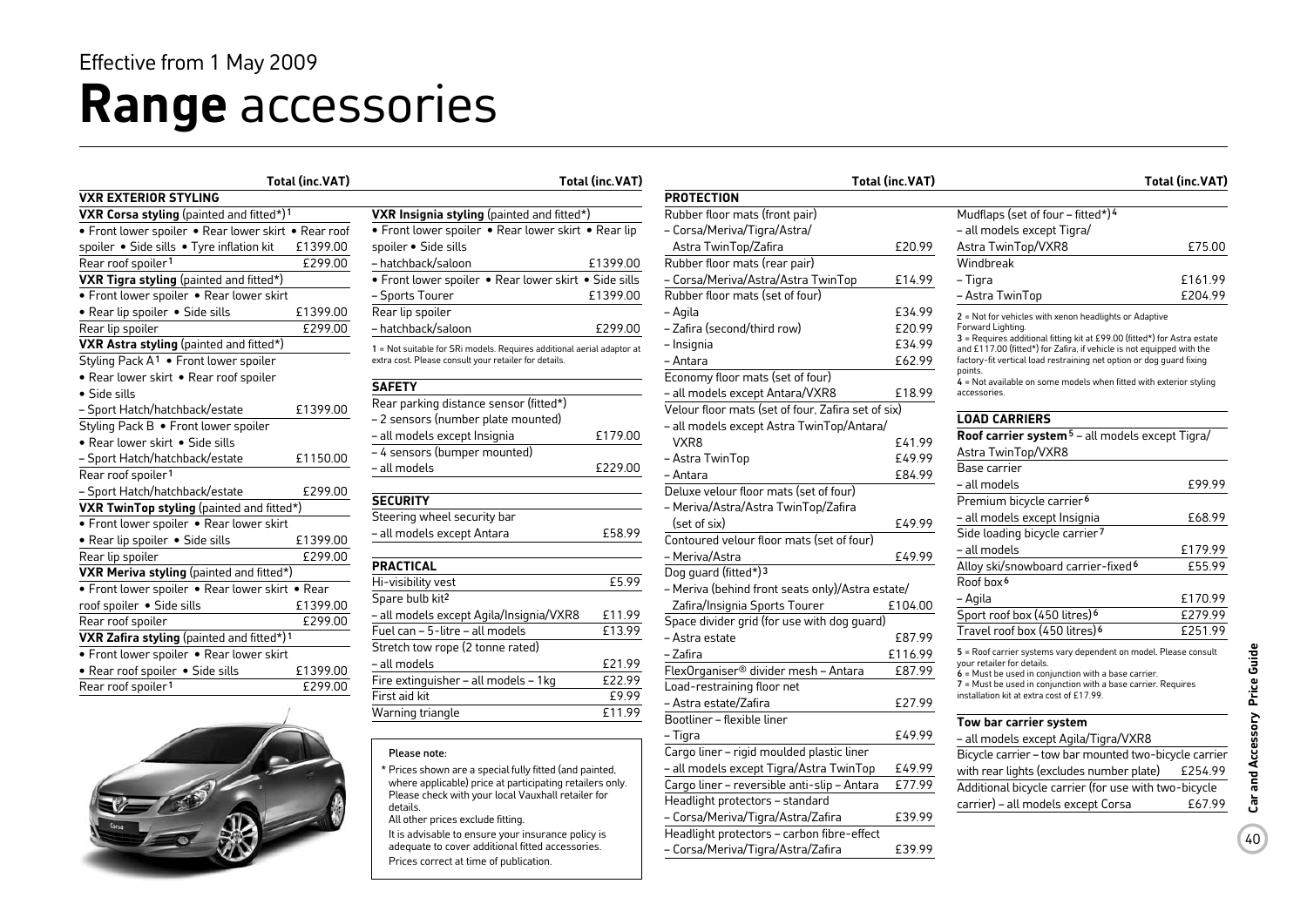## **Range** accessories

|                                                       | Total (inc.VAT) |                                                                       | Total (inc.VAT) |                                                    | Total (inc.VAT) |                                                                    | Total (inc.VAT) |
|-------------------------------------------------------|-----------------|-----------------------------------------------------------------------|-----------------|----------------------------------------------------|-----------------|--------------------------------------------------------------------|-----------------|
| <b>MOBILE PHONES</b>                                  |                 | <b>ESSENTIAL ACCESSORY PACKS</b>                                      |                 | <b>TOWING</b>                                      |                 |                                                                    |                 |
| Hands-free Bluetooth <sup>®</sup> mobile phone cradle |                 | Safety Pack - First aid kit/Warning triangle/                         |                 | Corsa                                              |                 | <b>Zafira</b>                                                      |                 |
| - only available with factory-fit option on Corsa/    |                 | Hi-visibility vest                                                    |                 | Detachable tow bar (fitted*)                       |                 | Fixed tow bar (fitted*)                                            |                 |
| Meriva/Astra/Astra TwinTop/Zafira/Insignia/           |                 | - all models                                                          | £24.99          | -12N electrics                                     | £460.00         | -12N electrics                                                     | £335.00         |
| Antara. Suitable for the following mobile phones:     |                 | Protection Pack - Velour mats (four)/                                 |                 | -12N/12S electrics                                 | £495.00         | -12N/12S electrics                                                 | £415.00         |
| - Motorola V400/500/525/550/600/620/635/              |                 | Mudflaps (set of four - fitted*)/Cargo liner                          |                 | <b>Meriva</b>                                      |                 | -13-pin electrics                                                  | £375.00         |
| L2/L6/L7/SLVR                                         |                 | - all models except Tigra/Astra TwinTop/                              |                 | Detachable tow bar (fitted*)                       |                 | Detachable tow bar (fitted*)                                       |                 |
| - Nokia 3100/6100/6020/6021/6151/6220                 |                 | VXR8/Antara                                                           | £160.00         | -12N electrics                                     | £460.00         | -12N electrics                                                     | £460.00         |
| (excl. Classic)/6230/6233/6234/6310(i)/6610/          |                 | - Antara                                                              | £200.00         | -12N/12S electrics                                 | £495.00         | -12N/12S electrics                                                 | £495.00         |
| 6820/7210/7250(i)                                     |                 | Protection Pack - Velour mats/Windbreak                               |                 | Towing mirrors (pair)                              | £132.99         | -13-pin electrics                                                  | £480.00         |
| - Siemens C65/CX65/M55/M65/S55/S65/S68/               |                 | - Tigra                                                               | £195.00         | Astra <sup>9</sup>                                 |                 | Towing mirrors (pair)                                              | £132.99         |
| C55/CX70/SP65/C75/CX75/M75/S75                        |                 | Protection Pack - Deluxe velour mats/Windbreak                        |                 | Fixed tow bar (Sport Hatch/hatch/estate) (fitted*) |                 | <b>Insignia</b>                                                    |                 |
| - Sony Ericsson K510i/K610i/K700i/K750i/K800i/        |                 | - Astra TwinTop                                                       | £245.00         | -12N electrics                                     | £245.00         | Fixed tow bar (fitted*)                                            |                 |
| T610/T630/W310i/W510i/W700i/W800i/W810i               |                 |                                                                       |                 | -12N/12S electrics                                 | £325.00         | -12N electrics                                                     | £375.00         |
|                                                       | from £103.99    | <b>CHILD SEATS8</b>                                                   |                 | -13-pin electrics                                  | £285.00         | - 13-pin electrics                                                 | £395.00         |
|                                                       |                 | <b>Vauxhall child seats</b>                                           |                 | Detachable tow bar (Sport Hatch/hatch) (fitted*)   |                 | Detachable tow bar (fitted*)                                       |                 |
| <b>INTERIOR</b>                                       |                 | - all models except Tigra/VXR8                                        |                 | -12N electrics                                     | £460.00         | -12N electrics                                                     | £540.00         |
| Privacy shades - rear side windows (pair)             |                 | Vauxhall BABY-SAFE                                                    |                 | -12N/12S electrics                                 | £495.00         | -13-pin electrics                                                  | £575.00         |
| - Agila/Corsa/Meriva/Astra                            | £39.99          | (0-13kg/birth to 15 months)                                           | £91.99          | -13-pin electrics                                  | £480.00         | Antara                                                             |                 |
| - Zafira/Antara                                       | £44.99          | Vauxhall DUO ISOFIX                                                   |                 | Detachable tow bar (estate) (fitted*)              |                 | Detachable tow bar (fitted*)                                       |                 |
| – Insignia                                            | £49.99          | $(9-18$ kg/9 months to 4 years)                                       | £260.99         | -12N electrics                                     | £460.00         | -12N electrics                                                     | £540.00         |
| Privacy shades - tailgate (pair)                      |                 | Vauxhall KID (15-36kg/4 to 12 years)                                  | £123.99         | -12N/12S electrics                                 | £495.00         | -12N/12S electrics                                                 | £595.00         |
| - Agila/Corsa/Meriva/Astra                            | £49.99          | Vauxhall baby mirror                                                  |                 | -13-pin electrics                                  | £480.00         | -13-pin electrics                                                  | £575.00         |
| - Zafira/Antara                                       | £54.99          | - all models except VXR8                                              | £12.99          | Towing mirrors (pair)                              | £132.99         | Towing mirrors (pair)                                              | £132.99         |
| – Insignia                                            | £59.99          | 8 = Restrictions apply to the use of child seats, please consult your |                 | <b>Astra TwinTop</b>                               |                 | $9$ = Astra 1.4/1.6 models require additional components at extra  |                 |
|                                                       |                 | Vauxhall retailer or request a copy of the Child seats brochure.      |                 | Detachable tow bar (fitted*)                       |                 | cost. Please consult your retailer for further details and prices. |                 |
|                                                       |                 |                                                                       |                 | -12N electrics                                     | £460.00         |                                                                    |                 |

– 12N/12S electrics £495.00 – 13-pin electrics £480.00 Towing mirrors (pair) E132.99

#### Please note:

\* Prices shown are a special fully fitted (and painted, where applicable) price at participating retailers only. Please check with your local Vauxhall retailer for details. All other prices exclude fitting. It is advisable to ensure your insurance policy is

adequate to cover additional fitted accessories. Prices correct at time of publication.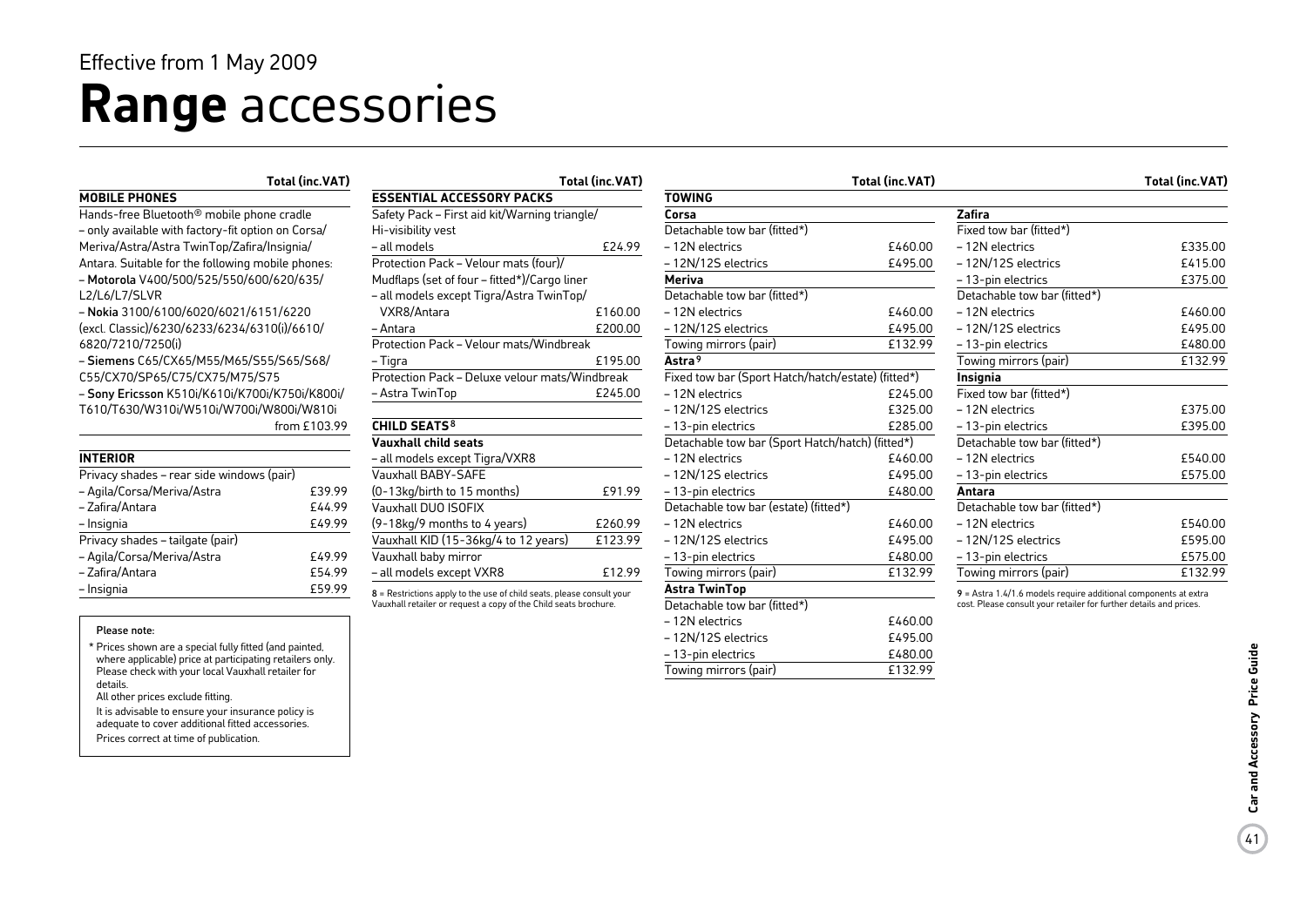## **Irmscher** accessories

| irmscher                                                                           | Agila  | Corsa  |      |       | Astra     | Zaira | Insignia | Antara |                                                                                                                   |
|------------------------------------------------------------------------------------|--------|--------|------|-------|-----------|-------|----------|--------|-------------------------------------------------------------------------------------------------------------------|
| <b>EXTERIOR STYLING*</b>                                                           |        |        |      |       |           |       |          |        |                                                                                                                   |
| Front lower spoiler                                                                |        | £456   | £494 |       | £410      | £523  |          | £621   | Softstar                                                                                                          |
| Front lower skirt extensions                                                       | £330   |        |      | £467  | from £410 |       |          |        | 6J x 14 £663                                                                                                      |
| Front and rear lower skirt inserts - matt aluminium-effect                         | £185   |        |      |       |           |       |          |        |                                                                                                                   |
| Cross hatch grille with 'Irmscher' badge                                           | £168   | £208   | £161 | £192  | from £227 | £174  |          | £174   |                                                                                                                   |
| Cross hatch grille with aluminium upper and laser-etched<br>'Irmscher' badge       | £22310 | £243   | £198 | £214  | from £339 | £244  |          | £241   | Stila                                                                                                             |
| Stainless steel mesh grille - upper/lower set                                      |        | £208   |      |       |           |       |          |        | 6.5J $\times$ 15 £733                                                                                             |
| Door mirror covers - chrome-effect - pair                                          |        |        | £136 |       | £169      |       |          |        | 6.5J x 16 £811                                                                                                    |
| Stainless steel door handle cover - pair                                           |        | £65    |      | £65   | £65       |       |          |        | 8J x 18 £1590                                                                                                     |
| Stainless steel door handle cover - set of four                                    |        | £110   |      |       | £110      | £110  |          | £110   |                                                                                                                   |
| Side sills - pair                                                                  |        | £602   | £641 |       | £621      | £621  |          |        |                                                                                                                   |
| Stainless steel side running boards - pair                                         |        |        |      |       |           |       |          | £682   |                                                                                                                   |
| Rear lower skirt                                                                   |        |        |      |       |           |       |          |        | Signa                                                                                                             |
| Rear bumper sports insert                                                          |        | £30611 |      |       | from £315 |       |          |        | 6.5J x 16 £811<br>8J x 18 £1590                                                                                   |
| Rear hood spoiler                                                                  |        | £442   |      |       |           |       |          |        |                                                                                                                   |
| Rear roof spoiler                                                                  | £361   |        | £355 |       | £407      | £419  |          | £439   |                                                                                                                   |
| Rear wing spoiler                                                                  |        |        |      | £477  | from £421 |       |          |        |                                                                                                                   |
| Uprated and lowered spring kit                                                     | £300   | £300   | £422 | £382  | from £422 | £445  |          |        |                                                                                                                   |
| <b>INTERIOR STYLING*</b>                                                           |        |        |      |       |           |       |          |        | <b>GT Star</b><br>6.5J x 16 £811                                                                                  |
| 'Irmscher' tax disc holder – anodised aluminium with twist-off back                | £27    | £27    | £27  | £27   | £27       | £27   | £27      | £27    | 8J x 19 £1923                                                                                                     |
| Aluminium ventilation panel set - LH and RH vents                                  |        |        |      |       | £72       |       |          |        |                                                                                                                   |
| Interior door handle covers - matt chrome-effect - pair                            |        |        |      | £54   | £54       | £54   |          |        |                                                                                                                   |
| Stainless steel interior door sill covers - pair                                   |        | £17812 | £163 |       | £174      |       |          |        |                                                                                                                   |
| Velour floor mats with leather heel protector and 'Irmscher' logo<br>- set of four | £77    | £77    | £77  | £6713 | £77       | £77   | £77      | £77    | <b>Sport Star</b><br>7J x 17 £1304 <sup>18</sup>                                                                  |
| Aluminium pedals with 'Irmscher' logo (manual transmission)                        |        | £134   | £134 | £134  | £134      | £134  |          |        | 8J x 18 £1808                                                                                                     |
| Three-spoke steering wheels - leather/various effects <sup>14</sup>                |        | £313   | £522 | £522  | £612      | £612  |          |        |                                                                                                                   |
| Handbrake levers - various effects                                                 |        |        | £100 | £100  | £100      |       |          |        |                                                                                                                   |
| Foldable front centre armrest                                                      |        | £144   |      |       | £14415    | £144  |          |        | Evo Star                                                                                                          |
| <b>SPORTS SILENCERS*</b>                                                           |        |        |      |       |           |       |          |        | 7.5J x 18 £1590                                                                                                   |
| Split oval design chrome-plated tailpipes                                          |        | £39116 |      | £355  | £451      | £440  |          |        | Insignia<br>8.5J x 20 £2040                                                                                       |
| Twin round stainless steel tailpipes                                               |        |        |      | £355  |           |       |          |        | Antara                                                                                                            |
| Twin rectangular stainless steel tailpipes                                         |        |        | £528 |       |           |       |          |        | 8.5J x 20 £2066                                                                                                   |
| Dual branched split oval design chrome-plated tailpipes 17                         |        | £585   |      |       | £607      |       |          |        |                                                                                                                   |
| Dual branched twin split oval design chrome-plated tailpipes                       |        |        |      |       |           |       |          | £669   | Please note: Fully fitted price, excluding tyres, include                                                         |
| Dual branched twin rectangular stainless steel tailpipes                           |        |        |      |       |           |       |          |        | static wheel balancing. Fitting larger diameter wheels<br>standard will require the fitment of new tyres at extra |

10 = Matt aluminium-effect upper with moulded 'Irmscher' badge. 11 = Not to be fitted in conjunction with Flex-Fix® rear integrated carrier system. 12 = 3-door models only. 13 = Set of two. 14 = Available with and without audio controls. 15 = Not suitable for vehicles with mobile phone system with Bluetooth® and only suitable for vehicles fitted with optional Smoker Pack. 16 = Not suitable for SRi models or models fitted with VXR Styling Pack One. SXi models require rear bumper sports insert. 17 = Must be used in conjunction with Irmscher rear bumper sports insert. 18 = Certain wheel/tyre combinations may also require modification to the wheel arches.

\* = Prices shown are a special fully fitted (and painted, where applicable) price at participating retailers only. Please check with your local Vauxhall retailer for details. All other prices exclude fitting. It is advisab ensure your insurance policy is adequate to cover additional fitted accessories. Prices correct at time of publication.

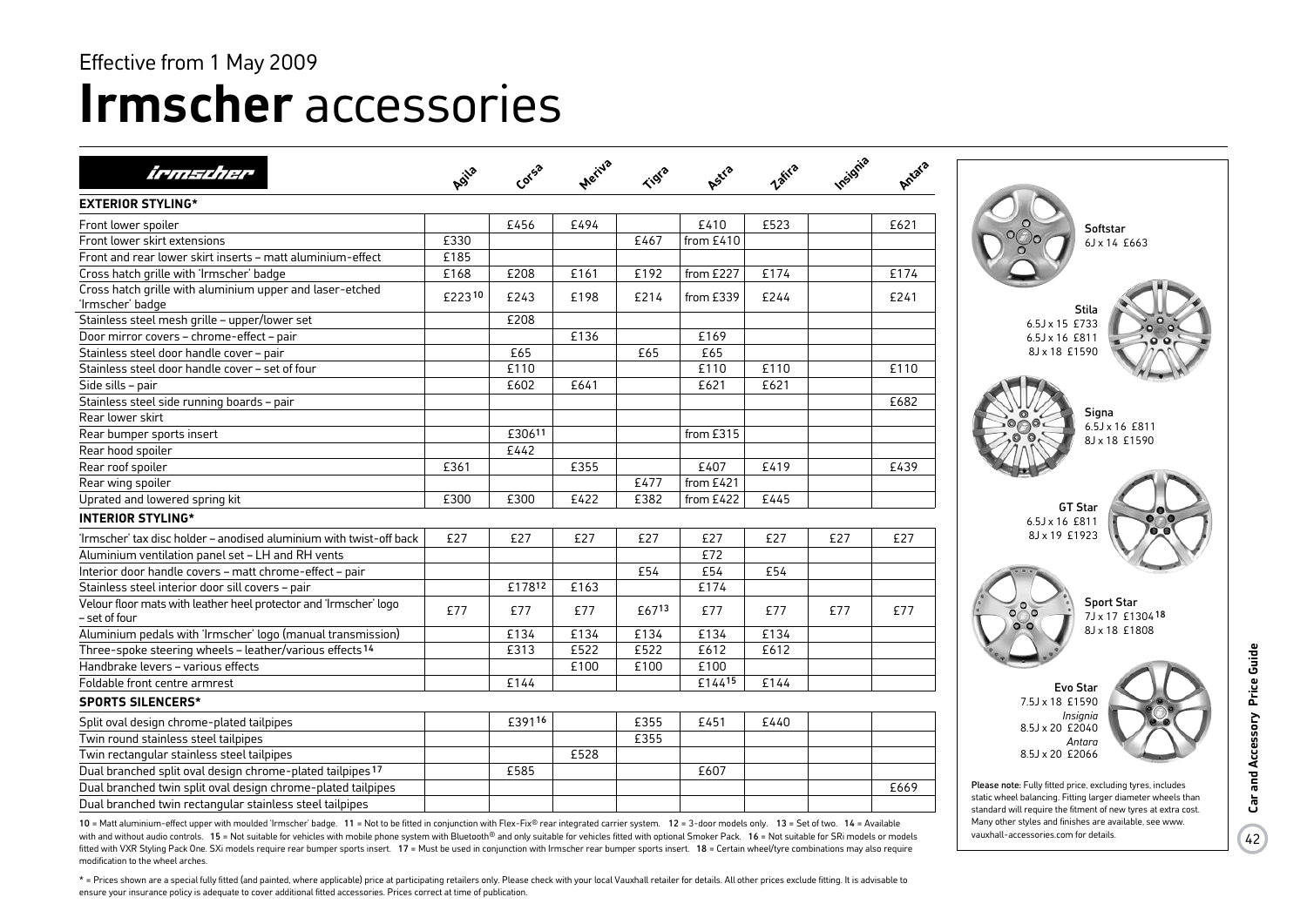# **Customer Care**

#### **Customer Care Commitment**

For added peace of mind, Vauxhall has an innovative Customer Care Commitment\* that offers the following:

- A one-year unlimited mileage manufacturer's warranty
- Second and third year no-fee customer option warranty up to 60,000 miles (100,000 miles Vivaro/Movano Combi models) from first registration
- Vauxhall Assistance for 12 months from first registration
- Six years' body panel anti-perforation warranty
- \* = Warranty is only on vehicles sourced from General Motors UK Limited. Terms and conditions apply – please see your Vauxhall retailer for details.

#### **Protecting the environment**

Vauxhall's commitment to the environment is demonstrated by our products' many environmental awards. Further details, including new initiatives such as the Governmant Scrappage Allowance Scheme, are available on page 3. For even more information on Vauxhall's efforts to achieve an environmentally sustainable future, see www.vauxhall.co.uk/recycling

#### **Fleet Customer Services**

Our dedicated support services for fleet managers includes factory demonstrators, a three-day test drive programme and information on whole life costs, company car taxation and finance. For further information please call **0870 010 0651.**

#### **Vauxhall Rental**

A nationwide network guarantees well prepared and maintained Vauxhalls for rental at competitive rates which include insurance and Vauxhall Assistance. For further information please call **0870 442 1567.**

#### **Specialist Mobility advice**

Motability accredited Vauxhall retailers can provide special mobility help and advice. Blue badge holders are entitled to very favourable discounts on new vehicles. Contact your local Motability accredited Vauxhall retailer or Freefone **0800 731 5267.**

#### **Buying your car**

GMAC offers one of the most comprehensive and competitive ranges of financing plans in the UK. Contact your local Vauxhall retailer for details or call the GMAC customer service centre on **0845 712 3444**.

#### **Vauxhall Leasing**

As Vauxhall's own contract hire and fleet management operation, Vauxhall Leasing provides a one-stop-shop for competitive car and van leasing solutions – for business users and private individuals. Working with the Vauxhall retailer network, we combine the support of a national contract with the convenience of a local contact.

For further information, please see your local Vauxhall retailer or call us on **0870 737 2557.** Alternatively, you can visit our website at www.vauxhall-leasing.co.uk

### **Vauxhall Assistance\*\***

Vauxhall Assistance is provided automatically with every new Vauxhall for 12 months from first registration and covers everything from accident assistance, roadside recovery and 'at home' service to flat tyres. With Vauxhall Assistance help is literally just a free† phone call away, 24 hours a day, 365 days a year!

- \*\* = Conditions may apply to Combi models.
- † = Mobile phone users will be charged at their standard tariff.

#### **In the event of an accident...**

Vauxhall Accident Support helps keep you mobile following an accident. Benefits include scene-ofaccident advice, message service, assistance with claims and vehicle recovery. For further details call **0800 010 304.**

Alternatively, details can be found on our website at www.vauxhall.co.uk

#### **MasterFit**

Vauxhall's MasterFit retailers offer a great service for owners of all Vauxhall cars. Value for money, regular offers and free check-ups, combined with the peace of mind that comes from using trained technicians and genuine parts, help keep your car in peak condition at all times. Every MasterFit retailer supports our customer promise:

- Convenience for our customers in every aspect of the MasterFit experience
- Professional advice on what work is essential and what is desirable
- Value assured by our monthly local price check
- Transparent pricing and invoicing. Any amendments or variations to work will be agreed with the customer before it is started
- Latest diagnostic equipment used on your Vauxhall to maintain its safety, reliability, emissions and performance
- Vehicle and software enhancements advised on Vauxhall's database will be carried out free-of-charge, www.vauxhall.co.uk/masterfit

#### **For more product information**

For a brochure on any Vauxhall model (up to a maximum of three per caller) or location of your nearest Vauxhall retailer please Lo-call **0845 600 1500.** Alternatively, details can be found on our website at www.vauxhall.co.uk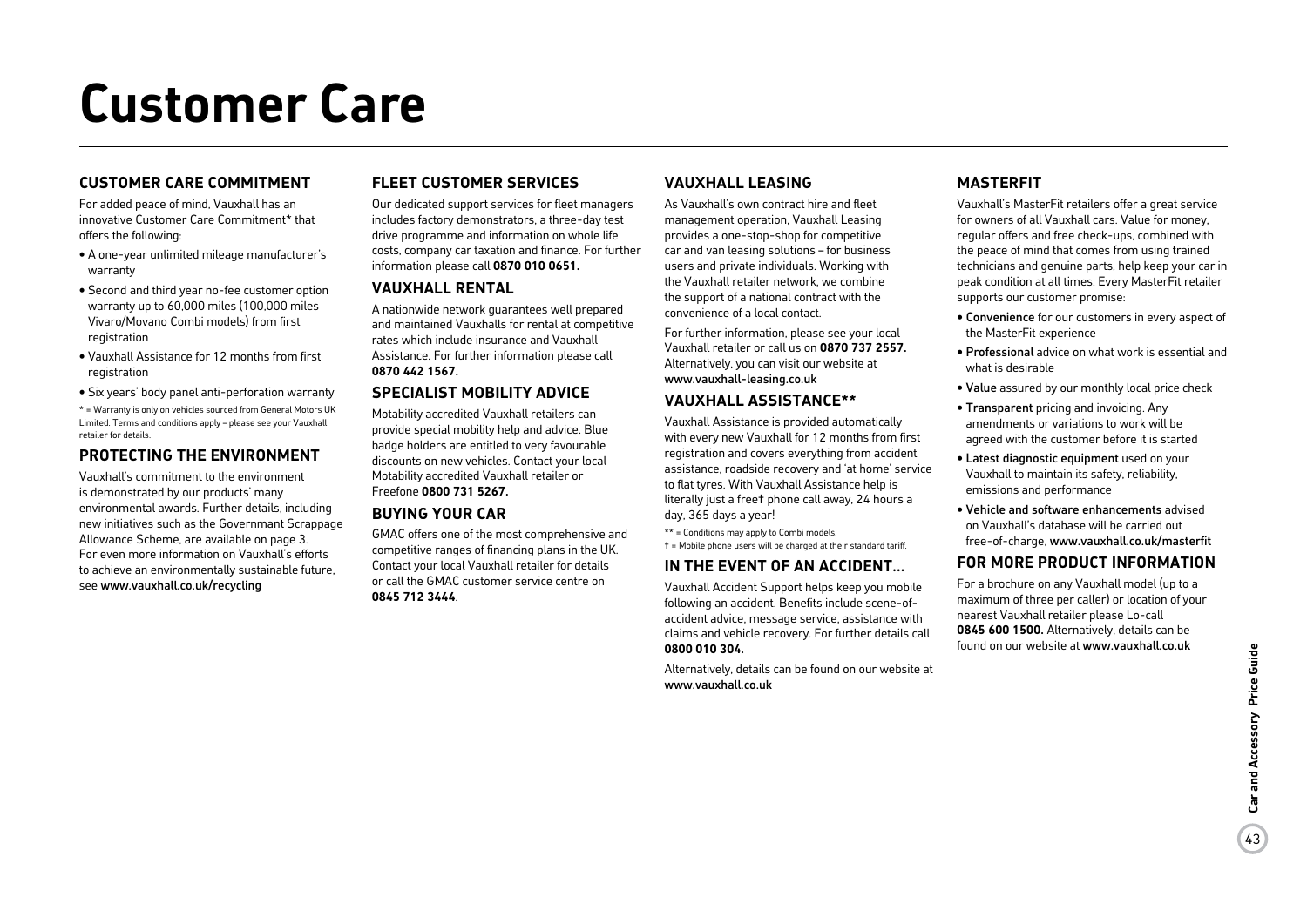## **Customer Care**

### **The G M Ca r d**

- •Save up to £1500\* on a new Vauxhall with The GM Card
- •100 Rebate Points worth £100 when you use The GM Card for the first time
- •Rebate Point saving is on top of any discount or offer negotiated with the Retailer
- •Earn 3 Rebate Points (£3) for every £100 you spend **Typical 14.9% AP R variable** To apply call **0845 746 2777** or visit www.gmcard.co.uk

The GM Card is issued by HFC Bank Limited and is available to persons aged 18 years or over and resident in the UK (or 21 and over in the Channel Islands) and is subject to status and conditions. Written quotations are available upon request from The GM Card, PO Box 3615, Birmingham B3 2RJ. The typical APR quoted is the rate for new customers. Rebate Points are earned on purchases using The GM Card. Rebate Points are not earned on Balance Transfers or Cash Advances. You earn money off a new Vauxhall/Saab by accumulating Rebate Points under the Rebate Points Programme. General Motors UK Limited is solely responsible for the operation of the Rebate Points Programme, which is subject to the Rebate Points Programme Rules. \*You can redeem up to 2500 Rebate Points subject to the Model Line Maximum which will vary in amount in relation to different Vauxhall/Saab vehicle model lines and unlimited Partner Points. Rebate Points and unlimited Partner Points are redeemable as discounts on a new Vauxhall/Saab vehicle and must be redeemed four years from the issue date. Rebate Points may not be redeemed by Motability Contract Hire customers. 'The GM Card' is a trading name and style of both HFC Bank Limited and General Motors UK Limited. HFC Bank registered in England No. 1117305. Registered Office: North Street, Winkfield, Windsor, Berkshire SL4 4TD is authorised and regulated by the Financial Services Authority *Member*  $HSPC \n\blacktriangleleft \n\widetilde{G}$  *Group*. HFC Bank Limited is not a member of the same group of companies as General Motors UK Limited, Saab GB Limited or GMAC UK plc. General Motors UK Limited, Registered Office: Griffin House, Osborne Road, Luton, Bedfordshire LU1 3YT. Registered in England number 135767. – CN6/0987.

### **Vauxhall I n s u ran ce with added reass u ran c e**

- Comprehensive cover Summary of benefits\* • Competitive premiums
- Repairs by a Vauxhall technician
- Genuine Vauxhall parts, guaranteed for three years when we repair your vehicle within our Approved Repairer Network
- Free courtesy car as standard when using an Approved Repairer\*\*
- 24 hour claims helpline
- Personal accident benefit
- Cover for audio equipment
- Windscreen cover

#### Call for a quote on 0844 84 85 840 (Great Britain) or 0845 351 3410 (Northern Ireland) †

\* The benefits listed above are for comprehensive cover only. For The benefits used above are for comprehensive team. \*\* Should your car need repairing following an accident, we provide a courtesy car (subject to availability) for the duration of the repair. Only genuine Vauxhall parts are used. Terms and conditions apply. † Calls may be recorded. Vauxhall Motor Insurance is underwritten and administered by Provident Insurance plc (Great Britain) and AXA Insurance Limited (Northern Ireland).

### **MasterFit SERVICE PLAN**

- Fixed monthly payments for the plan duration
- Easy to budget and interest-free
- Genuine parts fitted by trained technicians

#### **Plus on Gold plans:**

- Valet and courtesy car
- Full AA cover
- Engine flush and fuel treatments
- Litre of oil for top ups between services

Full details can be obtained from your local participating Vauxhall retailer.